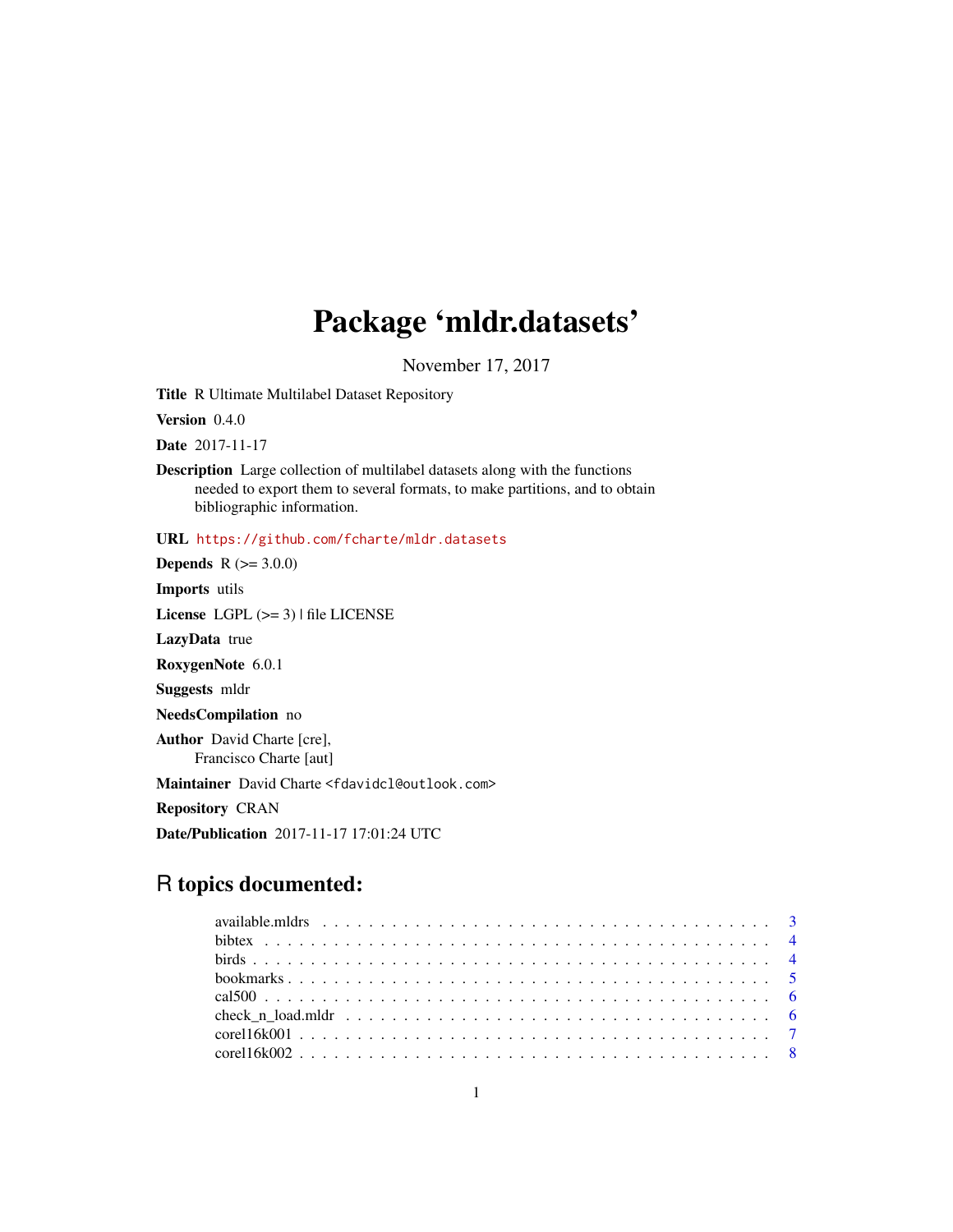| $core116k003$  | 8  |
|----------------|----|
|                | 9  |
|                | 10 |
|                | 11 |
|                | 11 |
|                | 12 |
|                | 13 |
|                | 14 |
|                | 14 |
|                | 15 |
|                | 16 |
|                | 16 |
| enron          | 17 |
|                | 18 |
|                | 18 |
|                | 19 |
|                | 20 |
|                | 21 |
|                |    |
|                | 21 |
|                | 22 |
|                | 23 |
|                | 23 |
|                | 24 |
|                | 25 |
|                |    |
|                | 26 |
|                | 27 |
| langlog        | 28 |
|                | 28 |
|                | 29 |
| mldrs          | 30 |
|                | 30 |
|                | 31 |
|                | 31 |
|                | 32 |
|                | 33 |
|                | 34 |
|                | 35 |
|                | 36 |
|                | 36 |
|                | 37 |
|                | 38 |
|                | 38 |
| reutersk $500$ | 39 |
| scene          | 40 |
|                | 40 |
| sparsity       | 41 |
|                | 41 |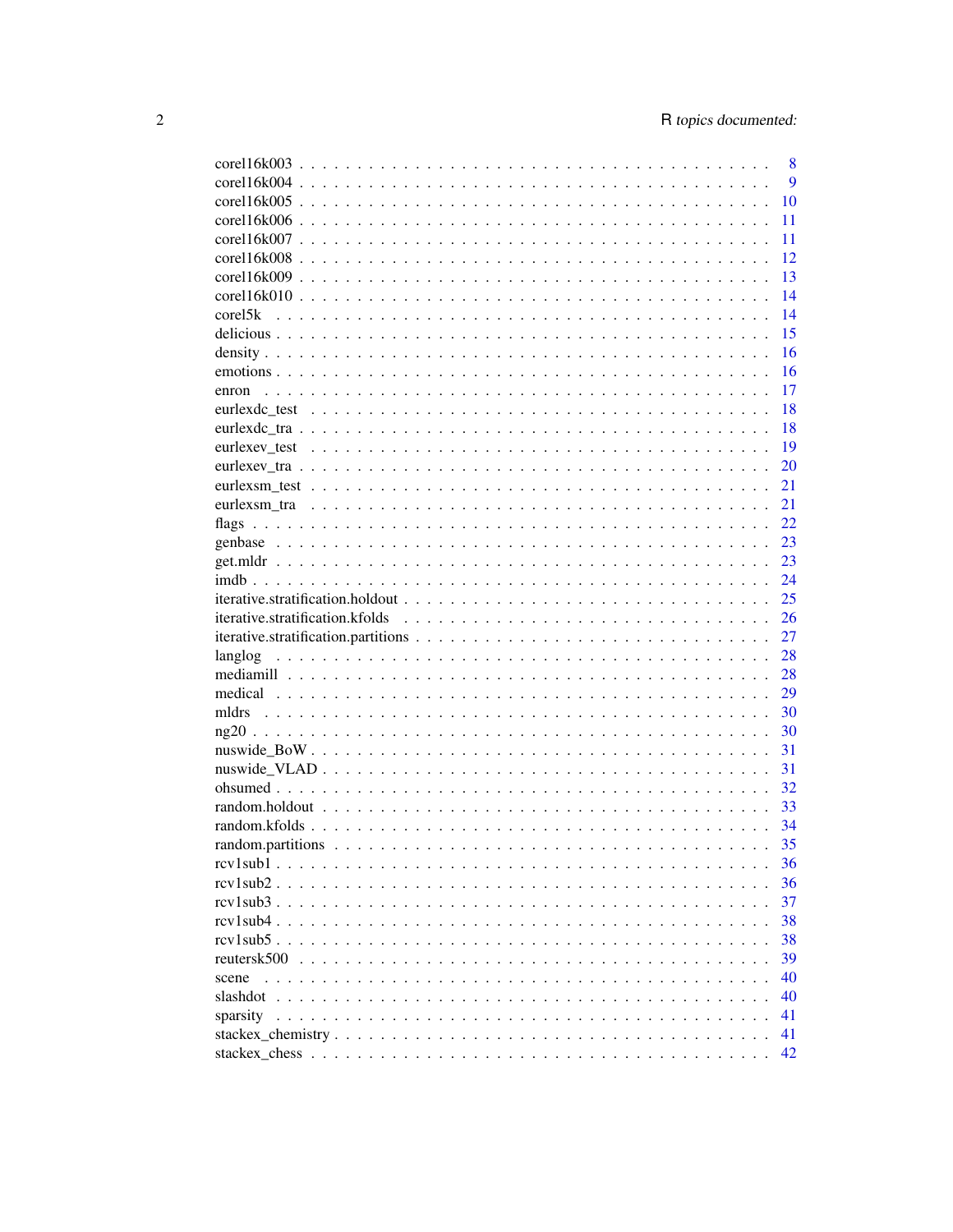<span id="page-2-0"></span>

| 58<br>59 |
|----------|
|          |
|          |
|          |
| 56<br>57 |
| .56      |
| 55       |
| 54       |
| 54       |
| 53       |
| 52       |
| -51      |
| -51      |
| 50       |
| 49       |
| 49       |
| 48       |
| 47       |
| 46       |
| 45       |
| 44       |
| 43       |
|          |

## available.mldrs *Obtain additional datasets available to download*

## Description

available.mldrs retrieves the most up to date list of additional datasets. Those datasets are not included into the package, but can be downloaded and saved locally.

### Usage

available.mldrs()

### Value

A data.frame with the available multilabel datasets

### Examples

```
## Not run:
library(mldr.datasets)
names <- available.mldrs()$Name
```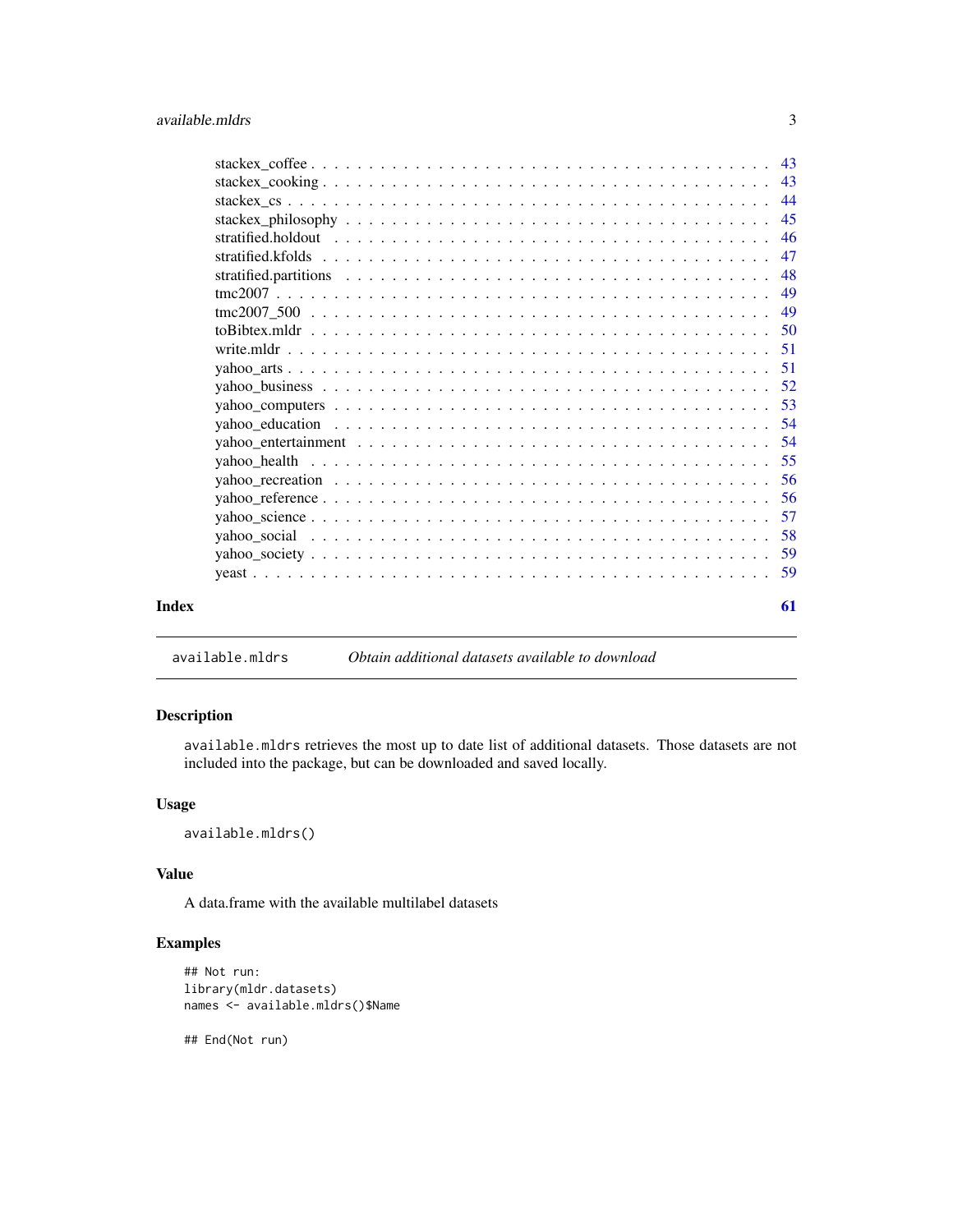<span id="page-3-0"></span>Multilabel dataset from the text domain.

### Usage

bibtex(...)

### Arguments

... Additional options for the loading function (e.g. download.dir)

### Format

An mldr object with 7395 instances, 1836 attributes and 159 labels

### Source

Katakis, I. and Tsoumakas, G. and Vlahavas, I., "Multilabel Text Classification for Automated Tag Suggestion", in Proc. ECML PKDD08 Discovery Challenge, Antwerp, Belgium, pp. 75-83, 2008

### Examples

## Not run: bibtex  $\le$  bibtex() # Check and load the dataset toBibtex(bibtex) bibtex\$measures

## End(Not run)

birds *Dataset with sounds produced by birds and the species they belong to*

### Description

Multilabel dataset from the sound domain.

### Usage

birds

### Format

An mldr object with 645 instances, 260 attributes and 19 labels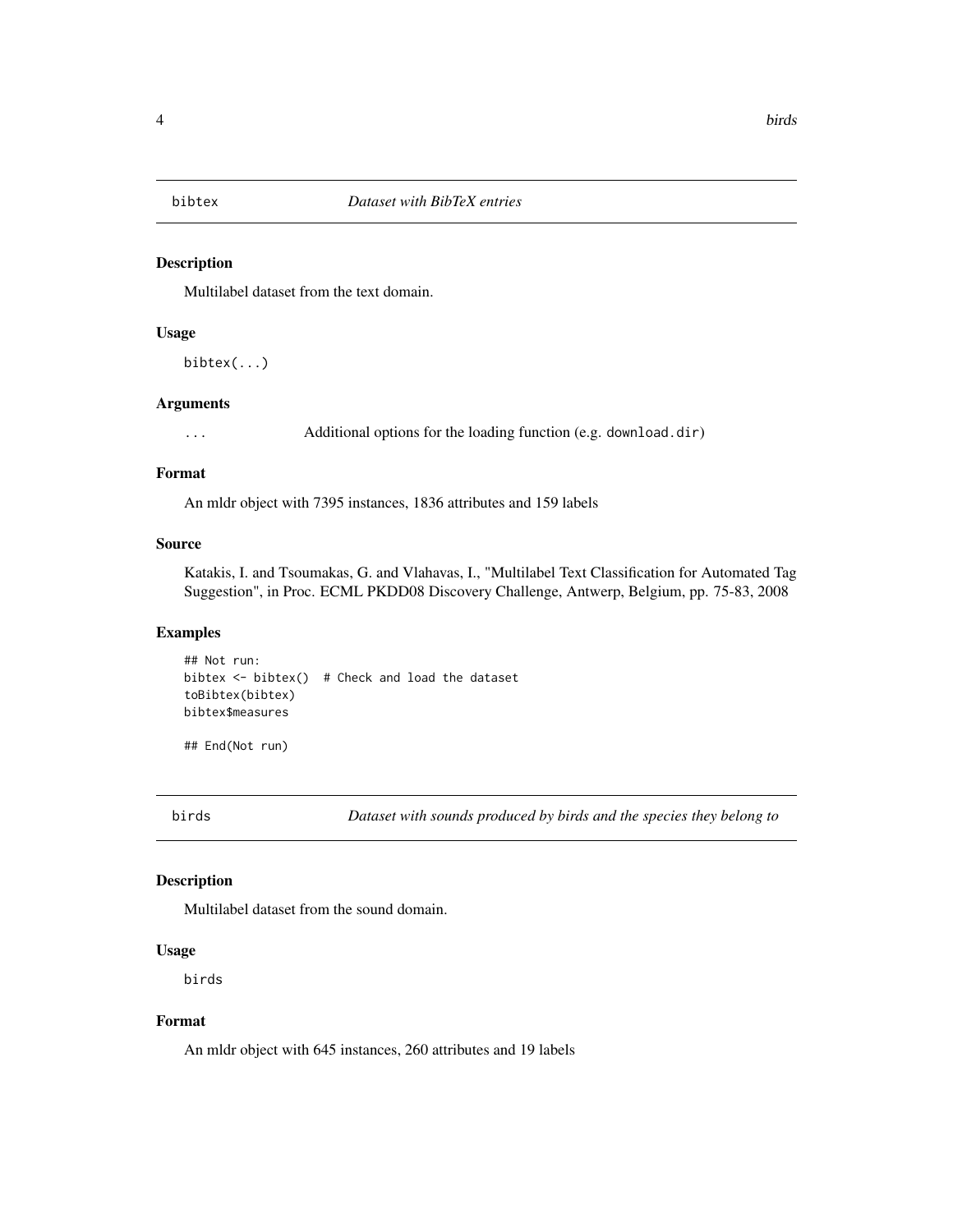#### <span id="page-4-0"></span>bookmarks 5

#### Source

Briggs, F. and Lakshminarayanan, B. and Neal, L. and Fern, X. Z. and Raich, R. and Hadley, S. J. K. and Hadley, A. S. and Betts, M. G., "Acoustic classification of multiple simultaneous bird species: A multi-instance multi-label approach", The Journal of the Acoustical Society of America, (6)131, pp. 4640–4650, 2012

### Examples

## Not run: toBibtex(birds) birds\$measures

## End(Not run)

bookmarks *Dataset with data from web bookmarks and their categories*

#### Description

Multilabel dataset from the text domain.

#### Usage

bookmarks(...)

#### Arguments

... Additional options for the loading function (e.g. download.dir)

#### Format

An mldr object with 87856 instances, 2150 attributes and 208 labels

#### Source

Katakis, I. and Tsoumakas, G. and Vlahavas, I., "Multilabel Text Classification for Automated Tag Suggestion", in Proc. ECML PKDD08 Discovery Challenge, Antwerp, Belgium, pp. 75-83, 2008

### Examples

```
## Not run:
bookmarks <- bookmarks() # Check and load the dataset
toBibtex(bookmarks)
bookmarks$measures
```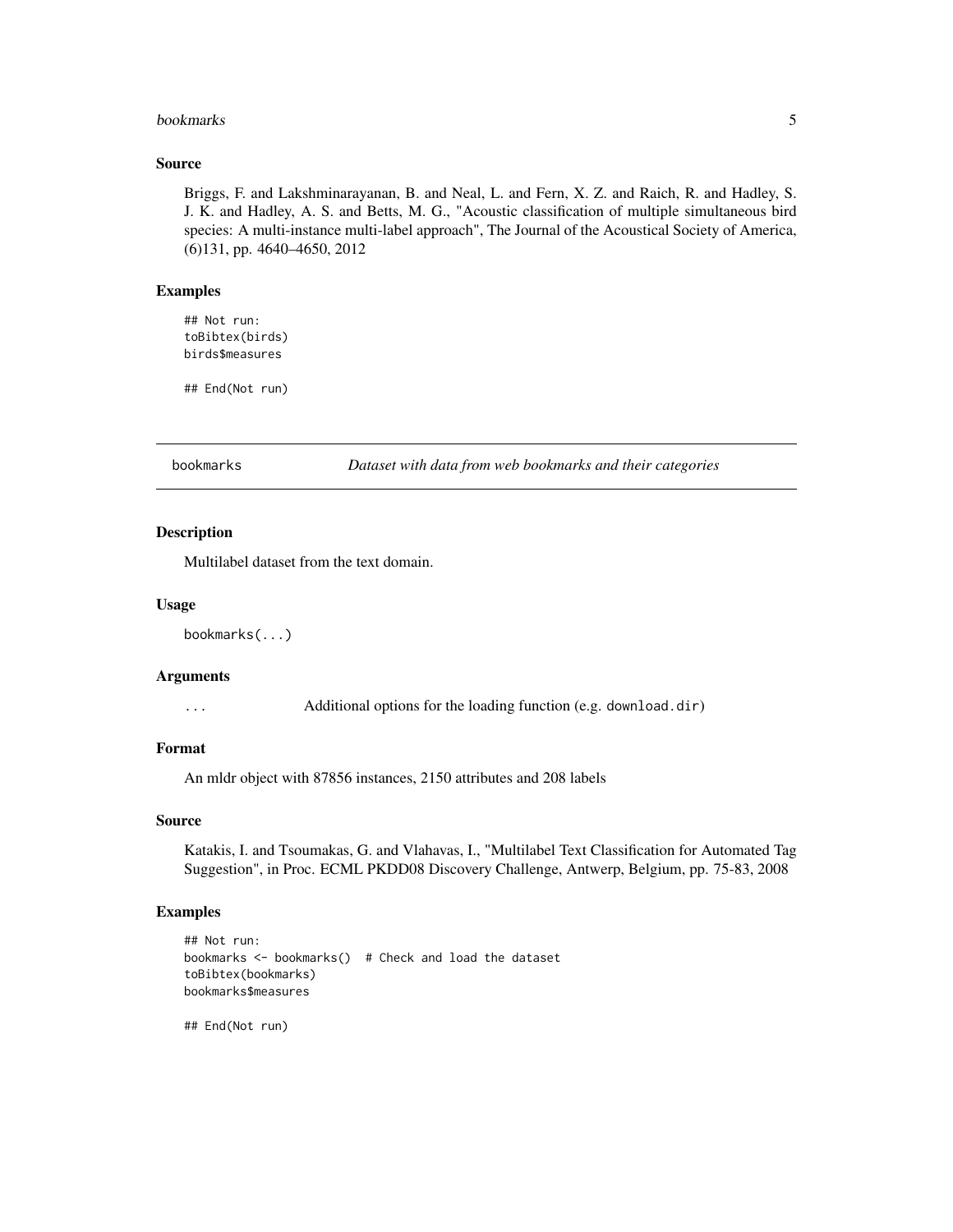<span id="page-5-0"></span>

Multilabel dataset from the music domain.

### Usage

cal500

### Format

An mldr object with 502 instances, 68 attributes and 174 labels

### Source

Turnbull, Douglas and Barrington, Luke and Torres, David and Lanckriet, Gert, "Semantic annotation and retrieval of music and sound effects", Audio, Speech, and Language Processing, IEEE Transactions on, (2)16, pp. 467-476, 2008

### Examples

## Not run: toBibtex(cal500) cal500\$measures

## End(Not run)

check\_n\_load.mldr *(Deprecated) Check if an mldr object is locally available and download it if needed*

### Description

This function checks if the mldr object whose name is given as input is locally available, loading it in memory. If necessary, the dataset will be downloaded from the GitHub repository and saved locally.

### Usage

check\_n\_load.mldr(mldr.name)

#### Arguments

mldr.name Name of the dataset to load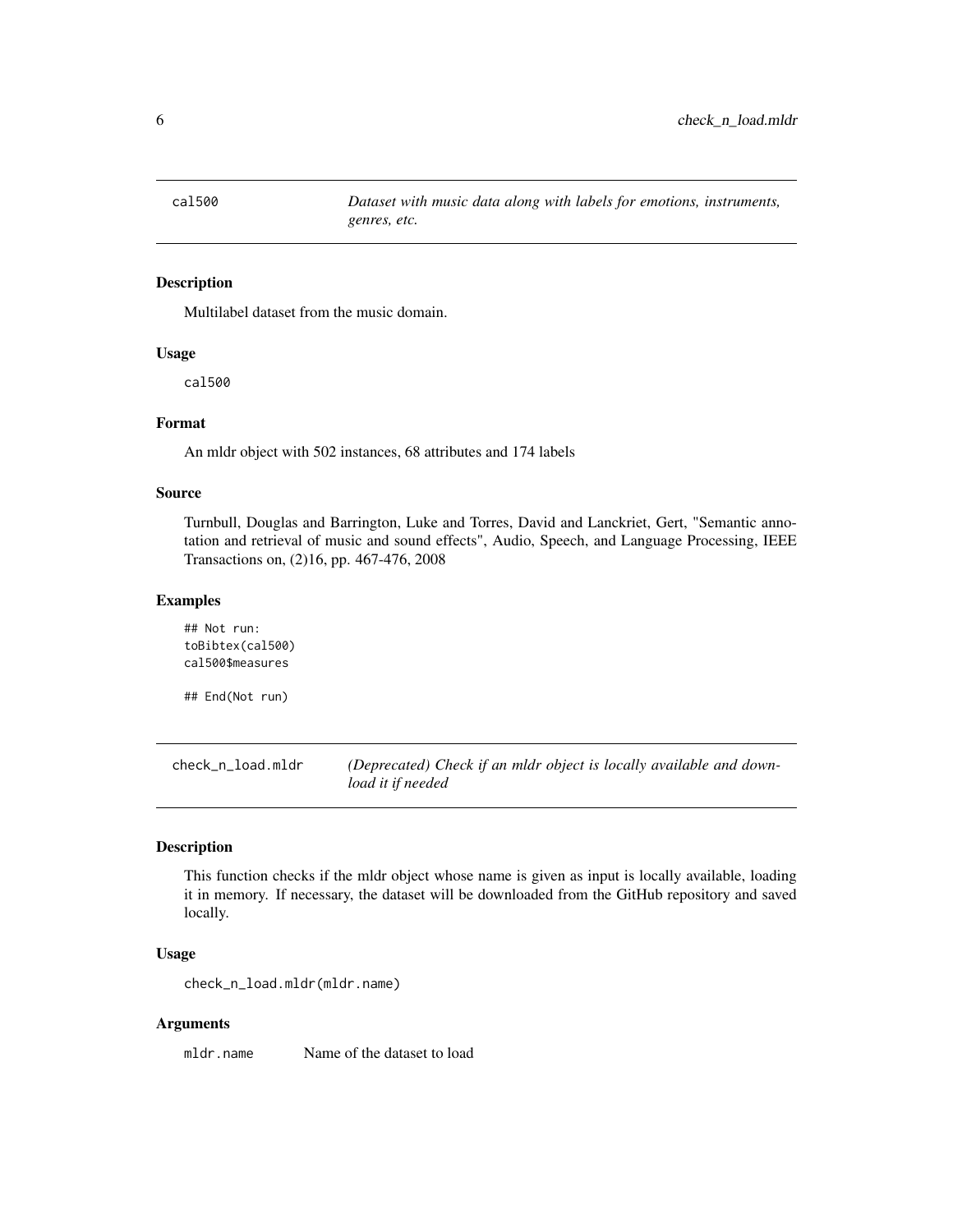#### <span id="page-6-0"></span> $\text{core116k001}$   $\qquad \qquad$  7

### Examples

## Not run: library(mldr.datasets) check\_n\_load.mldr("bibtex") bibtex\$measures

## End(Not run)

corel16k001 *Datasets with data from the Corel image collection. There are 10 subsets in corel16k*

#### Description

Multilabel dataset from the image domain.

#### Usage

corel16k001(...)

#### Arguments

... Additional options for the loading function (e.g. download.dir)

### Format

An mldr object with 13766 instances, 500 attributes and 153 labels

### Source

Barnard, K. and Duygulu, P. and Forsyth, D. and de Freitas, N. and Blei, D. M. and Jordan, M. I., "Matching words and pictures", Journal of Machine Learning Research, Vol. 3, pp. 1107–1135, 2003

### Examples

```
## Not run:
corel16k001 <- corel16k001() # Check and load the dataset
toBibtex(corel16k001)
corel16k001$measures
```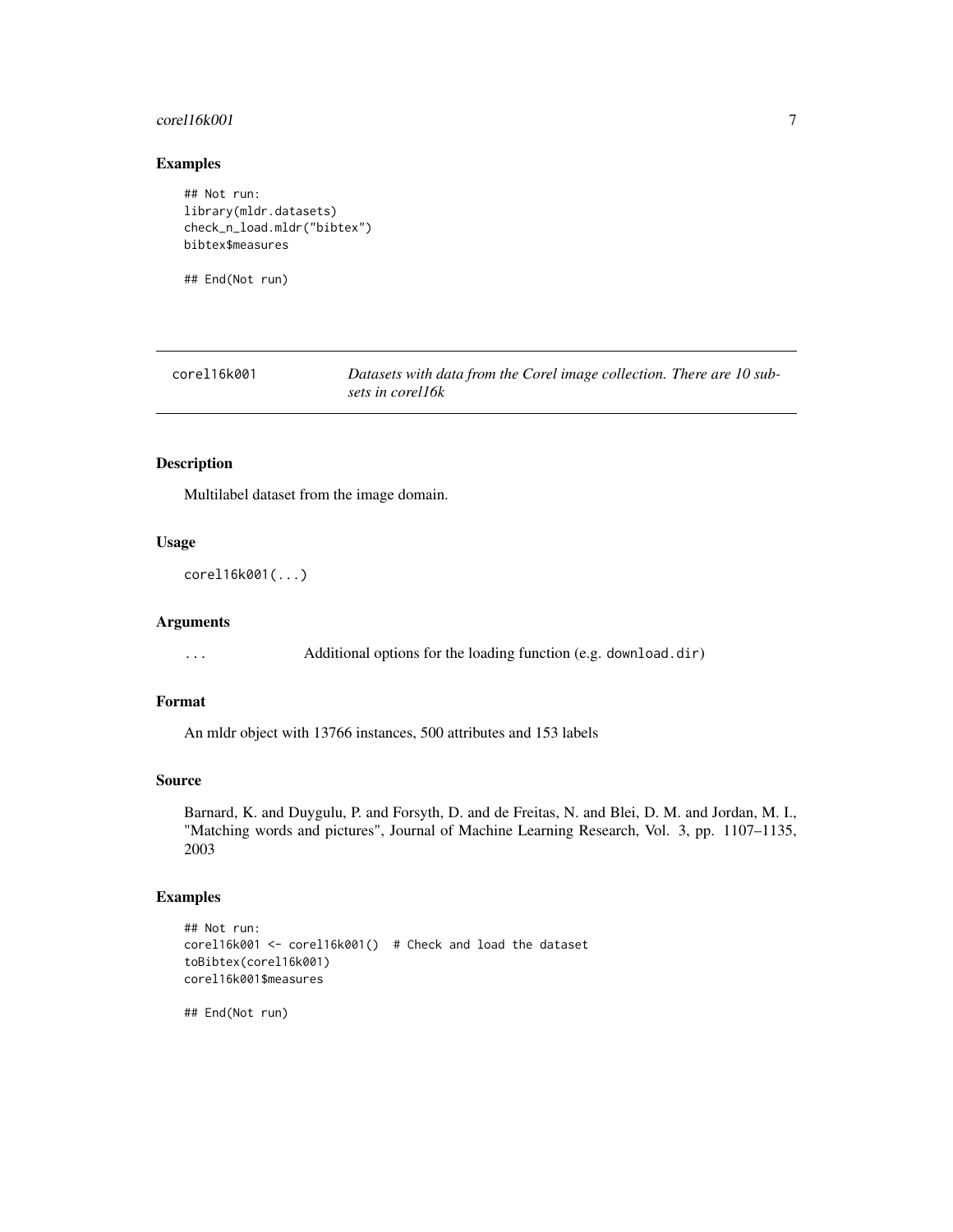<span id="page-7-0"></span>

Multilabel dataset from the image domain.

#### Usage

```
corel16k002(...)
```
### Arguments

... Additional options for the loading function (e.g. download.dir)

### Format

An mldr object with 13761 instances, 500 attributes and 164 labels

#### Source

Barnard, K. and Duygulu, P. and Forsyth, D. and de Freitas, N. and Blei, D. M. and Jordan, M. I., "Matching words and pictures", Journal of Machine Learning Research, Vol. 3, pp. 1107–1135, 2003

### Examples

```
## Not run:
corel16k002 <- corel16k002() # Check and load the dataset
toBibtex(corel16k002)
corel16k002$measures
```
## End(Not run)

| corel16k003 | Datasets with data from the Corel image collection. There are 10 sub- |  |
|-------------|-----------------------------------------------------------------------|--|
|             | sets in corel16k                                                      |  |

### Description

Multilabel dataset from the image domain.

#### Usage

corel16k003(...)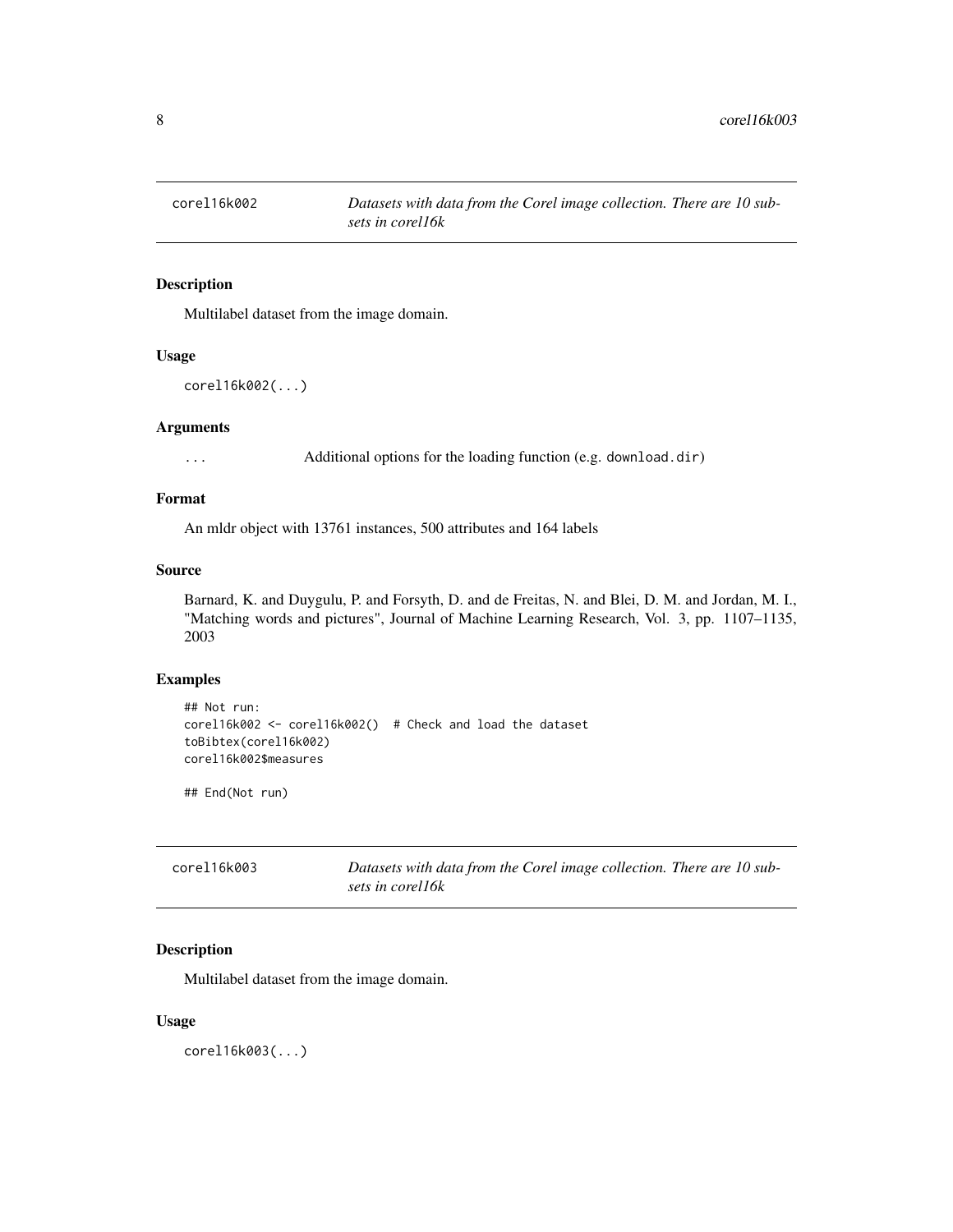#### <span id="page-8-0"></span> $\text{core116k004}$  9

#### Arguments

... Additional options for the loading function (e.g. download.dir)

### Format

An mldr object with 13760 instances, 500 attributes and 154 labels

### Source

Barnard, K. and Duygulu, P. and Forsyth, D. and de Freitas, N. and Blei, D. M. and Jordan, M. I., "Matching words and pictures", Journal of Machine Learning Research, Vol. 3, pp. 1107–1135, 2003

### Examples

```
## Not run:
corel16k003 <- corel16k003() # Check and load the dataset
toBibtex(corel16k003)
corel16k003$measures
```
## End(Not run)

| corel16k004 | Datasets with data from the Corel image collection. There are 10 sub- |
|-------------|-----------------------------------------------------------------------|
|             | sets in corel16k                                                      |

### Description

Multilabel dataset from the image domain.

### Usage

```
corel16k004(...)
```
#### Arguments

... Additional options for the loading function (e.g. download.dir)

#### Format

An mldr object with 13837 instances, 500 attributes and 162 labels

### Source

Barnard, K. and Duygulu, P. and Forsyth, D. and de Freitas, N. and Blei, D. M. and Jordan, M. I., "Matching words and pictures", Journal of Machine Learning Research, Vol. 3, pp. 1107–1135, 2003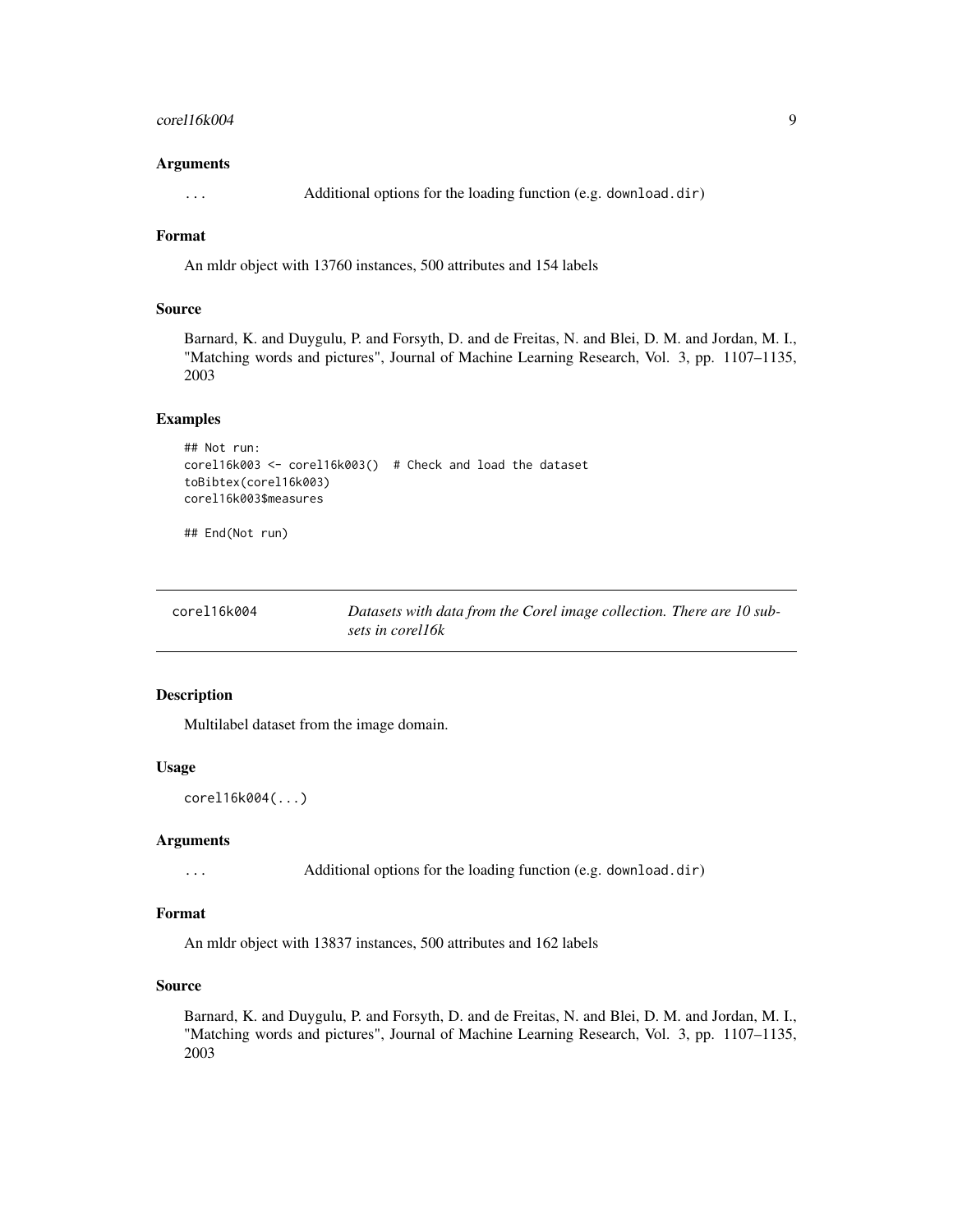### Examples

```
## Not run:
corel16k004 <- corel16k004() # Check and load the dataset
toBibtex(corel16k004)
corel16k004$measures
## End(Not run)
```
corel16k005 *Datasets with data from the Corel image collection. There are 10 subsets in corel16k*

#### Description

Multilabel dataset from the image domain.

#### Usage

corel16k005(...)

#### Arguments

... Additional options for the loading function (e.g. download.dir)

### Format

An mldr object with 13847 instances, 500 attributes and 160 labels

### Source

Barnard, K. and Duygulu, P. and Forsyth, D. and de Freitas, N. and Blei, D. M. and Jordan, M. I., "Matching words and pictures", Journal of Machine Learning Research, Vol. 3, pp. 1107–1135, 2003

### Examples

```
## Not run:
corel16k005 <- corel16k005() # Check and load the dataset
toBibtex(corel16k005)
corel16k005$measures
```
<span id="page-9-0"></span>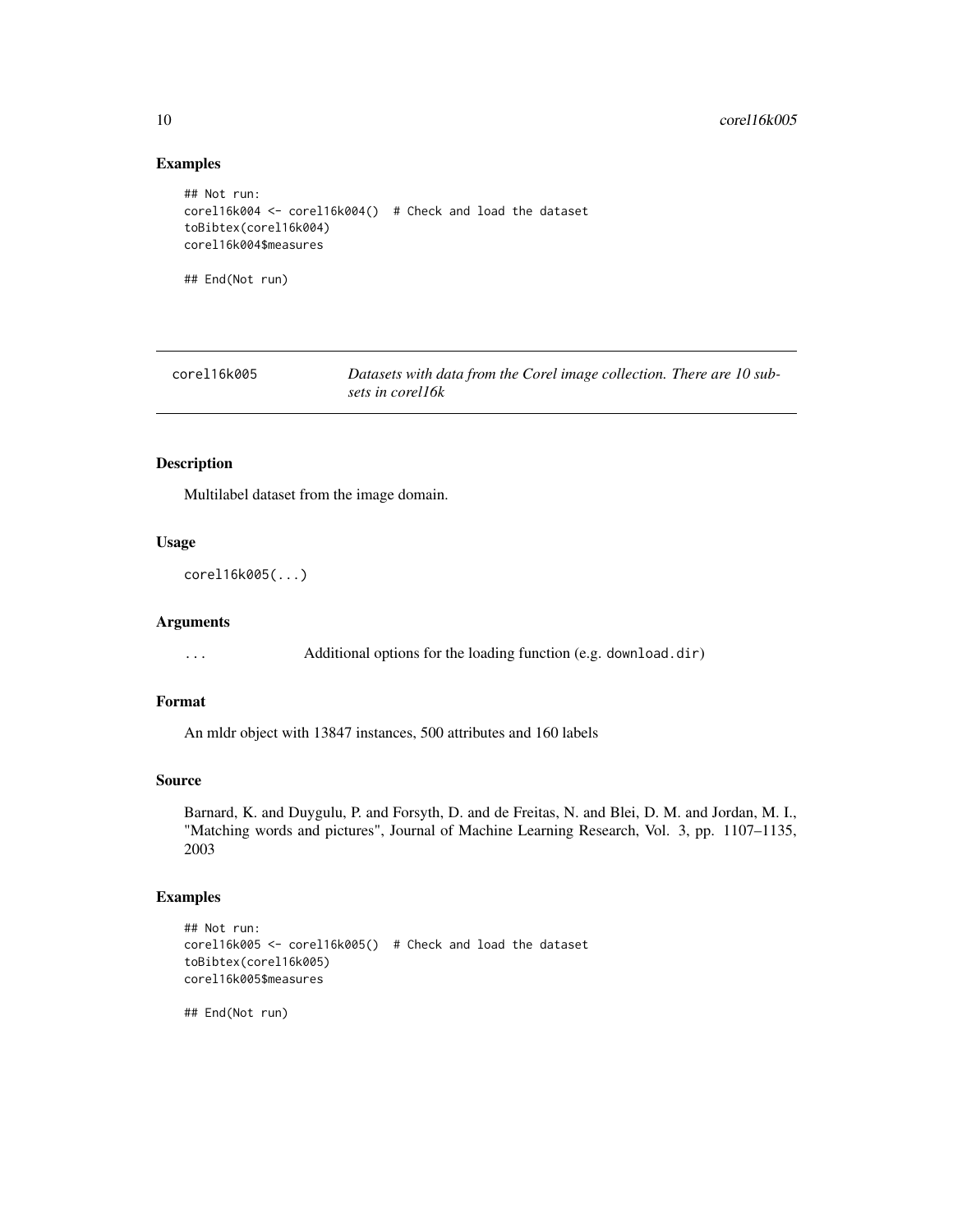<span id="page-10-0"></span>

Multilabel dataset from the image domain.

#### Usage

```
corel16k006(...)
```
### Arguments

... Additional options for the loading function (e.g. download.dir)

### Format

An mldr object with 13859 instances, 500 attributes and 162 labels

#### Source

Barnard, K. and Duygulu, P. and Forsyth, D. and de Freitas, N. and Blei, D. M. and Jordan, M. I., "Matching words and pictures", Journal of Machine Learning Research, Vol. 3, pp. 1107–1135, 2003

### Examples

```
## Not run:
corel16k006 <- corel16k006() # Check and load the dataset
toBibtex(corel16k006)
corel16k006$measures
```
## End(Not run)

| corel16k007 | Datasets with data from the Corel image collection. There are 10 sub- |  |
|-------------|-----------------------------------------------------------------------|--|
|             | sets in corel16k                                                      |  |

### Description

Multilabel dataset from the image domain.

#### Usage

corel16k007(...)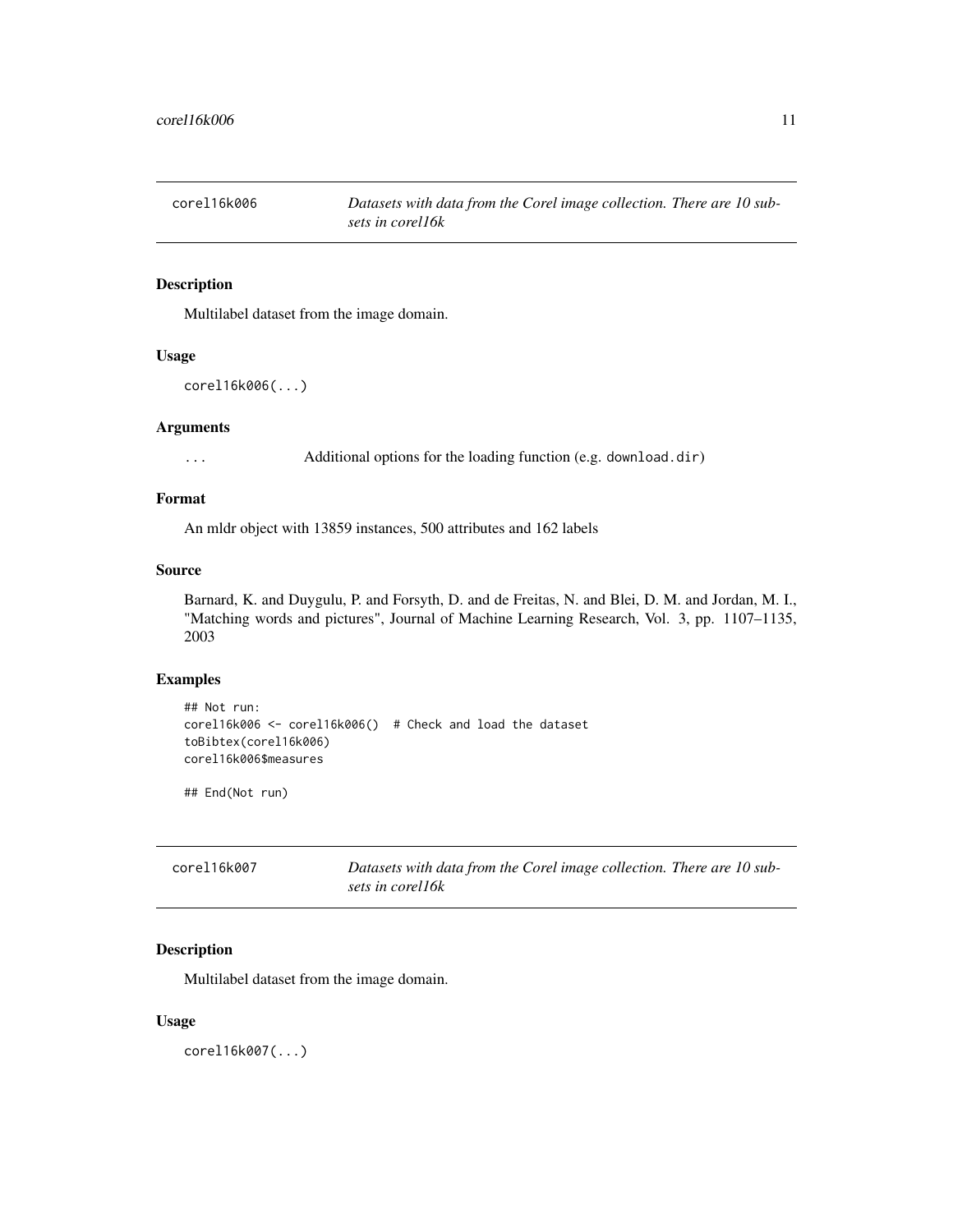#### <span id="page-11-0"></span>Arguments

... Additional options for the loading function (e.g. download.dir)

### Format

An mldr object with 13915 instances, 500 attributes and 174 labels

### Source

Barnard, K. and Duygulu, P. and Forsyth, D. and de Freitas, N. and Blei, D. M. and Jordan, M. I., "Matching words and pictures", Journal of Machine Learning Research, Vol. 3, pp. 1107–1135, 2003

### Examples

```
## Not run:
corel16k007 <- corel16k007() # Check and load the dataset
toBibtex(corel16k007)
corel16k007$measures
```
## End(Not run)

| corel16k008 | Datasets with data from the Corel image collection. There are 10 sub- |  |
|-------------|-----------------------------------------------------------------------|--|
|             | sets in corel16k                                                      |  |

### Description

Multilabel dataset from the image domain.

#### Usage

```
corel16k008(...)
```
### Arguments

... Additional options for the loading function (e.g. download.dir)

### Format

An mldr object with 13864 instances, 500 attributes and 168 labels

### Source

Barnard, K. and Duygulu, P. and Forsyth, D. and de Freitas, N. and Blei, D. M. and Jordan, M. I., "Matching words and pictures", Journal of Machine Learning Research, Vol. 3, pp. 1107–1135, 2003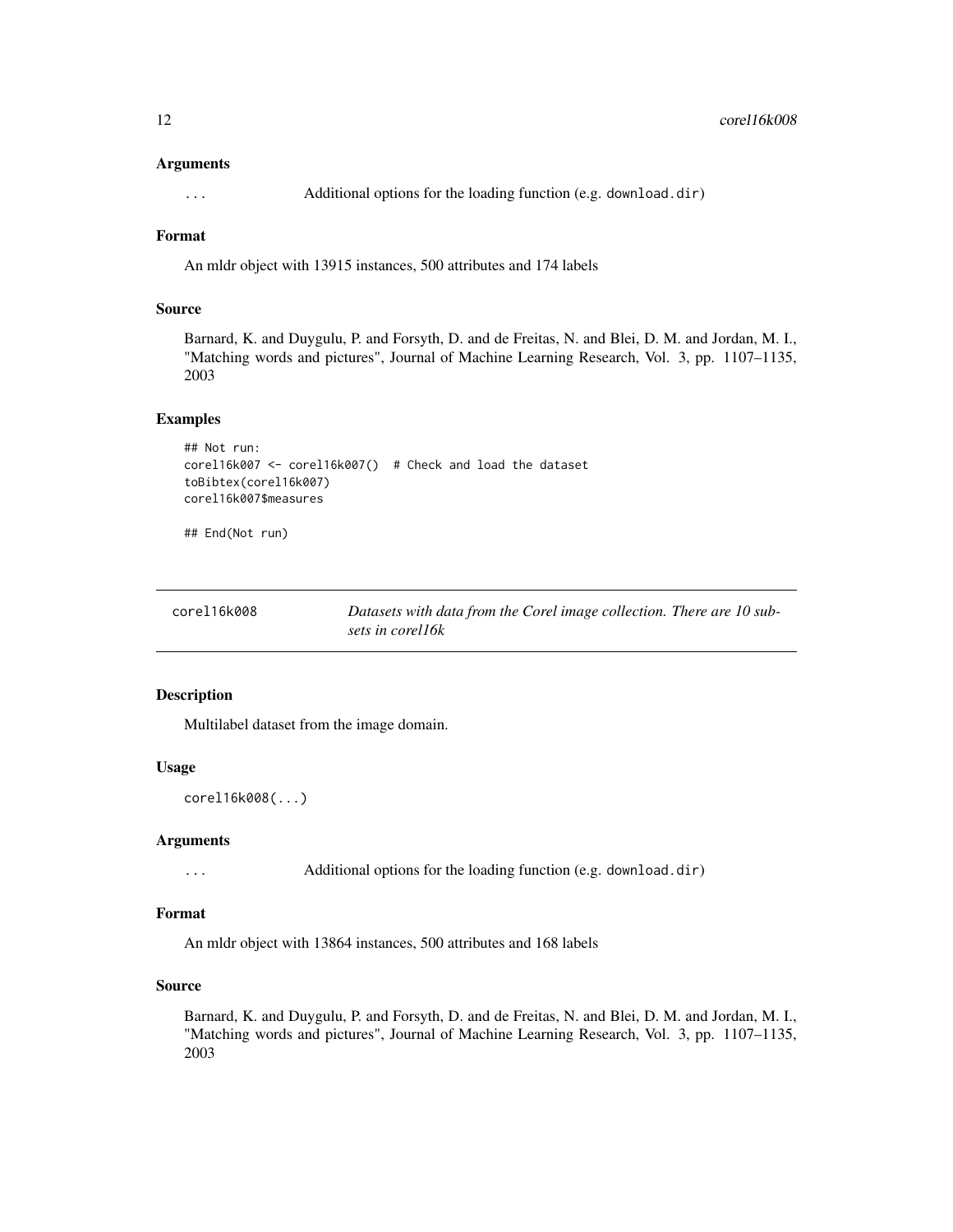### <span id="page-12-0"></span> $core116k009$  13

### Examples

```
## Not run:
corel16k008 <- corel16k008() # Check and load the dataset
toBibtex(corel16k008)
corel16k008$measures
```
## End(Not run)

| corel16k009 | Datasets with data from the Corel image collection. There are 10 sub- |
|-------------|-----------------------------------------------------------------------|
|             | sets in corel16k                                                      |

### Description

Multilabel dataset from the image domain.

#### Usage

```
corel16k009(...)
```
#### Arguments

... Additional options for the loading function (e.g. download.dir)

### Format

An mldr object with 13884 instances, 500 attributes and 173 labels

### Source

Barnard, K. and Duygulu, P. and Forsyth, D. and de Freitas, N. and Blei, D. M. and Jordan, M. I., "Matching words and pictures", Journal of Machine Learning Research, Vol. 3, pp. 1107–1135, 2003

### Examples

```
## Not run:
corel16k009 <- corel16k009() # Check and load the dataset
toBibtex(corel16k009)
corel16k009$measures
```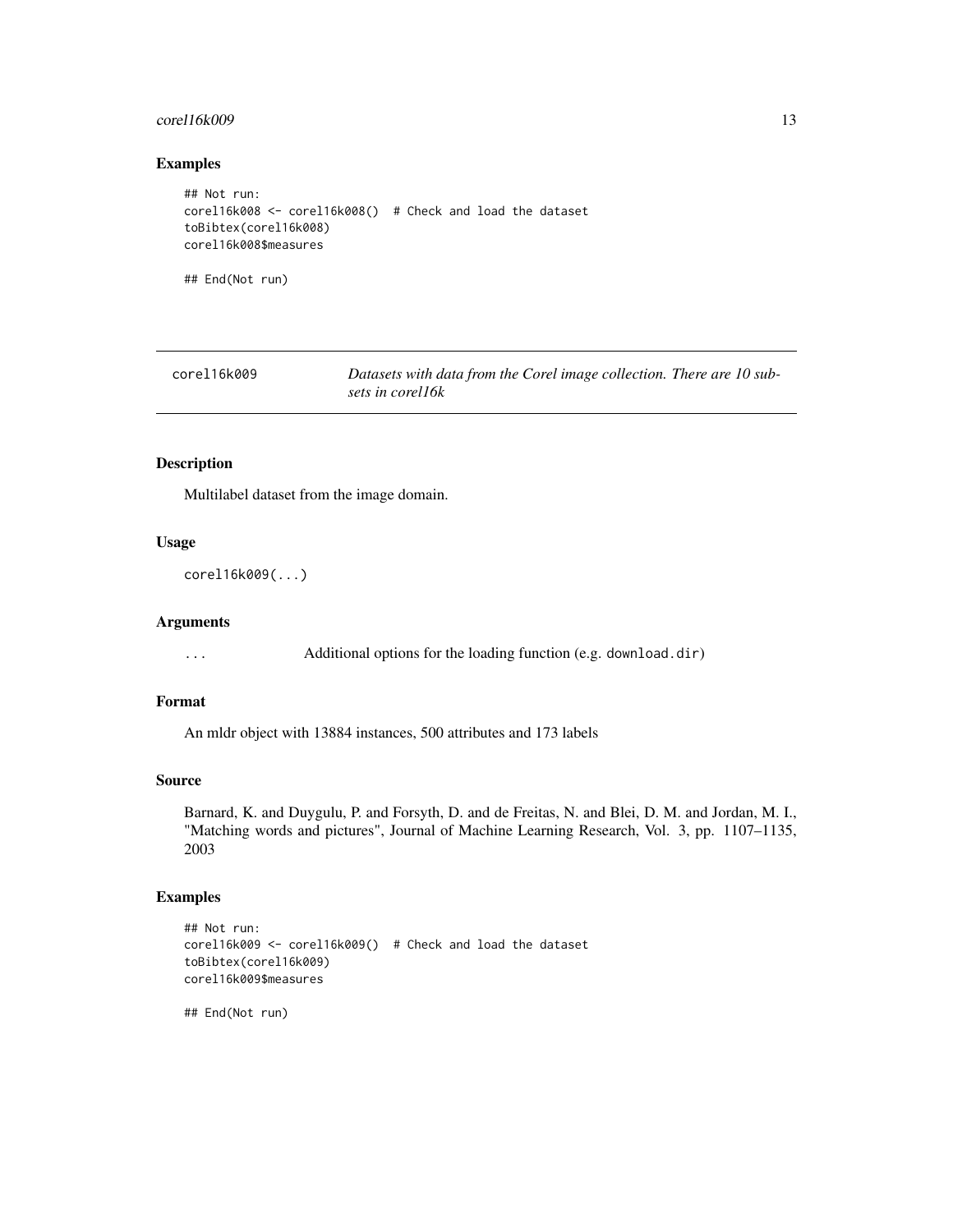<span id="page-13-0"></span>

Multilabel dataset from the image domain.

#### Usage

```
corel16k010(...)
```
### Arguments

... Additional options for the loading function (e.g. download.dir)

### Format

An mldr object with 13618 instances, 500 attributes and 144 labels

#### Source

Barnard, K. and Duygulu, P. and Forsyth, D. and de Freitas, N. and Blei, D. M. and Jordan, M. I., "Matching words and pictures", Journal of Machine Learning Research, Vol. 3, pp. 1107–1135, 2003

### Examples

```
## Not run:
corel16k010 <- corel16k010() # Check and load the dataset
toBibtex(corel16k010)
corel16k010$measures
```
## End(Not run)

corel5k *Dataset with data from the Corel image collection*

### Description

Multilabel dataset from the image domain.

### Usage

corel5k(...)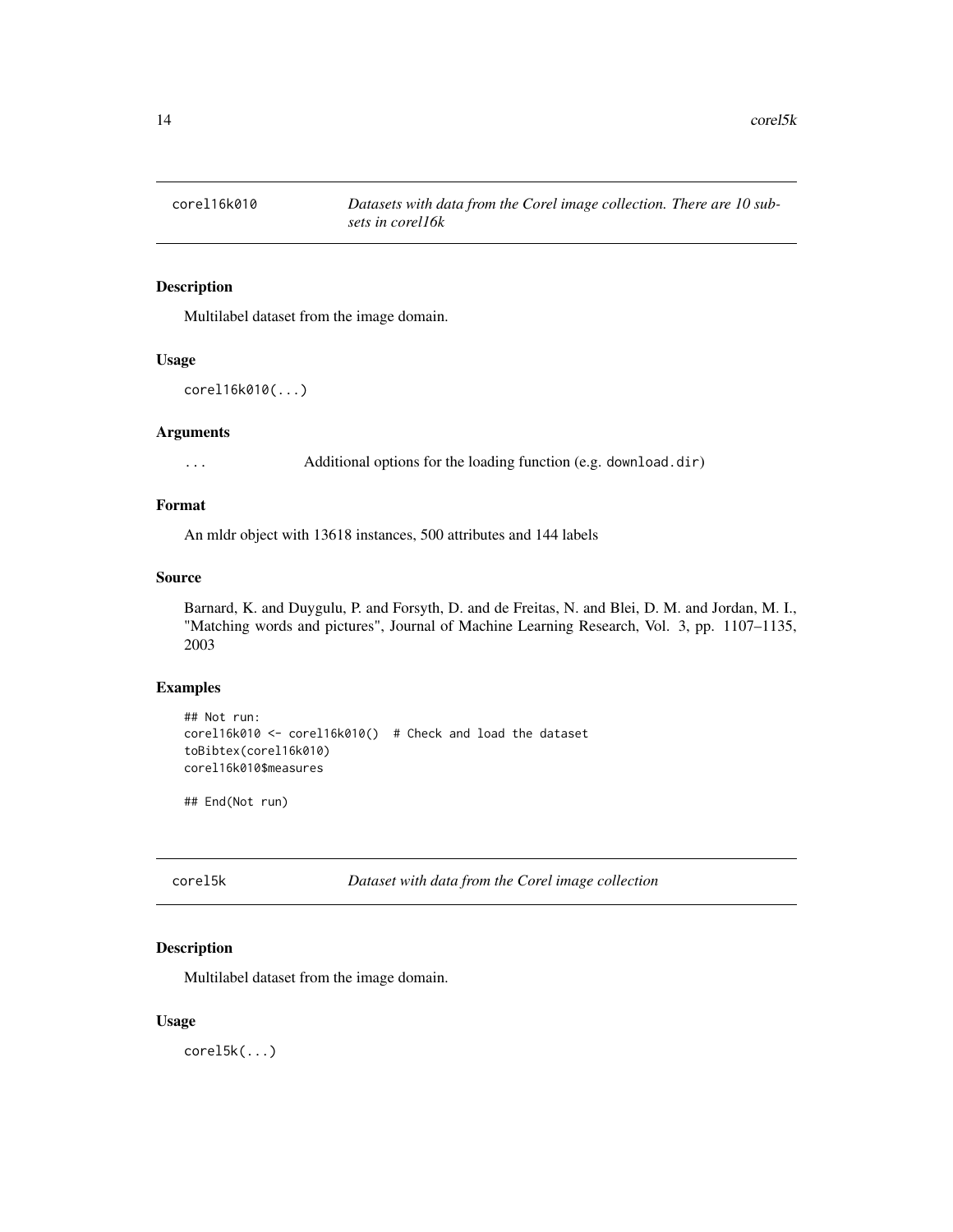#### <span id="page-14-0"></span>delicious and the contract of the contract of the contract of the contract of the contract of the contract of the contract of the contract of the contract of the contract of the contract of the contract of the contract of

#### Arguments

... Additional options for the loading function (e.g. download.dir)

### Format

An mldr object with 5000 instances, 499 attributes and 374 labels

#### Source

Duygulu, P. and Barnard, K. and de Freitas, J.F.G. and Forsyth, D.A., "Object Recognition as Machine Translation: Learning a Lexicon for a Fixed Image Vocabulary", Computer Vision, ECCV 2002, pp. 97-112, 2002

#### Examples

```
## Not run:
corel5k <- corel5k() # Check and load the dataset
toBibtex(corel5k)
corel5k$measures
```
## End(Not run)

delicious *Dataset generated from the del.icio.us site bookmarks*

#### Description

Multilabel dataset from the text domain.

### Usage

delicious(...)

#### Arguments

... Additional options for the loading function (e.g. download.dir)

### Format

An mldr object with 16105 instances, 500 attributes and 983 labels

### Source

Tsoumakas, G. and Katakis, I. and Vlahavas, I., "Effective and Efficient Multilabel Classification in Domains with Large Number of Labels", in Proc. ECML/PKDD Workshop on Mining Multidimensional Data, Antwerp, Belgium, MMD08, pp. 30–44, 2008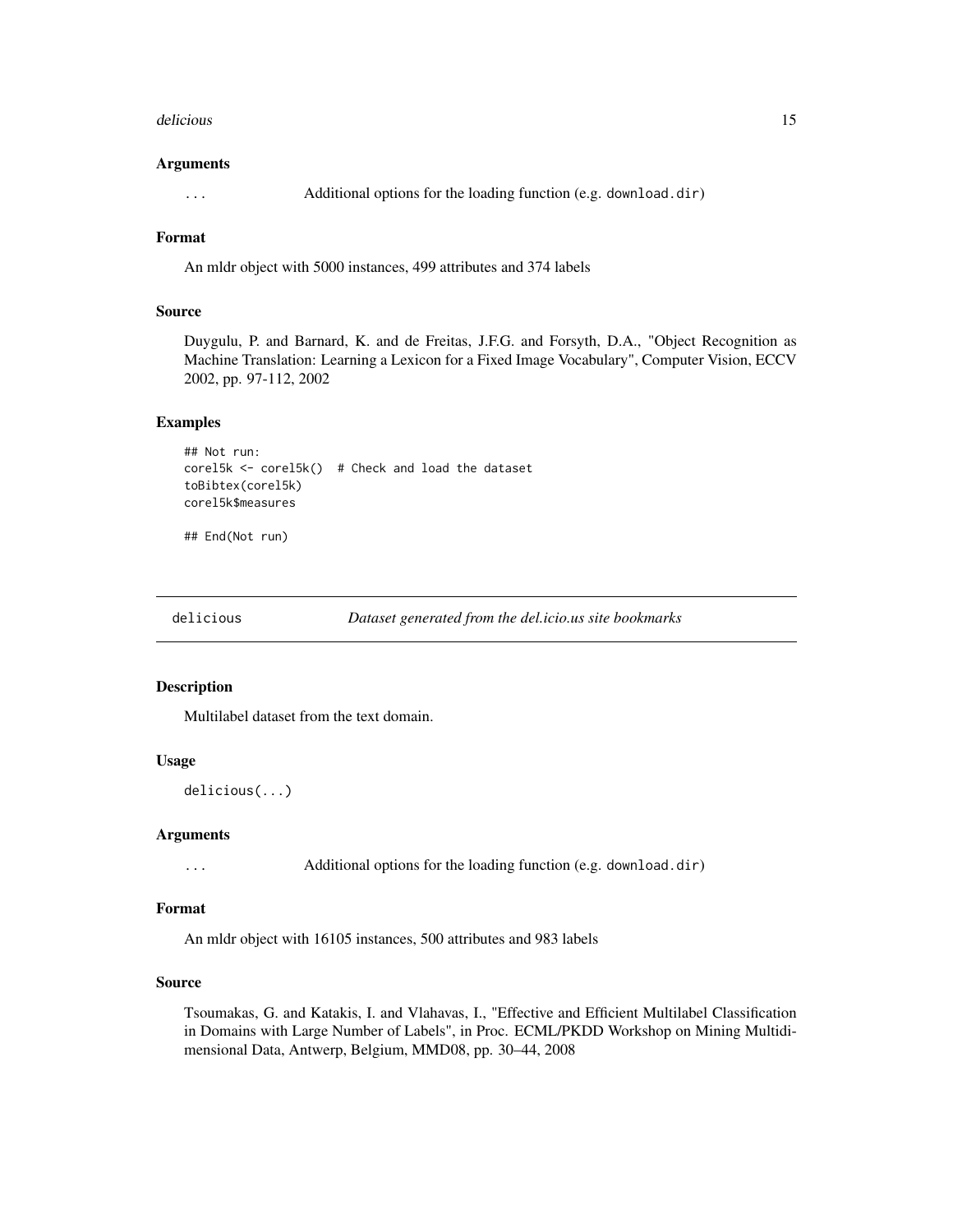<span id="page-15-0"></span>16 emotions and the contract of the contract of the contract of the contract of the contract of the contract of the contract of the contract of the contract of the contract of the contract of the contract of the contract o

## Examples

```
## Not run:
delicious <- delicious() # Check and load the dataset
toBibtex(delicious)
delicious$measures
## End(Not run)
```
density *Calculate the density level of the dataset*

### Description

This function calculates the ratio of nonzero-valued elements over the total of elements.

### Usage

density(mld)

### Arguments

mld An "mldr" object

### Examples

library(mldr.datasets) density(emotions)

| emotions | Dataset with features extracted from music tracks and the emotions |
|----------|--------------------------------------------------------------------|
|          | <i>they produce</i>                                                |

### Description

Multilabel dataset from the music domain.

#### Usage

emotions

### Format

An mldr object with 593 instances, 72 attributes and 6 labels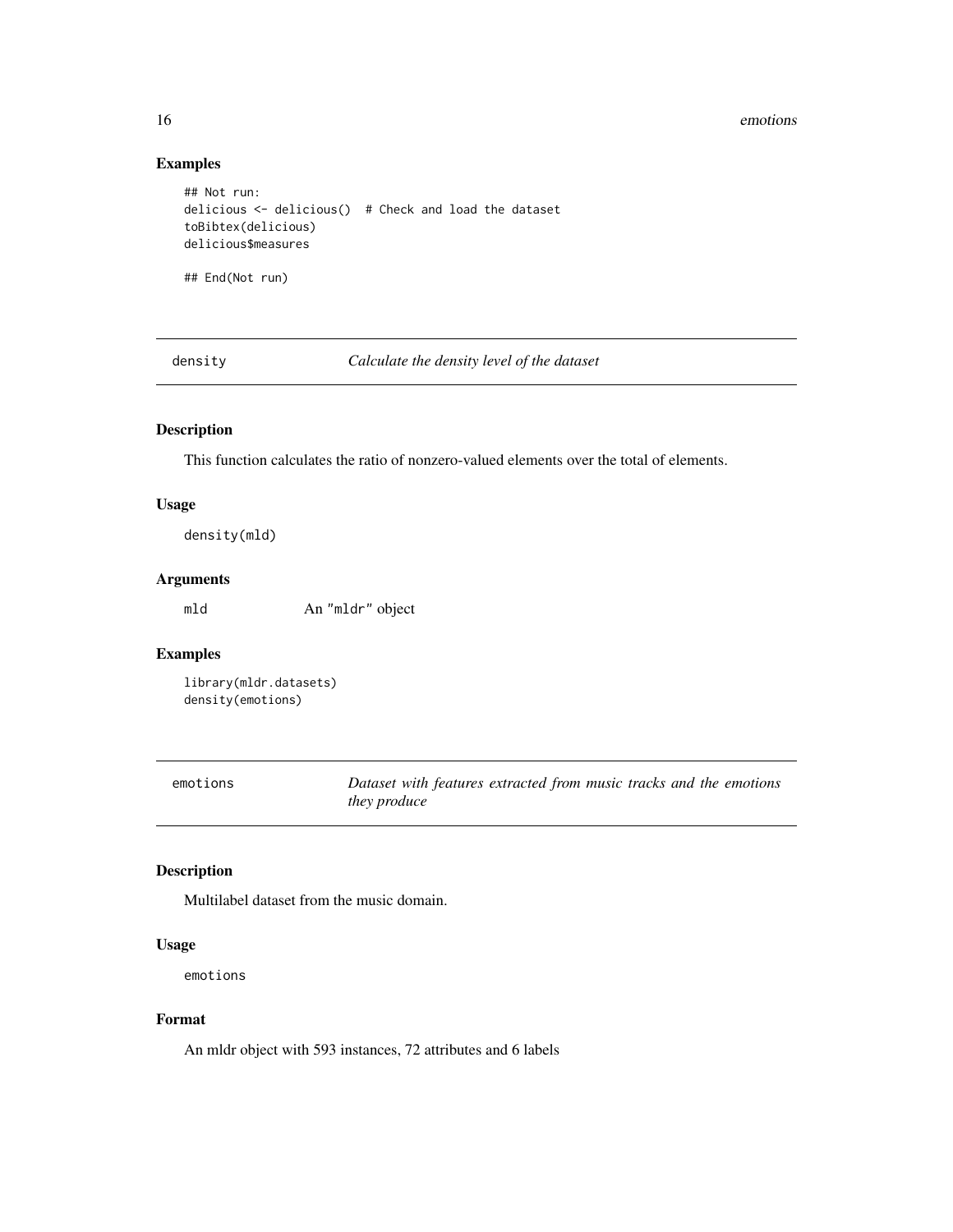#### <span id="page-16-0"></span>enron and the contract of the contract of the contract of the contract of the contract of the contract of the contract of the contract of the contract of the contract of the contract of the contract of the contract of the

### Source

Wieczorkowska, A. and Synak, P. and Ra's, Z., "Multi-Label Classification of Emotions in Music", Intelligent Information Processing and Web Mining, Vol. 35, Chap. 30, pp. 307-315, 2006

### Examples

## Not run: toBibtex(emotions) emotions\$measures

## End(Not run)

enron *Dataset with email messages and the folders where the users stored them*

### Description

Multilabel dataset from the text domain.

#### Usage

enron(...)

### Arguments

... Additional options for the loading function (e.g. download.dir)

#### Format

An mldr object with 1702 instances, 1001 attributes and 53 labels

### Source

Klimt, B. and Yang, Y., "The Enron Corpus: A New Dataset for Email Classification Research", in Proc. ECML04, Pisa, Italy, pp. 217-226, 2004

### Examples

```
## Not run:
enron <- enron() # Check and load the dataset
toBibtex(enron)
enron$measures
```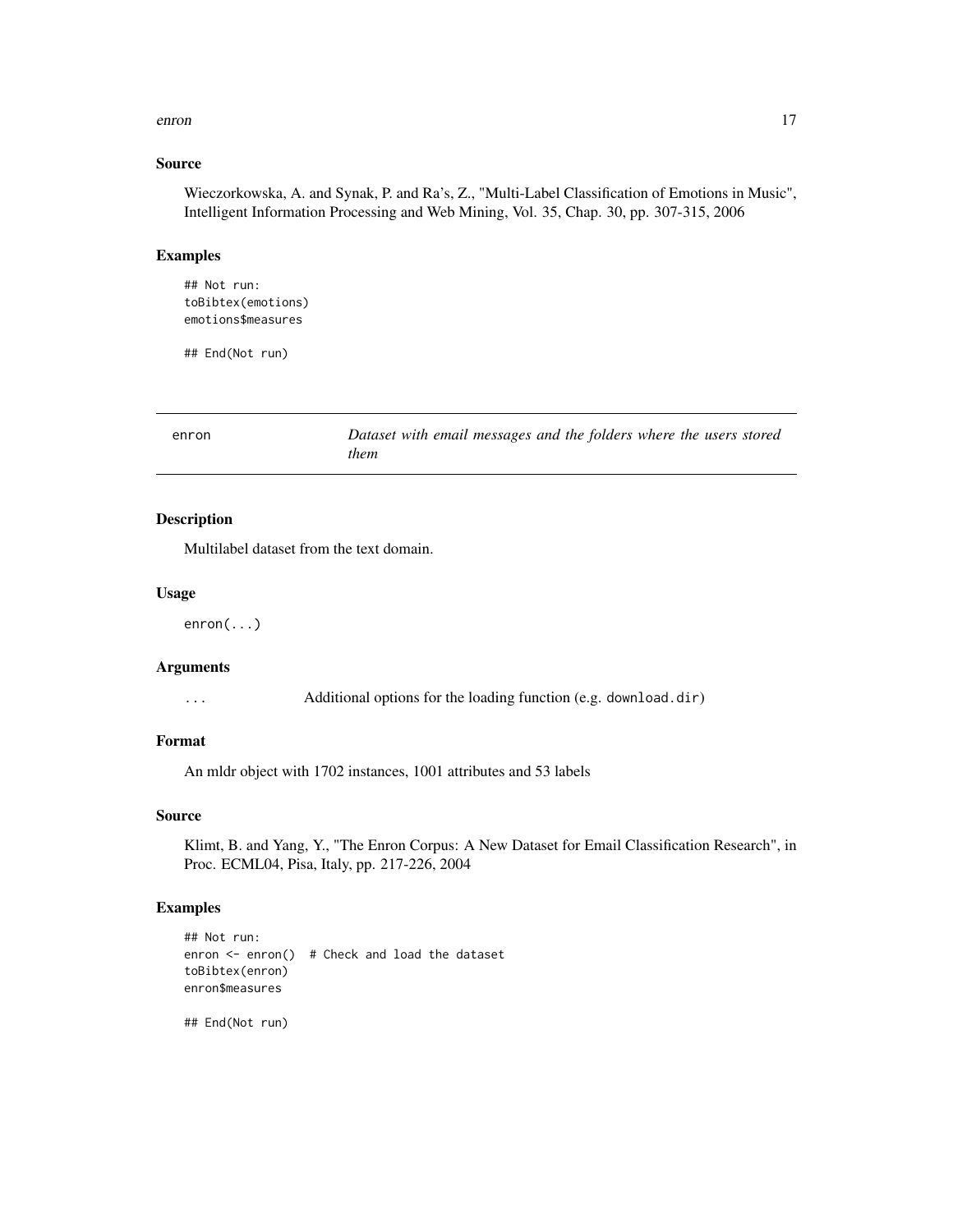<span id="page-17-0"></span>

Multilabel dataset from the text domain.

#### Usage

```
eurlexdc_test(...)
```
### Arguments

... Additional options for the loading function (e.g. download.dir)

### Format

An mldr object with 1935 instances, 5000 attributes and 412 labels

#### Source

Mencia, E. L. and Furnkranz, J., "Efficient pairwise multilabel classification for large-scale problems in the legal domain", Machine Learning and Knowledge Discovery in Databases, pp. 50–65, 2008

### Examples

```
## Not run:
eurlexdc_test <- eurlexdc_test() # Check and load the dataset
toBibtex(eurlexdc_test[[1]])
eurlexdc_test[[1]]$measures
```
## End(Not run)

| eurlexdc_tra | List with 10 folds of the train data from the EUR-Lex directory codes |
|--------------|-----------------------------------------------------------------------|
|              | dataset                                                               |

### Description

Multilabel dataset from the text domain.

#### Usage

eurlexdc\_tra(...)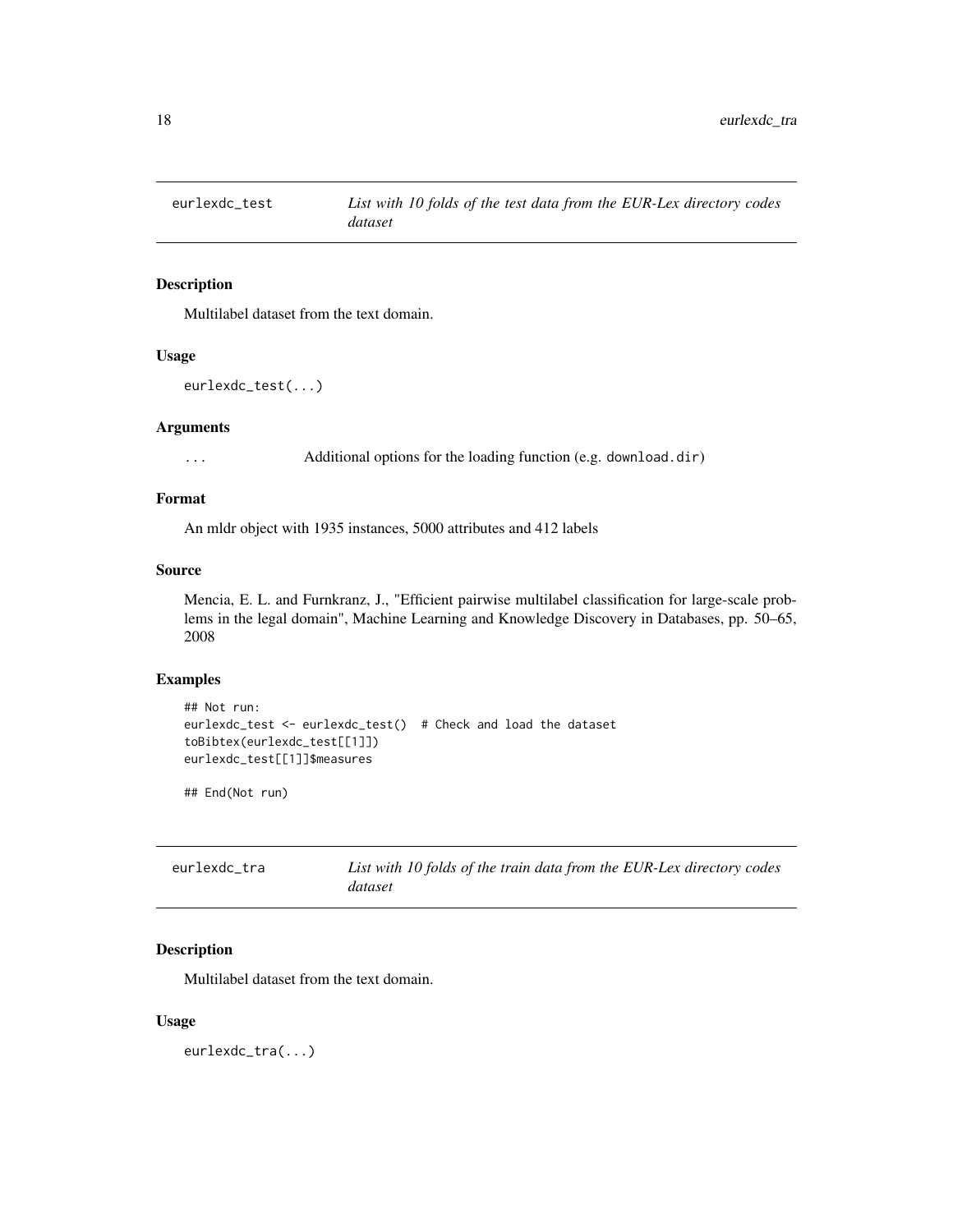### <span id="page-18-0"></span>eurlexev\_test 19

#### Arguments

... Additional options for the loading function (e.g. download.dir)

### Format

An mldr object with 17413 instances, 5000 attributes and 412 labels

### Source

Mencia, E. L. and Furnkranz, J., "Efficient pairwise multilabel classification for large-scale problems in the legal domain", Machine Learning and Knowledge Discovery in Databases, pp. 50–65, 2008

### Examples

```
## Not run:
eurlexdc_tra <- eurlexdc_tra() # Check and load the dataset
toBibtex(eurlexdc_test[[1]])
eurlexdc_test[[1]]$measures
```
## End(Not run)

| eurlexev test | List with 10 folds of the test data from the EUR-Lex EUROVOC de- |
|---------------|------------------------------------------------------------------|
|               | scriptors dataset                                                |

### Description

Multilabel dataset from the text domain.

### Usage

```
eurlexev_test(...)
```
#### Arguments

... Additional options for the loading function (e.g. download.dir)

#### Format

An mldr object with 1935 instances, 5000 attributes and 3993 labels

### Source

Mencia, E. L. and Furnkranz, J., "Efficient pairwise multilabel classification for large-scale problems in the legal domain", Machine Learning and Knowledge Discovery in Databases, pp. 50–65, 2008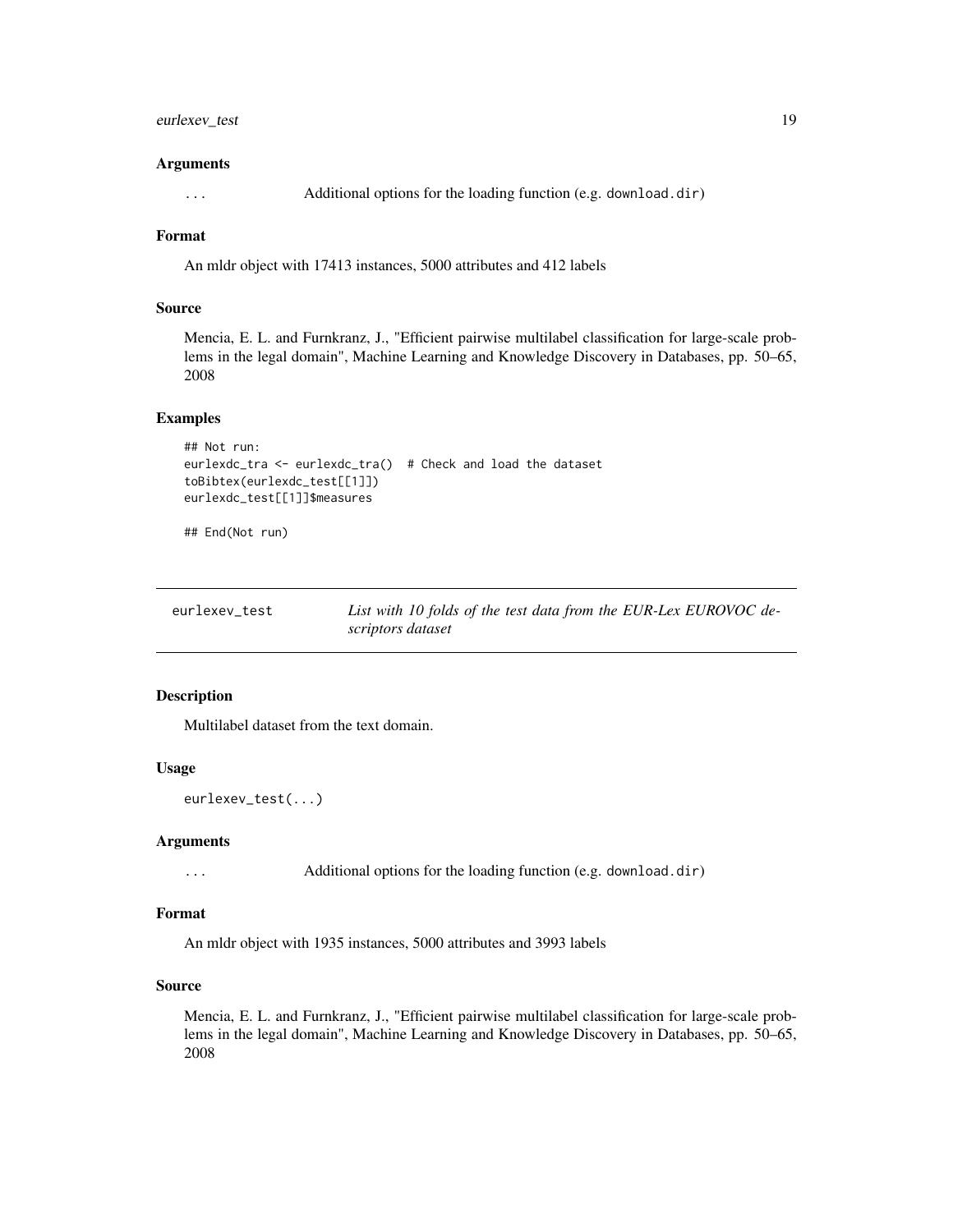### Examples

```
## Not run:
eurlexev_test <- eurlexev_test() # Check and load the dataset
toBibtex(eurlexev_test[[1]])
eurlexev_test[[1]]$measures
## End(Not run)
```

| eurlexev tra | List with 10 folds of the train data from the EUR-Lex EUROVOC de- |
|--------------|-------------------------------------------------------------------|
|              | scriptors dataset                                                 |

### Description

Multilabel dataset from the text domain.

#### Usage

```
eurlexev_tra(...)
```
### Arguments

... Additional options for the loading function (e.g. download.dir)

### Format

An mldr object with 17413 instances, 5000 attributes and 3993 labels

### Source

Mencia, E. L. and Furnkranz, J., "Efficient pairwise multilabel classification for large-scale problems in the legal domain", Machine Learning and Knowledge Discovery in Databases, pp. 50–65, 2008

### Examples

```
## Not run:
eurlexev_tra <- eurlexev_tra() # Check and load the dataset
toBibtex(eurlexev_tra[[1]])
eurlexev_tra[[1]]$measures
```
<span id="page-19-0"></span>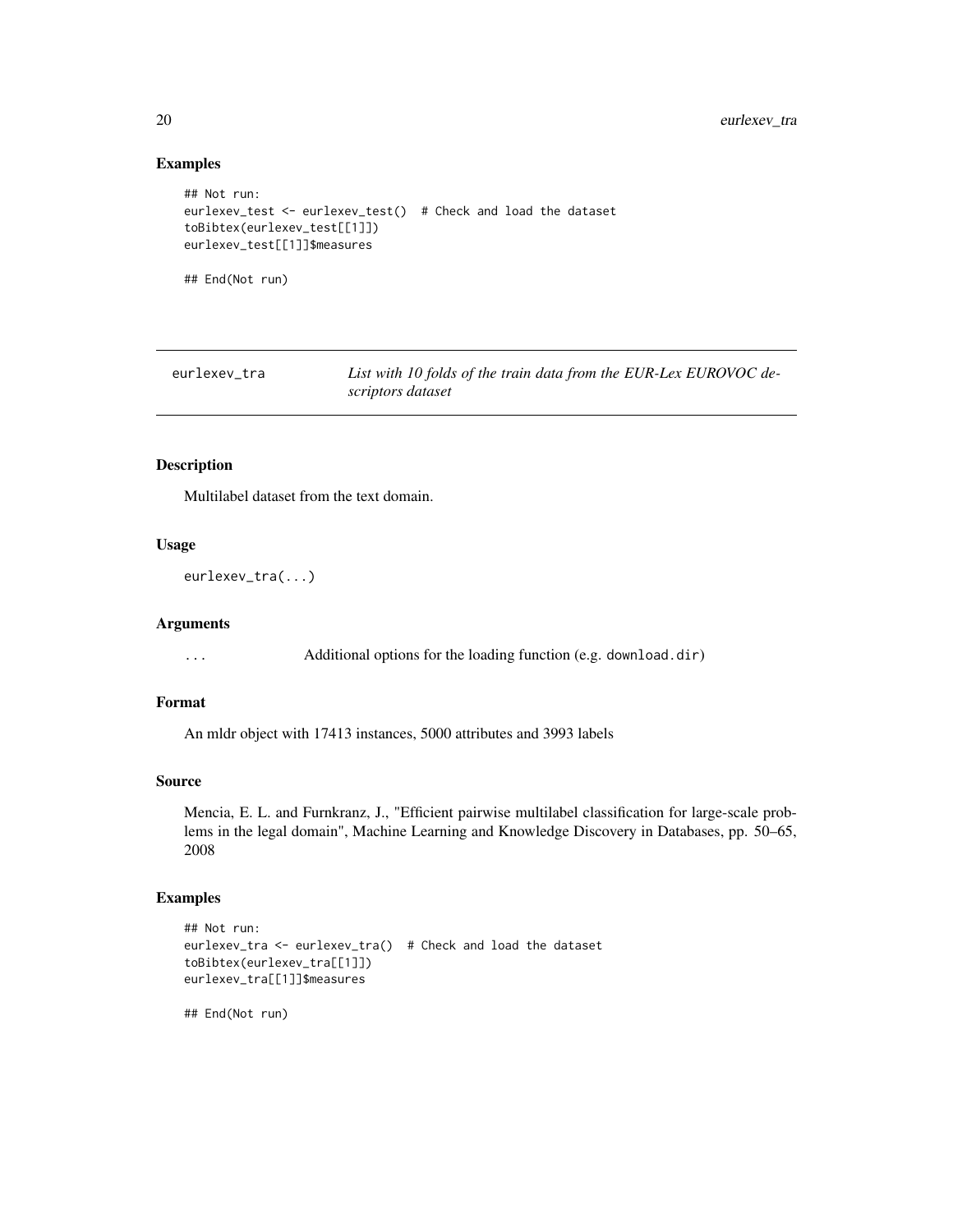<span id="page-20-0"></span>

Multilabel dataset from the text domain.

#### Usage

```
eurlexsm_test(...)
```
### Arguments

... Additional options for the loading function (e.g. download.dir)

### Format

An mldr object with 1935 instances, 5000 attributes and 201 labels

#### Source

Mencia, E. L. and Furnkranz, J., "Efficient pairwise multilabel classification for large-scale problems in the legal domain", Machine Learning and Knowledge Discovery in Databases, pp. 50–65, 2008

### Examples

```
## Not run:
eurlexsm_test <- eurlexsm_test() # Check and load the dataset
toBibtex(eurlexsm_test[[1]])
eurlexsm_test[[1]]$measures
```
## End(Not run)

| eurlexsm_tra | List with 10 folds of the train data from the EUR-Lex subject matters |
|--------------|-----------------------------------------------------------------------|
|              | dataset                                                               |

### Description

Multilabel dataset from the text domain.

#### Usage

eurlexsm\_tra(...)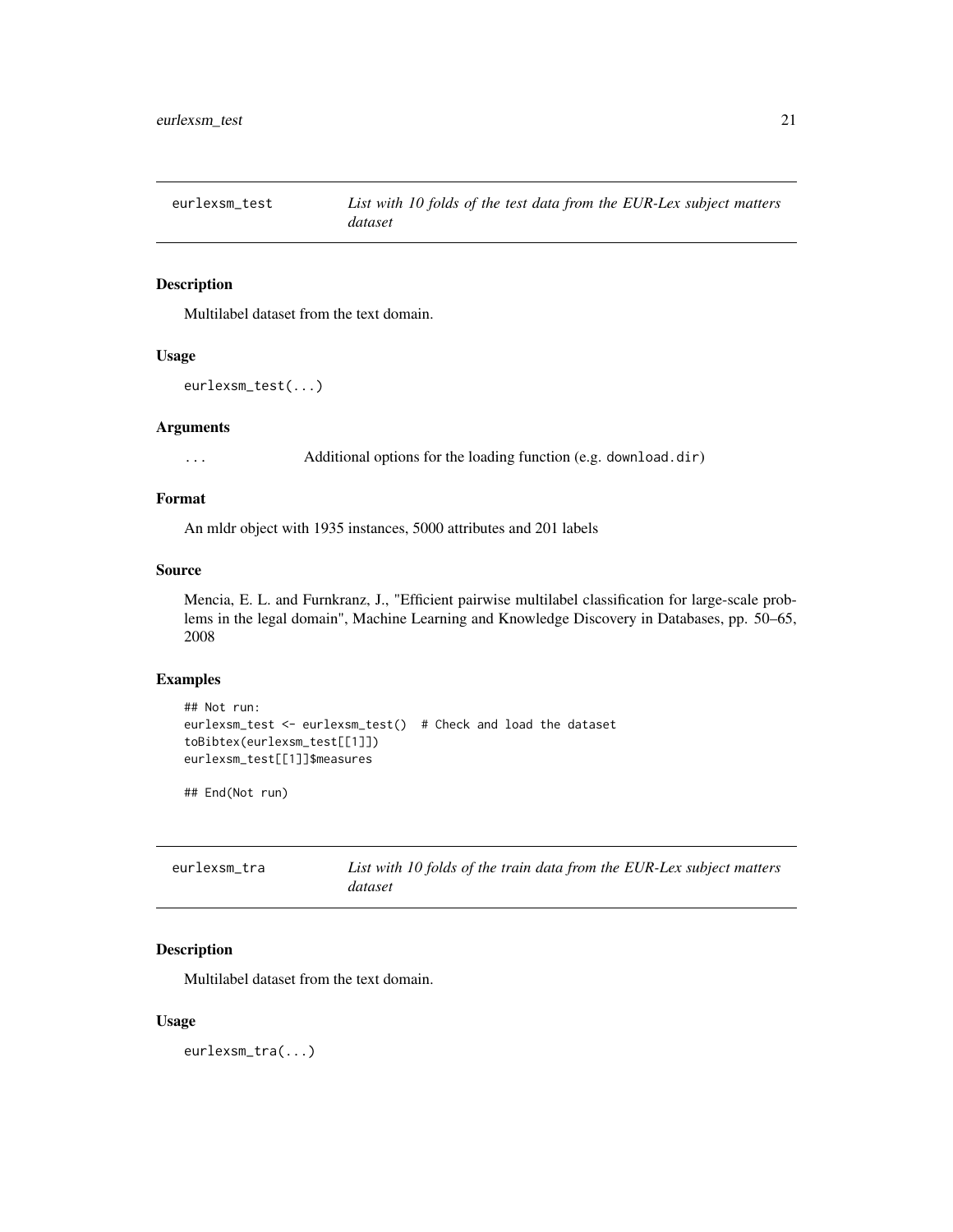### <span id="page-21-0"></span>Arguments

... Additional options for the loading function (e.g. download.dir)

### Format

An mldr object with 17413 instances, 5000 attributes and 201 labels

### Source

Mencia, E. L. and Furnkranz, J., "Efficient pairwise multilabel classification for large-scale problems in the legal domain", Machine Learning and Knowledge Discovery in Databases, pp. 50–65, 2008

#### Examples

```
## Not run:
eurlexsm_tra <- eurlexsm_tra() # Check and load the dataset
toBibtex(eurlexsm_tra[[1]])
eurlexsm_tra[[1]]$measures
```
## End(Not run)

flags *Dataset with features correspoinding to world flags*

### Description

Multilabel dataset from the image domain.

### Usage

flags

### Format

An mldr object with 194 instances, 19 attributes and 7 labels

#### Source

Goncalves, E. C. and Plastino, A. and Freitas, A. A., "A genetic algorithm for optimizing the label ordering in multi-label classifier chains", Tools with Artificial Intelligence (ICTAI), 2013 IEEE 25th International Conference on, pp. 469-476, 2013

### Examples

```
## Not run:
toBibtex(flags)
flags$measures
```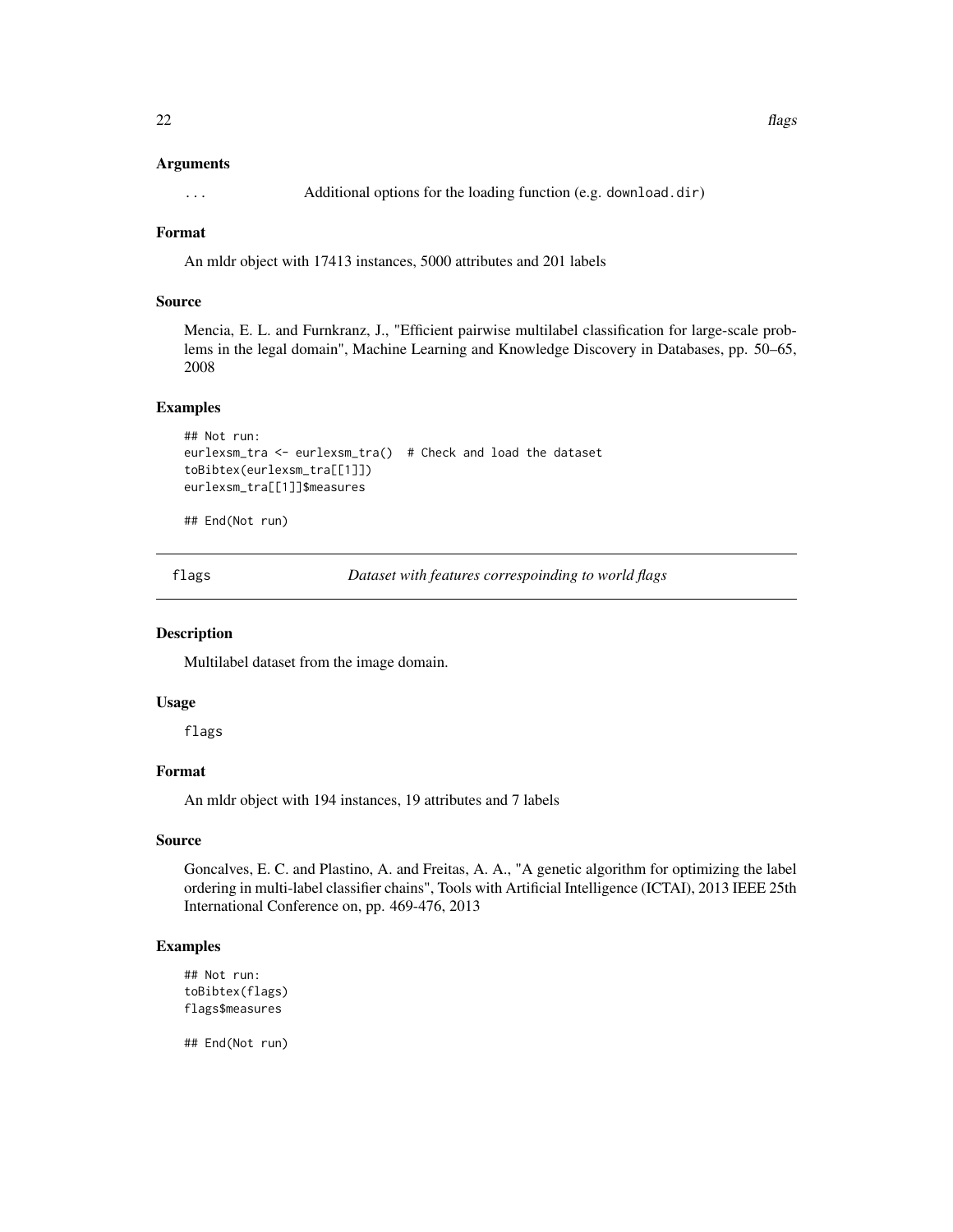<span id="page-22-0"></span>

Multilabel dataset from the biology domain.

#### Usage

genbase

### Format

An mldr object with 662 instances, 1186 attributes and 27 labels

### Source

Diplaris, S. and Tsoumakas, G. and Mitkas, P. and Vlahavas, I., "Protein Classification with Multiple Algorithms", in Proc. 10th Panhellenic Conference on Informatics, Volos, Greece, PCI05, pp. 448–456, 2005

#### Examples

## Not run: toBibtex(genbase) genbase\$measures

## End(Not run)

get.mldr *Get a multilabel dataset by name*

#### Description

get.mldr obtains a multilabel dataset, either by finding it inside the package data, in the download directory or by downloading it.

#### Usage

```
get.mldr(name, download.dir = if (is.null(getOption("mldr.download.dir")))
  file.path(normalizePath("~"), ".mldr", "datasets") else
 getOption("mldr.download.dir"))
```
#### Arguments

| name         | Name of the dataset to load                                            |
|--------------|------------------------------------------------------------------------|
| download.dir | The path to the download directory, can be also set through options () |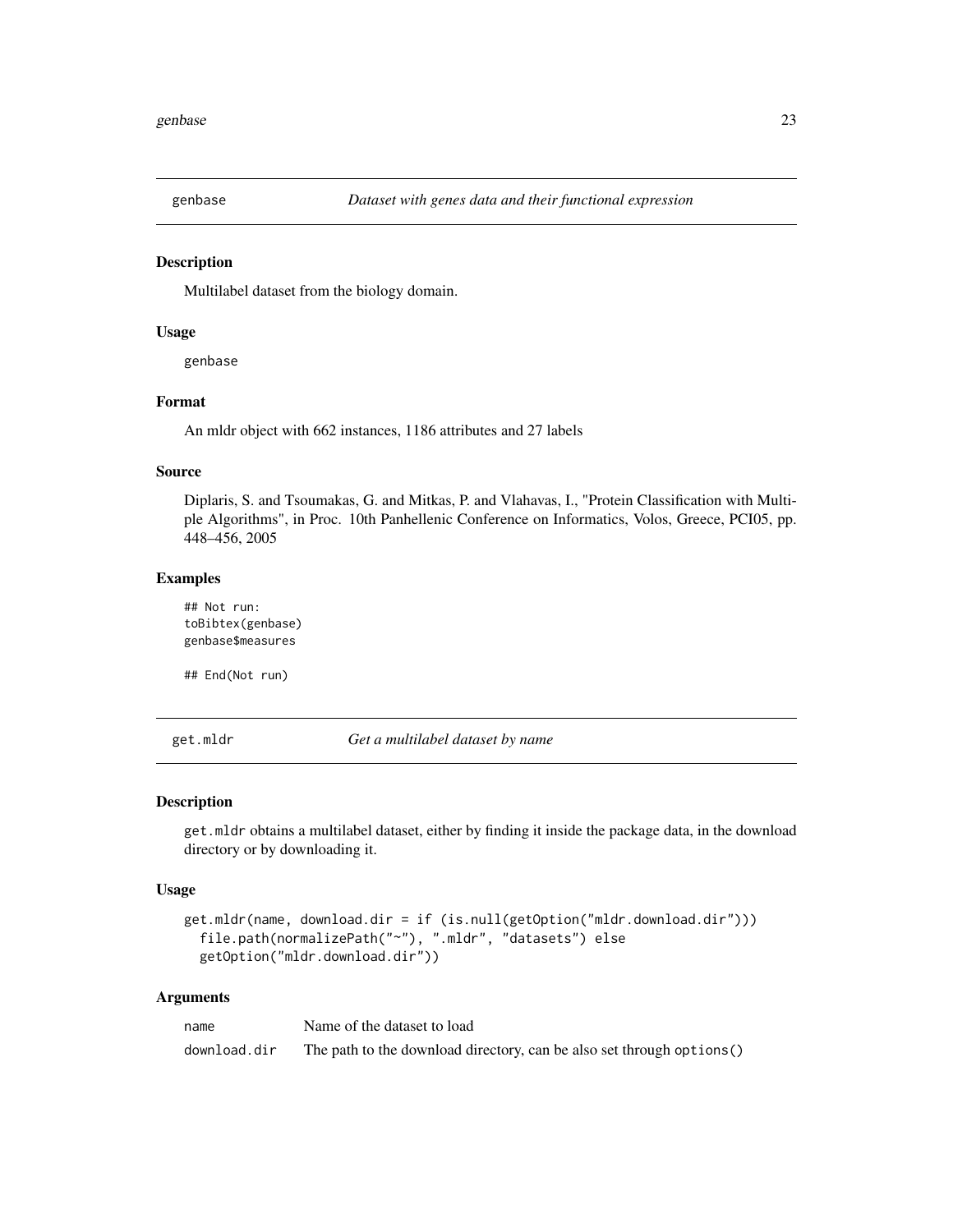$24$  imdb

#### Examples

```
## Not run:
library(mldr.datasets)
# customize the download directory
options(mldr.download.dir = "./datasets")
# retrieve the bibtex dataset, as an mldr object, into a variable
bibtex <- get.mldr("bibtex")
bibtex$measures
```
## End(Not run)

imdb *Dataset generated from the IMDB film database*

### Description

Multilabel dataset from the text domain.

#### Usage

 $imdb(...)$ 

### Arguments

... Additional options for the loading function (e.g. download.dir)

### Format

An mldr object with 120919 instances, 1001 attributes and 28 labels

#### Source

Read, J. and Pfahringer, B. and Holmes, G. and Frank, E., "Classifier chains for multi-label classification", Machine Learning, (3)85, pp. 333-359, 2011

### Examples

```
## Not run:
imdb < -imdb() # Check and load the dataset
toBibtex(imdb)
imdb$measures
```
<span id="page-23-0"></span>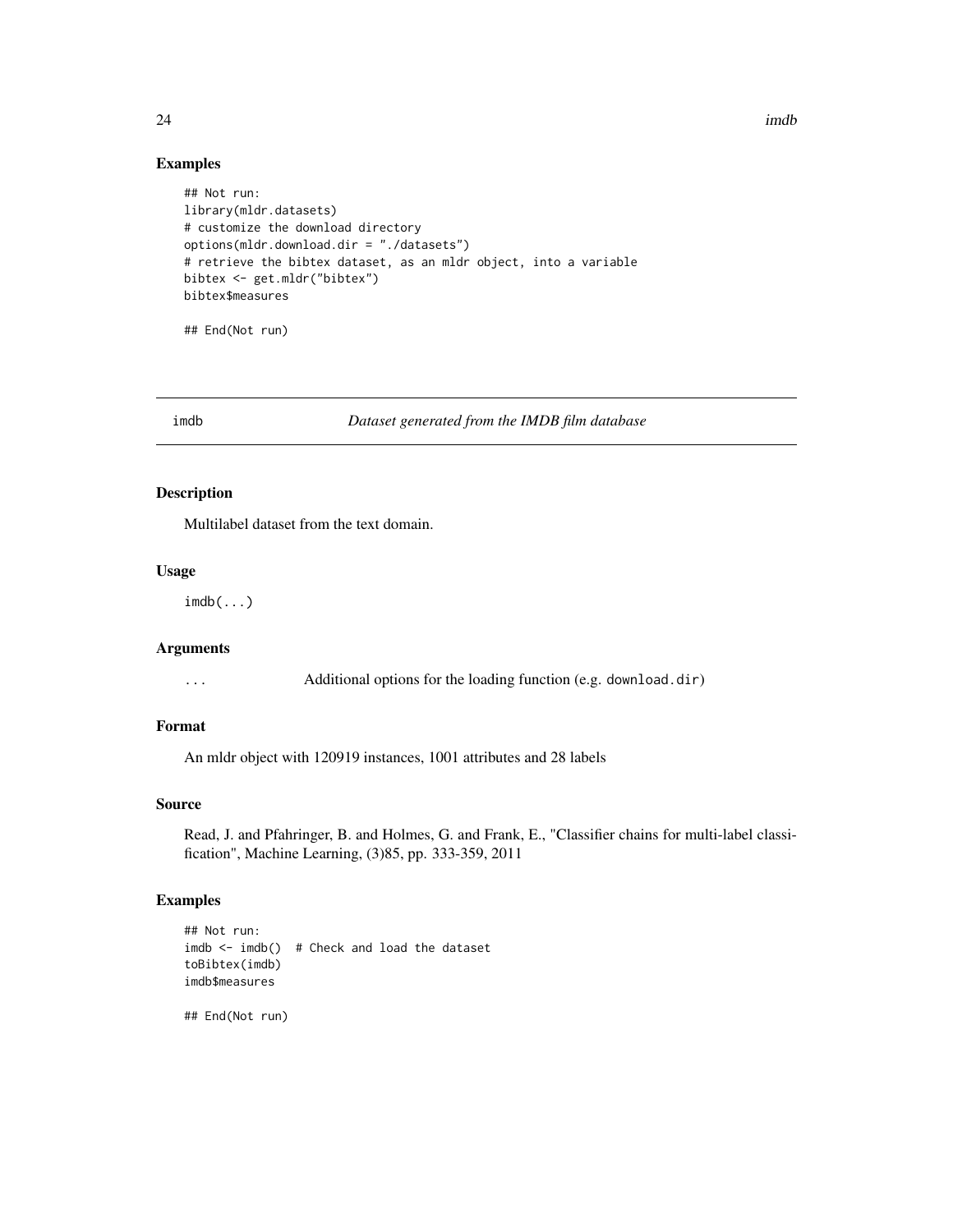<span id="page-24-0"></span>iterative.stratification.holdout

*Hold-out partitioning of an mldr object*

#### Description

Iterative stratification

Implemented from the algorithm explained in: Konstantinos Sechidis, Grigorios Tsoumakas, and Ioannis Vlahavas. 2011. On the stratification of multi-label data. In Proceedings of the 2011 European conference on Machine learning and knowledge discovery in databases - Volume Part III (ECML PKDD'11), Dimitrios Gunopulos, Thomas Hofmann, Donato Malerba, and Michalis Vazirgiannis (Eds.), Vol. Part III. Springer-Verlag, Berlin, Heidelberg, 145-158.

#### Usage

```
iterative.stratification.holdout(mld, p = 60, seed = 10,
 get.indices = FALSE)
```
#### Arguments

| mld         | The meter object to be partitioned                                                                                                                                                          |
|-------------|---------------------------------------------------------------------------------------------------------------------------------------------------------------------------------------------|
| р           | The percentage of instances to be selected for the training partition                                                                                                                       |
| seed        | The seed to initialize the random number generator. By default is 10. Change it<br>if you want to obtain partitions containing different samples, for instance to use<br>a 2x5 fcv strategy |
| get.indices | A logical value indicating whether to return lists of indices or lists of "mldr"<br>objects                                                                                                 |

#### Value

An mldr.folds object. This is a list containing k elements, one for each fold. Each element is made up of two mldr objects, called train and test

### Examples

```
## Not run:
library(mldr.datasets)
library(mldr)
parts.emotions <- iterative.stratification.holdout(emotions, p = 70)
summary(parts.emotions$train)
summary(parts.emotions$test)
```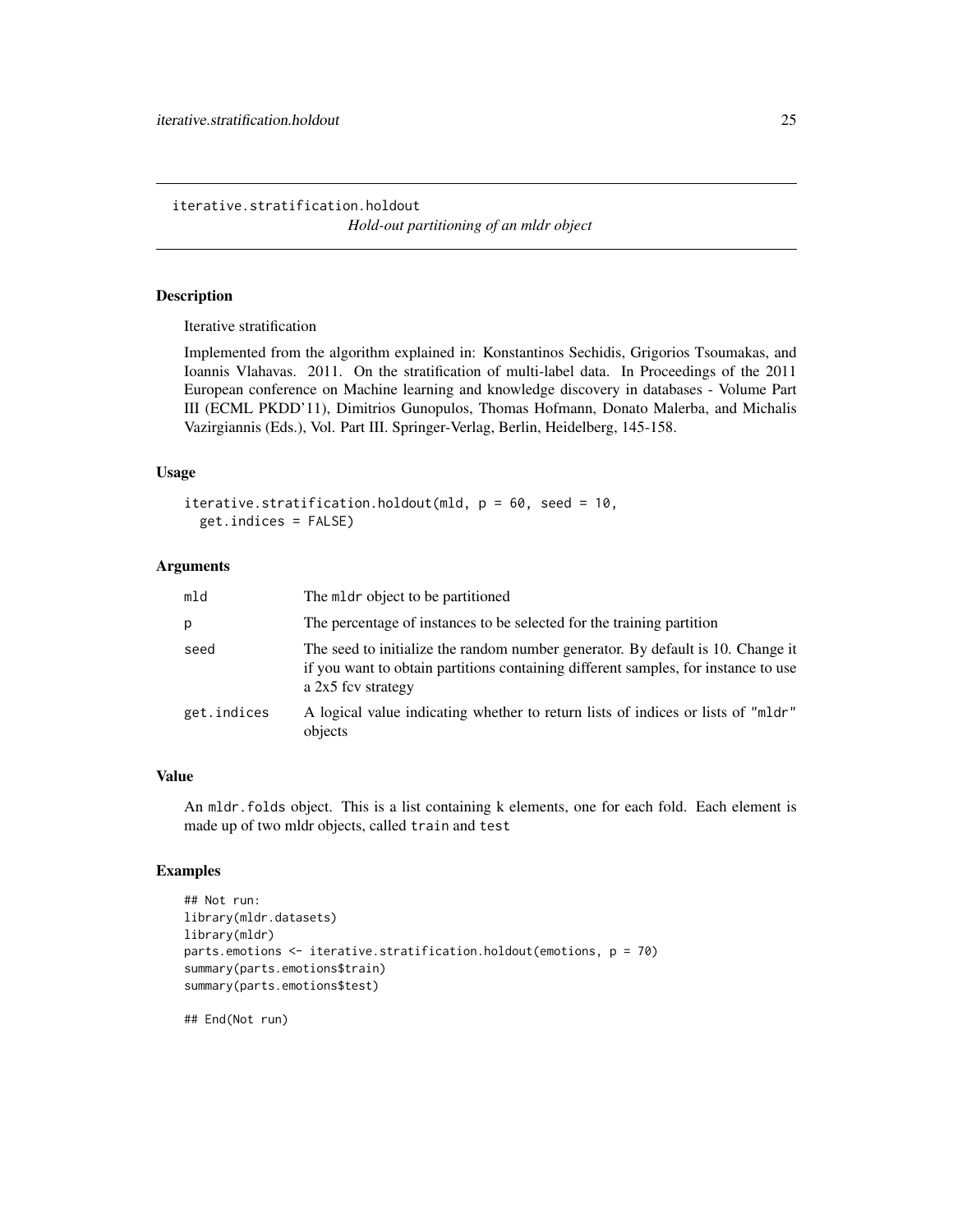<span id="page-25-0"></span>iterative.stratification.kfolds

*Partition an mldr object into k folds*

#### Description

Iterative stratification

Implemented from the algorithm explained in: Konstantinos Sechidis, Grigorios Tsoumakas, and Ioannis Vlahavas. 2011. On the stratification of multi-label data. In Proceedings of the 2011 European conference on Machine learning and knowledge discovery in databases - Volume Part III (ECML PKDD'11), Dimitrios Gunopulos, Thomas Hofmann, Donato Malerba, and Michalis Vazirgiannis (Eds.), Vol. Part III. Springer-Verlag, Berlin, Heidelberg, 145-158.

#### Usage

```
iterative.stratification.kfolds(mld, k = 5, seed = 10,
 get.indices = FALSE)
```
#### Arguments

| mld         | The meter object to be partitioned                                                                                                                                                          |
|-------------|---------------------------------------------------------------------------------------------------------------------------------------------------------------------------------------------|
| k           | The number of folds to be generated. By default is 5                                                                                                                                        |
| seed        | The seed to initialize the random number generator. By default is 10. Change it<br>if you want to obtain partitions containing different samples, for instance to use<br>a 2x5 fcv strategy |
| get.indices | A logical value indicating whether to return lists of indices or lists of "mldr"<br>objects                                                                                                 |

#### Value

An mldr.folds object. This is a list containing k elements, one for each fold. Each element is made up of two mldr objects, called train and test

### Examples

```
## Not run:
library(mldr.datasets)
library(mldr)
folds.emotions <- iterative.stratification.kfolds(emotions)
summary(folds.emotions[[1]]$train)
summary(folds.emotions[[1]]$test)
```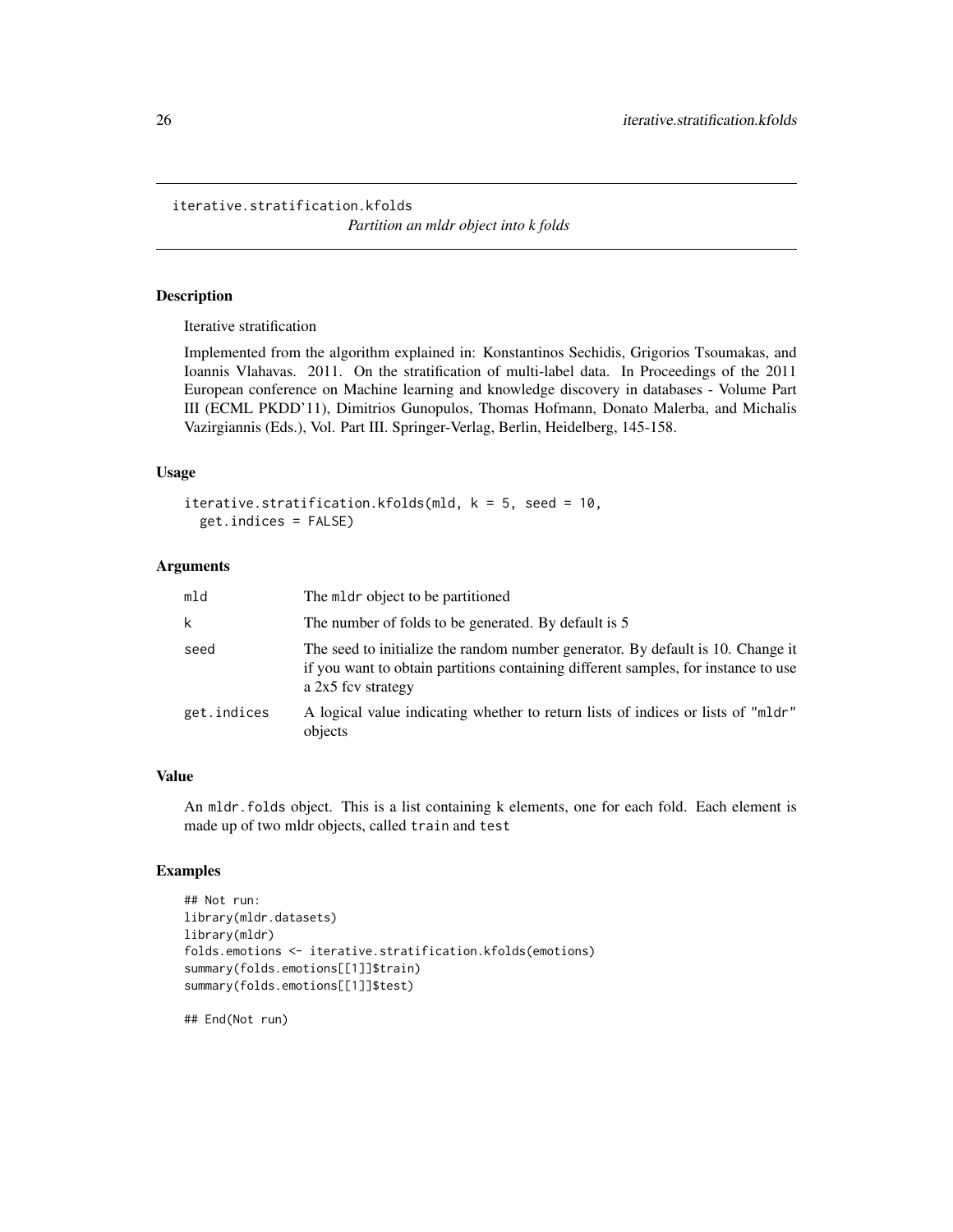<span id="page-26-0"></span>iterative.stratification.partitions *Generic partitioning of an mldr object*

#### Description

Iterative stratification

Implemented from the algorithm explained in: Konstantinos Sechidis, Grigorios Tsoumakas, and Ioannis Vlahavas. 2011. On the stratification of multi-label data. In Proceedings of the 2011 European conference on Machine learning and knowledge discovery in databases - Volume Part III (ECML PKDD'11), Dimitrios Gunopulos, Thomas Hofmann, Donato Malerba, and Michalis Vazirgiannis (Eds.), Vol. Part III. Springer-Verlag, Berlin, Heidelberg, 145-158.

### Usage

```
iterative.stratification.partitions(mld, is.cv = FALSE, r, seed = 10,
  get.indices = FALSE)
```
#### Arguments

| mld         | The mldr object to be partitioned                                                                                                                                                             |
|-------------|-----------------------------------------------------------------------------------------------------------------------------------------------------------------------------------------------|
| is.cv       | Option to enable treatment of partitions as cross-validation test folds                                                                                                                       |
| r           | A vector of percentages of instances to be selected for each partition                                                                                                                        |
| seed        | The seed to initialize the random number generator. By default is 10. Change it<br>if you want to obtain partitions containing different samples, for instance to use<br>a $2x5$ fcv strategy |
| get.indices | A logical value indicating whether to return lists of indices or lists of "mldr"<br>objects                                                                                                   |

#### Value

An mldr.folds object. This is a list containing k elements, one for each fold. Each element is made up of two mldr objects, called train and test

### Examples

```
## Not run:
library(mldr.datasets)
library(mldr)
parts.emotions <- iterative.stratification.partitions(emotions, r = c(35, 25, 40))
summary(parts.emotions[[2]])
```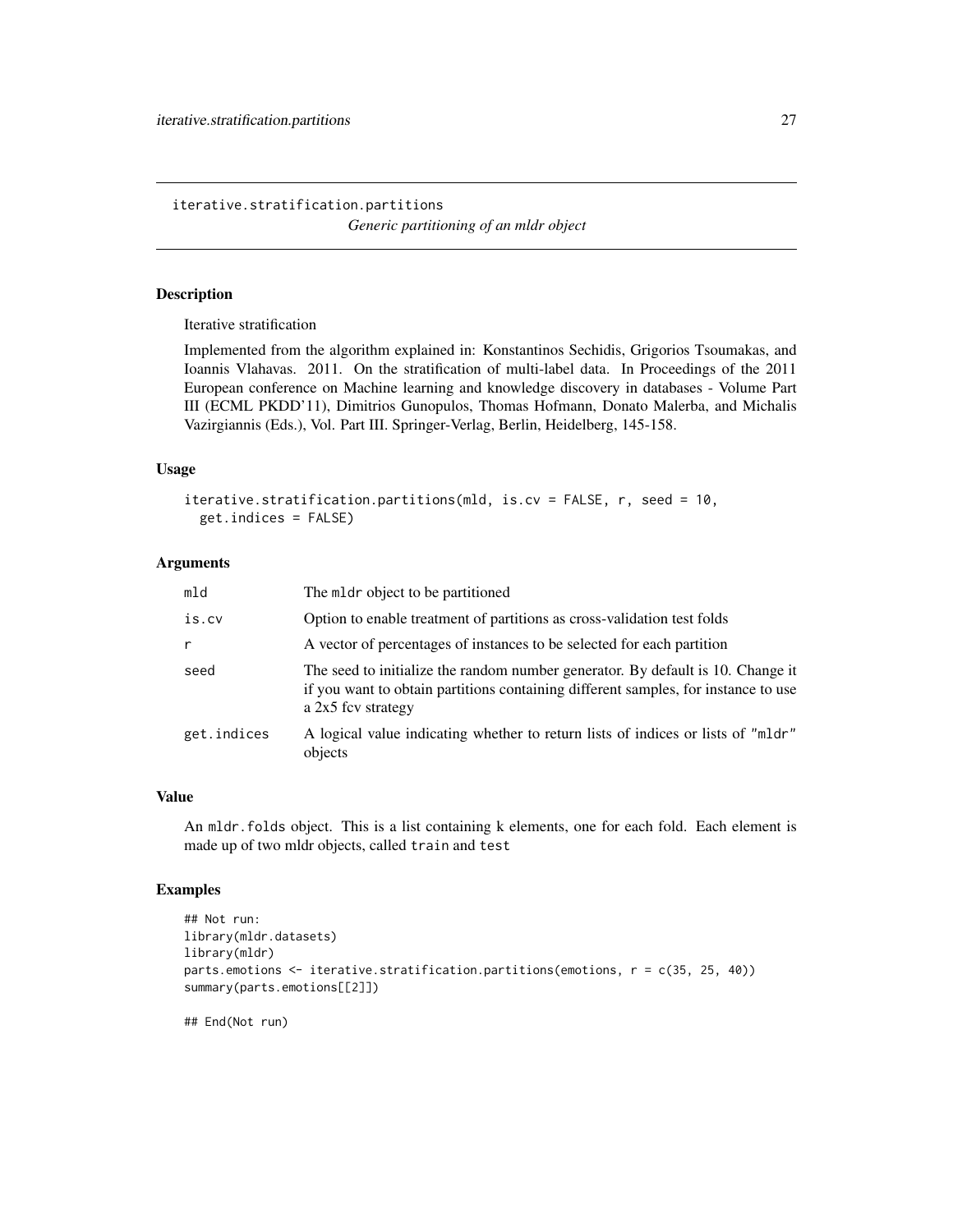<span id="page-27-0"></span>

Multilabel dataset from the text domain.

### Usage

langlog

### Format

An mldr object with 1460 instances, 1004 attributes and 75 labels

### Source

Read, Jesse, "Scalable multi-label classification", University of Waikato, 2010

### Examples

## Not run: toBibtex(langlog) langlog\$measures

## End(Not run)

| mediamill | Dataset with features extracted from video sequences and semantic |  |  |  |  |
|-----------|-------------------------------------------------------------------|--|--|--|--|
|           | concepts assigned as labels                                       |  |  |  |  |

### Description

Multilabel dataset from the video domain.

#### Usage

```
mediamill(...)
```
### Arguments

... Additional options for the loading function (e.g. download.dir)

### Format

An mldr object with 43907 instances, 120 attributes and 101 labels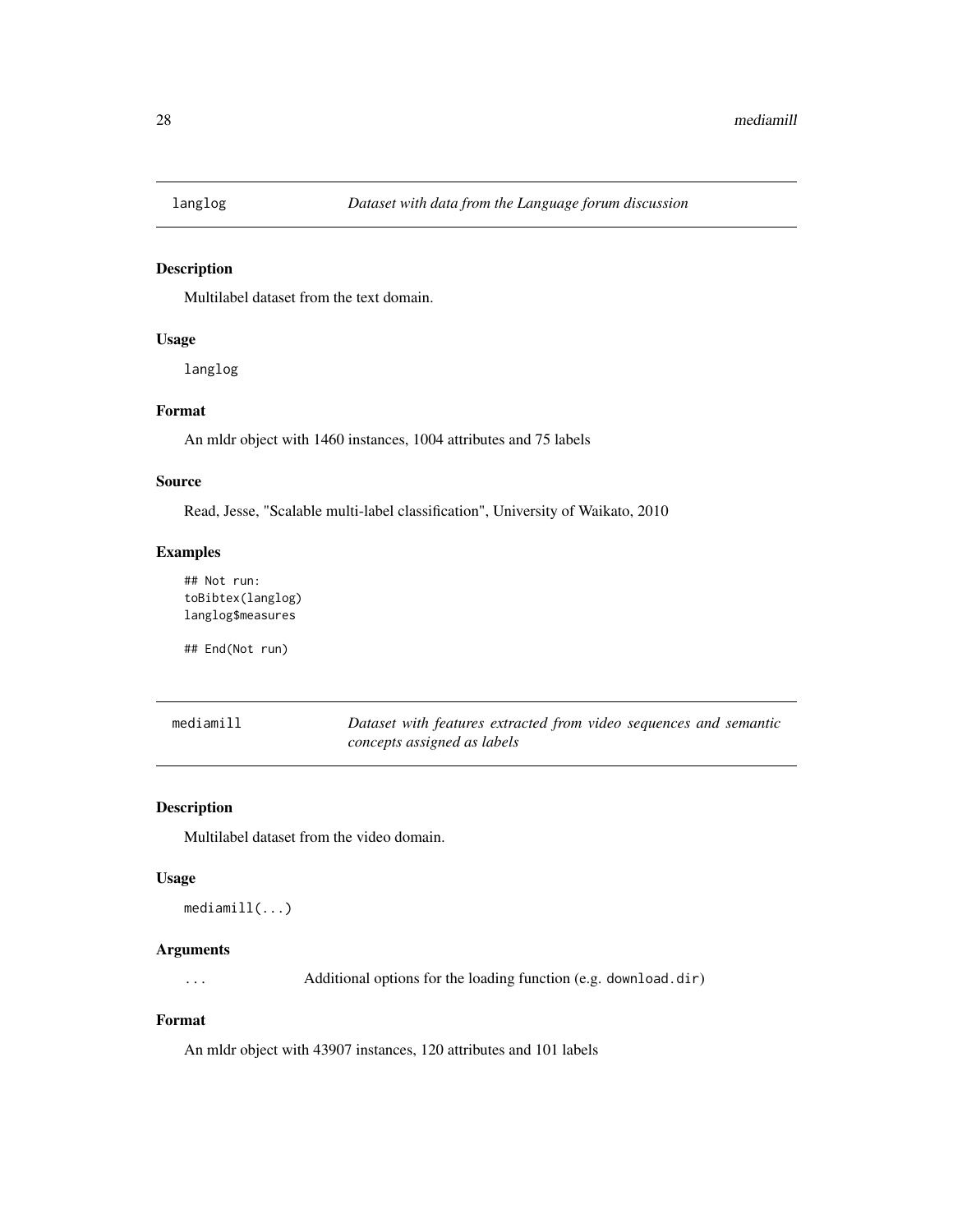#### <span id="page-28-0"></span>medical 29

#### Source

Snoek, C. G. M. and Worring, M. and van Gemert, J. C. and Geusebroek, J. M. and Smeulders, A. W. M., "The challenge problem for automated detection of 101 semantic concepts in multimedia", in Proc. 14th ACM International Conference on Multimedia, MULTIMEDIA06, pp. 421-430, 2006

#### Examples

```
## Not run:
mediamill <- mediamill() # Check and load the dataset
toBibtex(mediamill)
mediamill$measures
```

```
## End(Not run)
```
medical *Dataset generated from medical reports*

### Description

Multilabel dataset from the text domain.

### Usage

medical

### Format

An mldr object with 978 instances, 1449 attributes and 45 labels

### Source

Crammer, K. and Dredze, M. and Ganchev, K. and Talukdar, P. P. and Carroll, S., "Automatic Code Assignment to Medical Text", in Proc. Workshop on Biological, Translational, and Clinical Language Processing, Prague, Czech Republic, BioNLP07, pp. 129-136, 2007

### Examples

```
## Not run:
toBibtex(medical)
medical$measures
```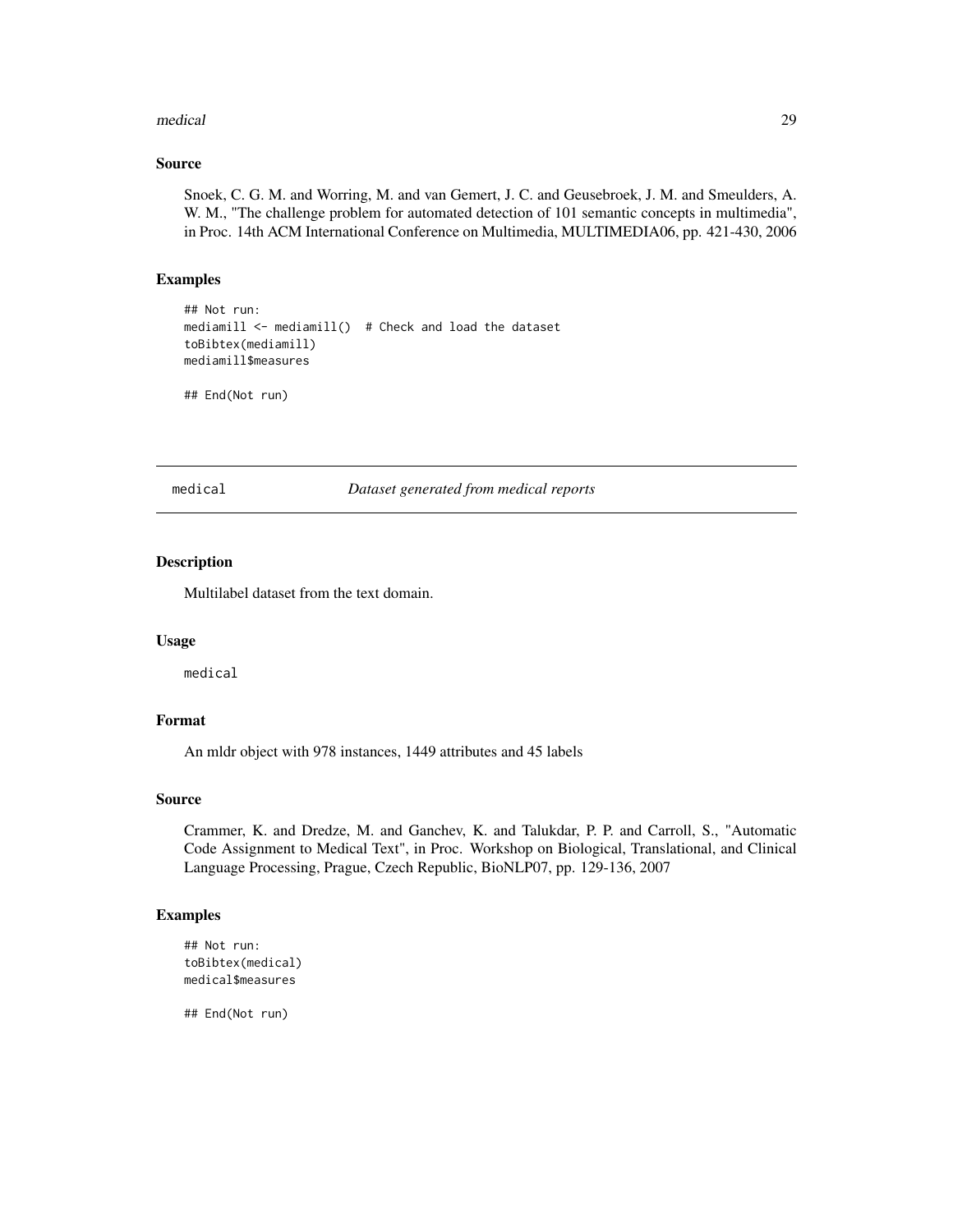<span id="page-29-0"></span>The function downloads from GitHub the most up to date list of additional datasets. Those datasets are not included into the package, but can be downloaded and saved locally.

#### Usage

mldrs()

### Examples

```
## Not run:
library(mldr.datasets)
mldrs()
```
## End(Not run)

ng20 *Dataset with news messages and the news groups they belong to*

#### Description

Multilabel dataset from the text domain. The original name of the dataset is 20ng

#### Usage

ng20

### Format

An mldr object with 19300 instances, 1006 attributes and 20 labels

### Source

Ken Lang, "Newsweeder: Learning to filter netnews", in Proc. 12th International Conference on Machine Learning, pp. 331-339, 1995

#### Examples

```
## Not run:
toBibtex(ng20)
ng20$measures
```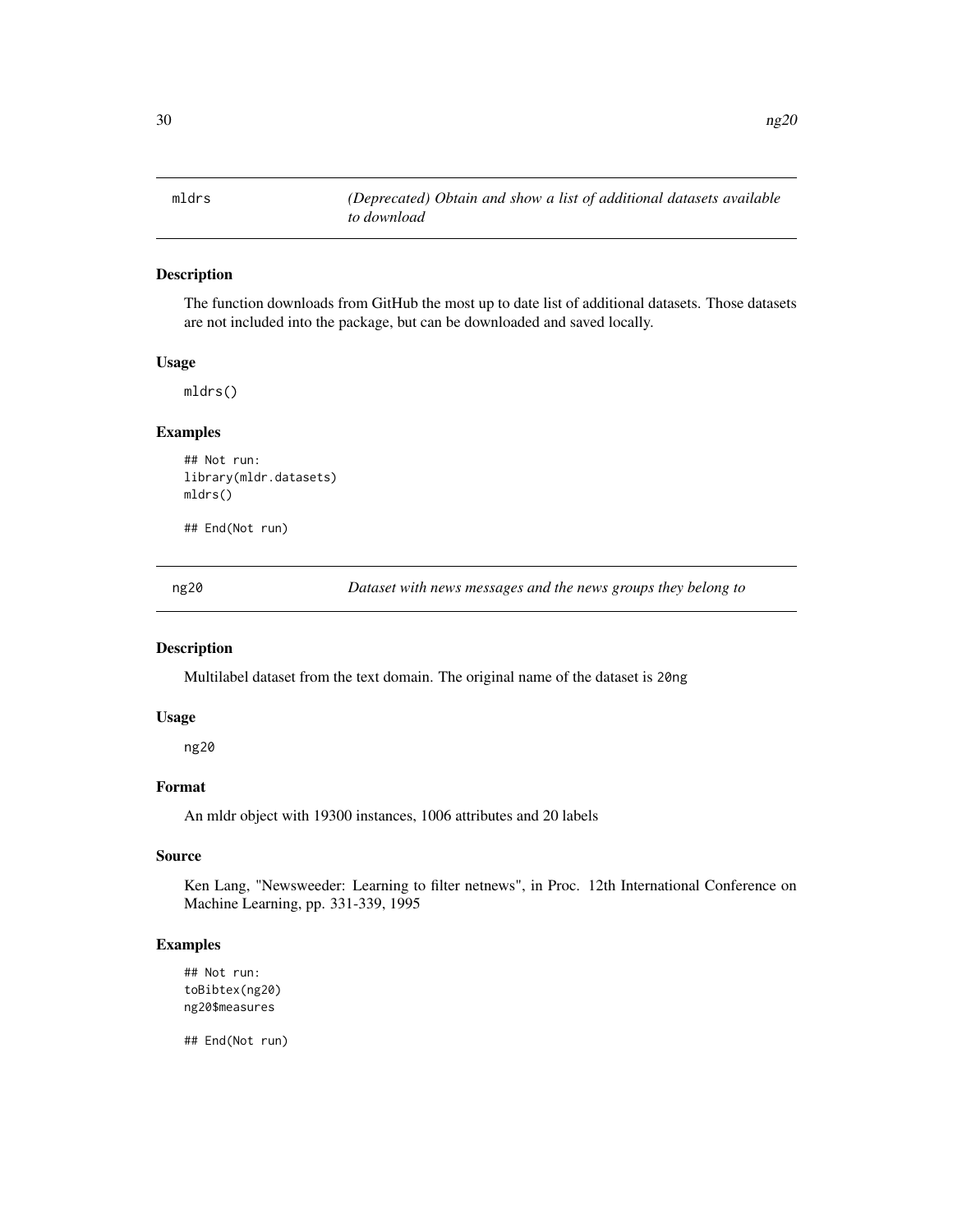<span id="page-30-0"></span>

Multilabel dataset from the image domain.

#### Usage

```
nuswide_BoW(...)
```
### Arguments

... Additional options for the loading function (e.g. download.dir)

### Format

An mldr object with 269648 instances, 501 attributes and 81 labels

#### Source

Chua, Tat-Seng and Tang, Jinhui and Hong, Richang and Li, Haojie and Luo, Zhiping and Zheng, Yantao, "NUS-WIDE: a real-world web image database from National University of Singapore", in Proc. of the ACM international conference on image and video retrieval, pp. 48, 2009

#### Examples

```
## Not run:
nuswide_BoW <- nuswide_BoW() # Check and load the dataset
toBibtex(nuswide_BoW)
nuswide_BoW$measures
```
## End(Not run)

| nuswide VLAD | Dataset obtained from the NUS-WIDE database with cVLAD+ repre- |
|--------------|----------------------------------------------------------------|
|              | sentation                                                      |

### Description

Multilabel dataset from the image domain.

#### Usage

nuswide\_VLAD(...)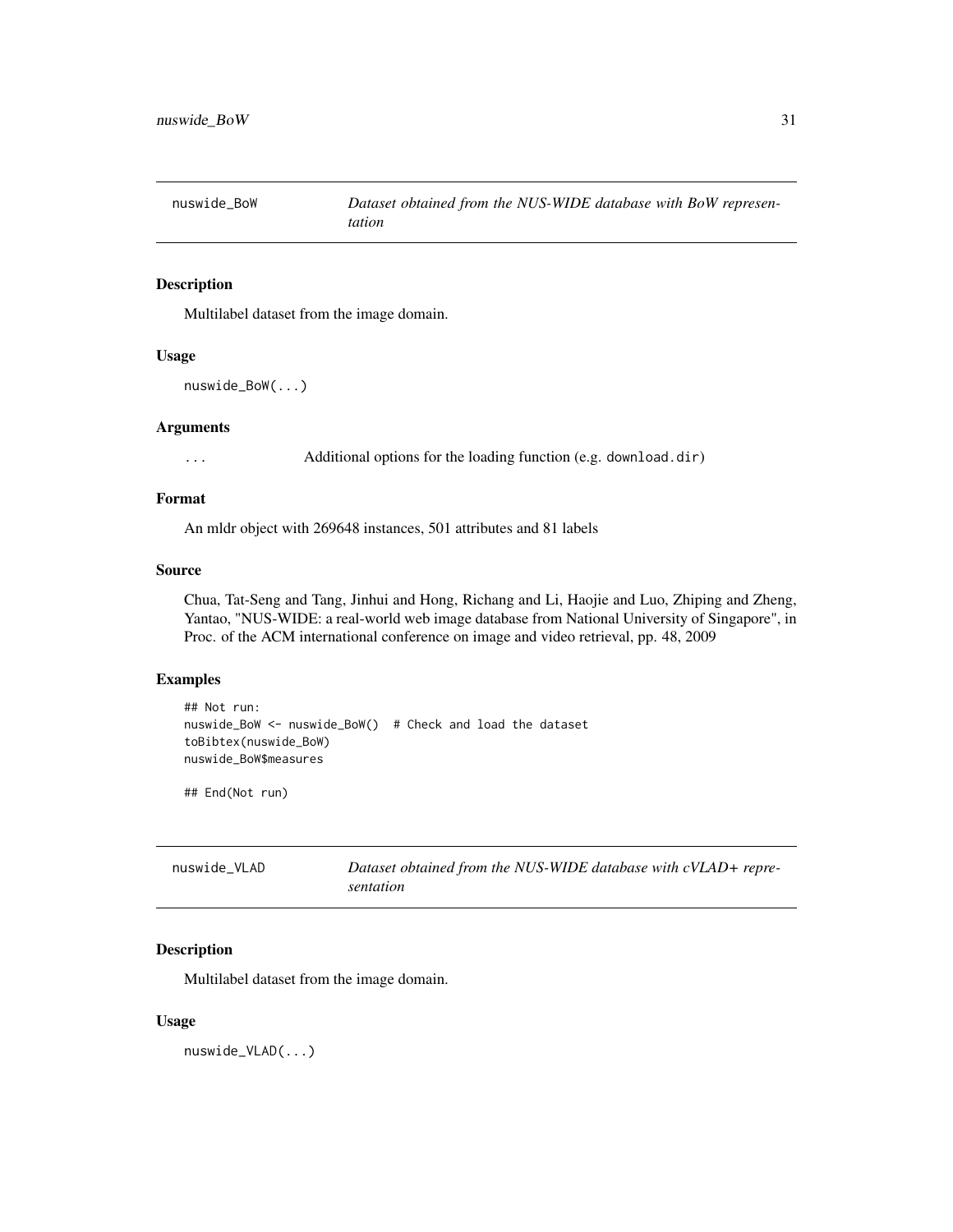#### <span id="page-31-0"></span>32 ohsumed

#### Arguments

... Additional options for the loading function (e.g. download.dir)

### Format

An mldr object with 269648 instances, 129 attributes and 81 labels

#### Source

Chua, Tat-Seng and Tang, Jinhui and Hong, Richang and Li, Haojie and Luo, Zhiping and Zheng, Yantao, "NUS-WIDE: a real-world web image database from National University of Singapore", in Proc. of the ACM international conference on image and video retrieval, pp. 48, 2009

### Examples

```
## Not run:
nuswide_VLAD <- nuswide_VLAD() # Check and load the dataset
toBibtex(nuswide_VLAD)
nuswide_VLAD$measures
```
## End(Not run)

ohsumed *Dataset generated from a subset of the Medline database*

#### Description

Multilabel dataset from the text domain.

#### Usage

ohsumed(...)

#### Arguments

... Additional options for the loading function (e.g. download.dir)

### Format

An mldr object with 13929 instances, 1002 attributes and 23 labels

#### Source

Joachims, Thorsten, "Text Categorization with Suport Vector Machines: Learning with Many Relevant Features", in Proc. 10th European Conference on Machine Learning, pp. 137-142, 1998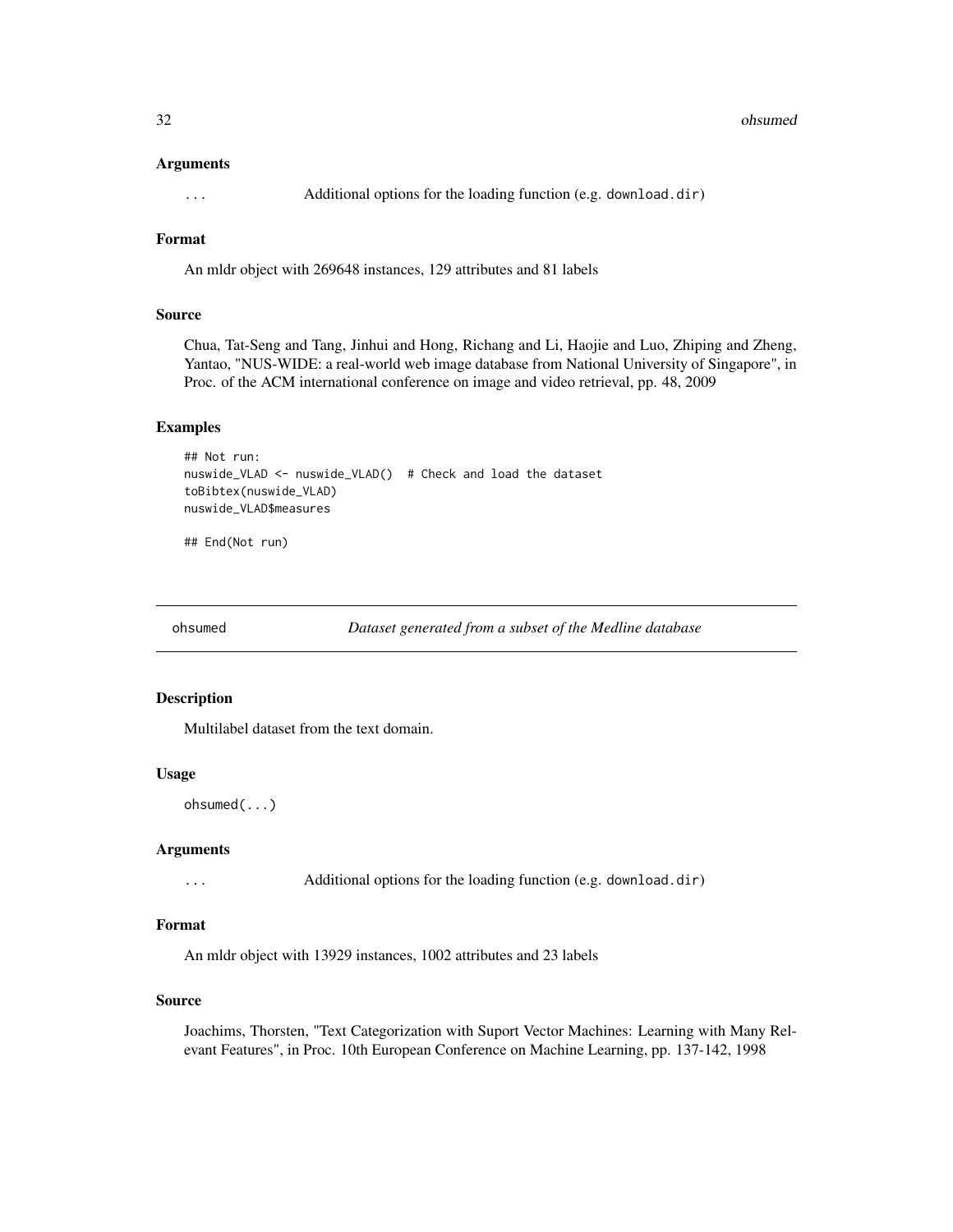### <span id="page-32-0"></span>random.holdout 33

### Examples

```
## Not run:
ohsumed \leq ohsumed() # Check and load the dataset
toBibtex(ohsumed)
ohsumed$measures
```
## End(Not run)

random.holdout *Hold-out partitioning of an mldr object*

### Description

Random partitioning

#### Usage

random.holdout(mld,  $p = 60$ , seed = 10, get.indices = FALSE)

### Arguments

| mld         | The mldr object to be partitioned                                                                                                                                                           |
|-------------|---------------------------------------------------------------------------------------------------------------------------------------------------------------------------------------------|
| p           | The percentage of instances to be selected for the training partition                                                                                                                       |
| seed        | The seed to initialize the random number generator. By default is 10. Change it<br>if you want to obtain partitions containing different samples, for instance to use<br>a 2x5 fcv strategy |
| get.indices | A logical value indicating whether to return lists of indices or lists of "mldr"<br>objects                                                                                                 |

### Value

An mldr.folds object. This is a list containing k elements, one for each fold. Each element is made up of two mldr objects, called train and test

### Examples

```
## Not run:
library(mldr.datasets)
library(mldr)
parts.emotions <- random.holdout(emotions, p = 70)
summary(parts.emotions$train)
summary(parts.emotions$test)
```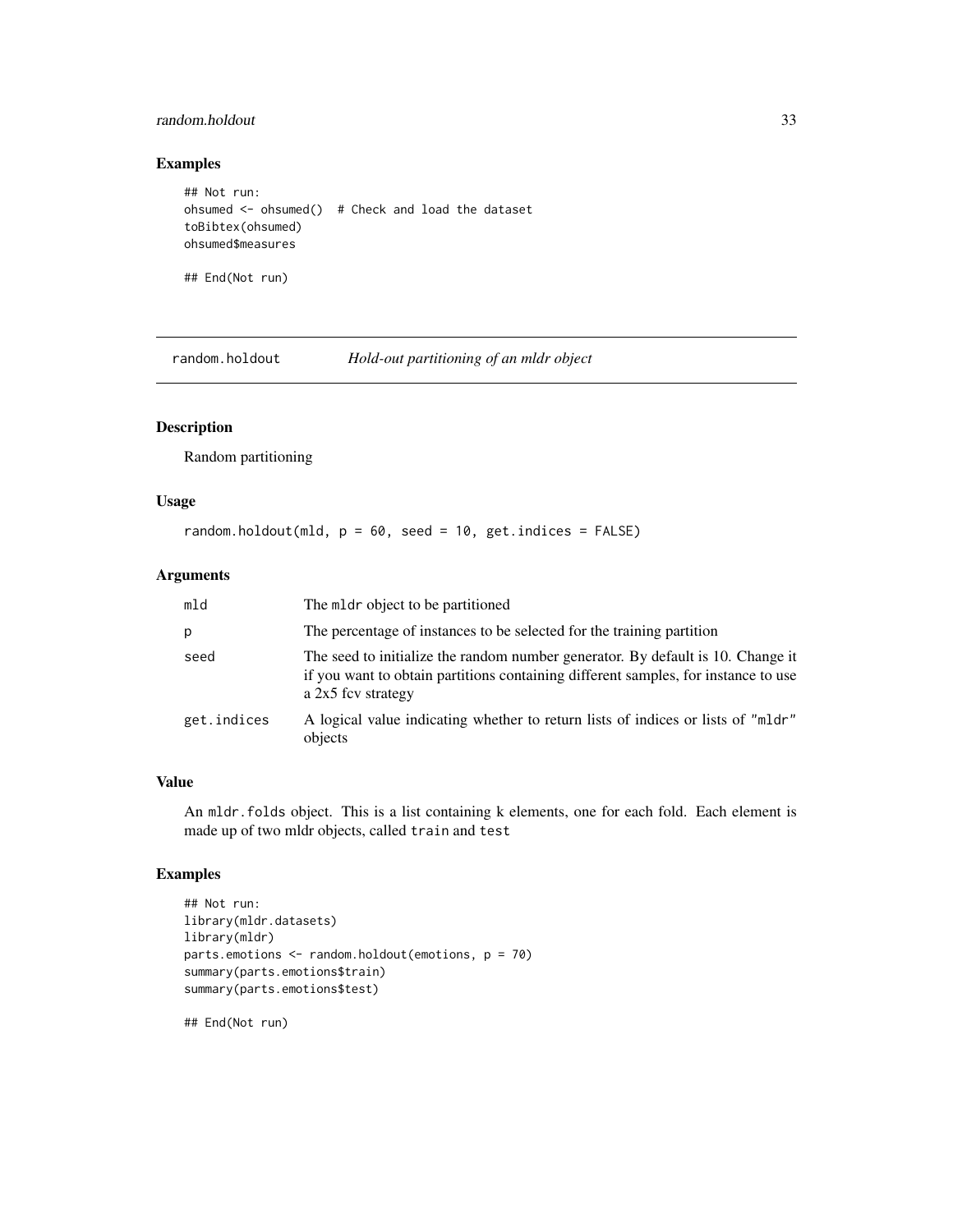<span id="page-33-0"></span>

This method randomly partitions the given dataset into k folds, providing training and test partitions for each fold.

### Usage

```
random.kfolds(mld, k = 5, seed = 10, get.indices = FALSE)
```
### Arguments

| mld         | The mldr object to be partitioned                                                                                                                                                           |
|-------------|---------------------------------------------------------------------------------------------------------------------------------------------------------------------------------------------|
| k           | The number of folds to be generated. By default is 5                                                                                                                                        |
| seed        | The seed to initialize the random number generator. By default is 10. Change it<br>if you want to obtain partitions containing different samples, for instance to use<br>a 2x5 fcv strategy |
| get.indices | A logical value indicating whether to return lists of indices or lists of "mldr"<br>objects                                                                                                 |

### Value

An mldr.folds object. This is a list containing k elements, one for each fold. Each element is made up of two mldr objects, called train and test

### Examples

```
## Not run:
library(mldr.datasets)
library(mldr)
folds.emotions <- random.kfolds(emotions)
summary(folds.emotions[[1]]$train)
summary(folds.emotions[[1]]$test)
```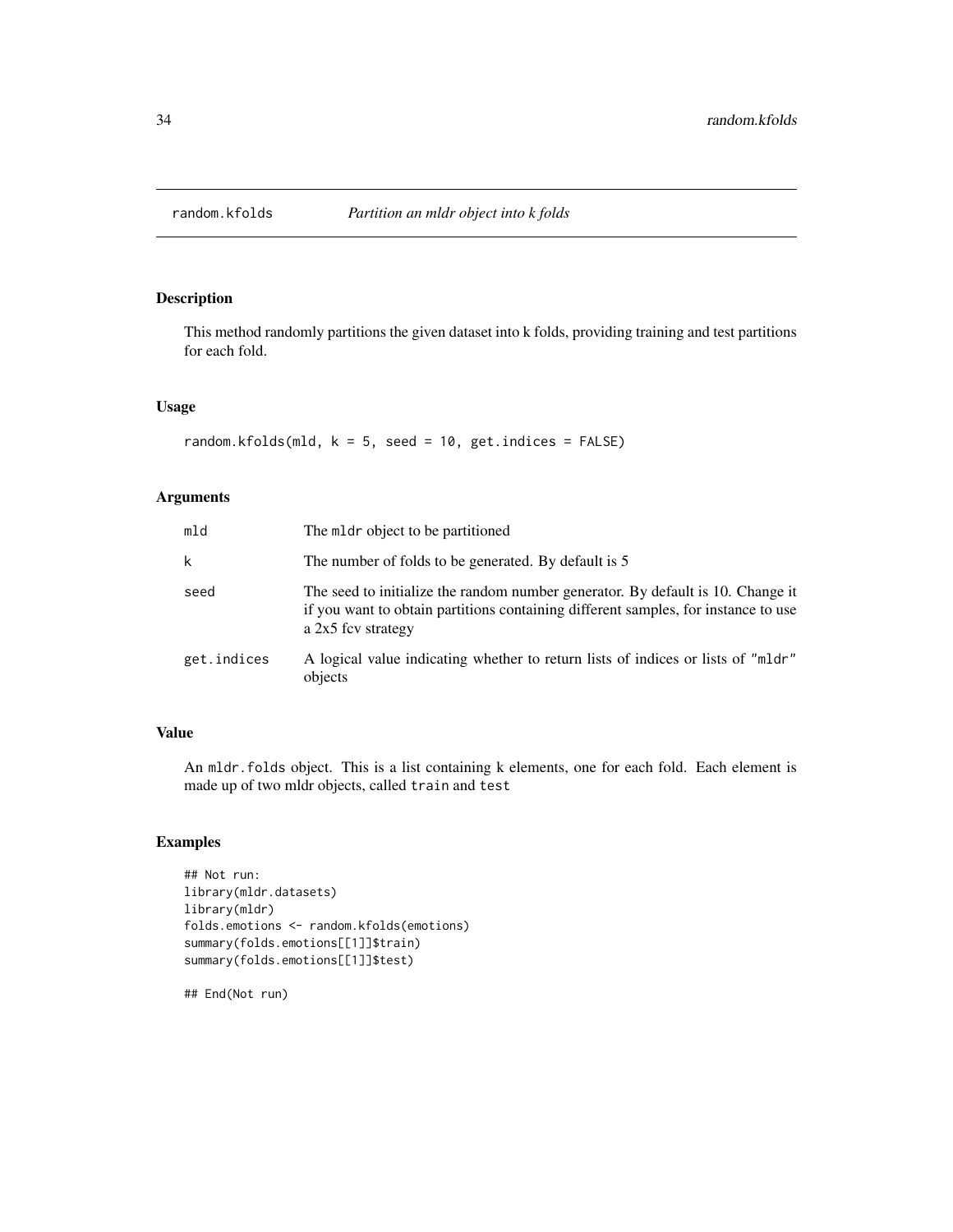<span id="page-34-0"></span>Random partitioning

#### Usage

```
random.partitions(mld, is.cv = FALSE, r, seed = 10, get.indices = FALSE)
```
### Arguments

| mld         | The meter object to be partitioned                                                                                                                                                          |
|-------------|---------------------------------------------------------------------------------------------------------------------------------------------------------------------------------------------|
| is.cv       | Option to enable treatment of partitions as cross-validation test folds                                                                                                                     |
| r           | A vector of percentages of instances to be selected for each partition                                                                                                                      |
| seed        | The seed to initialize the random number generator. By default is 10. Change it<br>if you want to obtain partitions containing different samples, for instance to use<br>a 2x5 fcv strategy |
| get.indices | A logical value indicating whether to return lists of indices or lists of "mldr"<br>objects                                                                                                 |

### Value

An mldr.folds object. This is a list containing k elements, one for each fold. Each element is made up of two mldr objects, called train and test

### Examples

```
## Not run:
library(mldr.datasets)
library(mldr)
parts.emotions <- random.partitions(emotions, r = c(35, 25, 40))
summary(parts.emotions[[2]])
```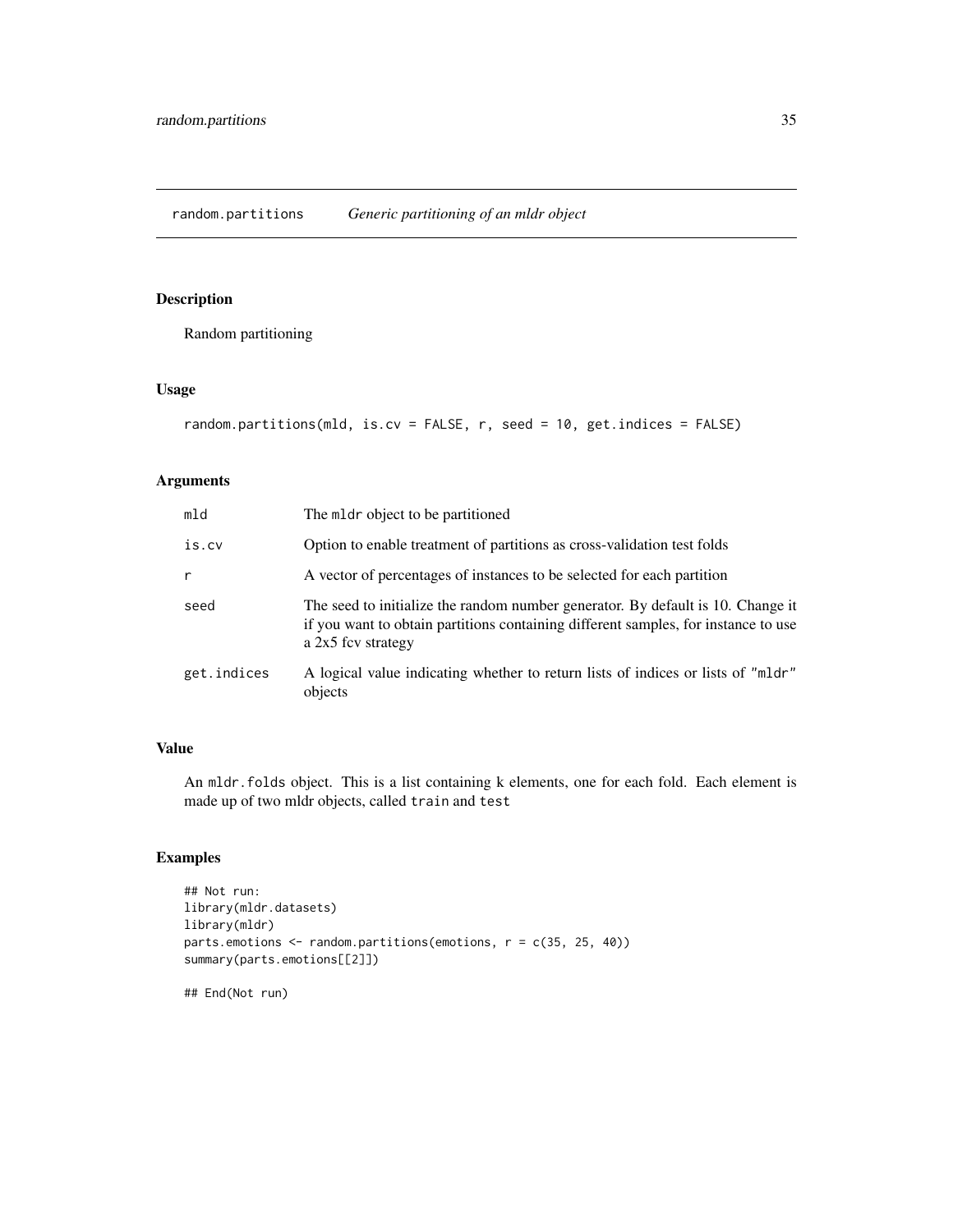<span id="page-35-0"></span>

Multilabel dataset from the text domain.

#### Usage

 $rcv1sub1(...)$ 

#### Arguments

... Additional options for the loading function (e.g. download.dir)

#### Format

An mldr object with 6000 instances, 47236 attributes and 101 labels

#### Source

Lewis, D. D. and Yang, Y. and Rose, T. G. and Li, F., "RCV1: A new benchmark collection for text categorization research", The Journal of Machine Learning Research, Vol. 5, pp. 361-397, 2004

### Examples

```
## Not run:
rcv1sub1 <- rcv1sub1() # Check and load the dataset
toBibtex(rcv1sub1)
rcv1sub1$measures
```
## End(Not run)

rcv1sub2 *Dataset from the Reuters corpus (subset 2)*

### Description

Multilabel dataset from the text domain.

### Usage

rcv1sub2(...)

#### Arguments

... Additional options for the loading function (e.g. download.dir)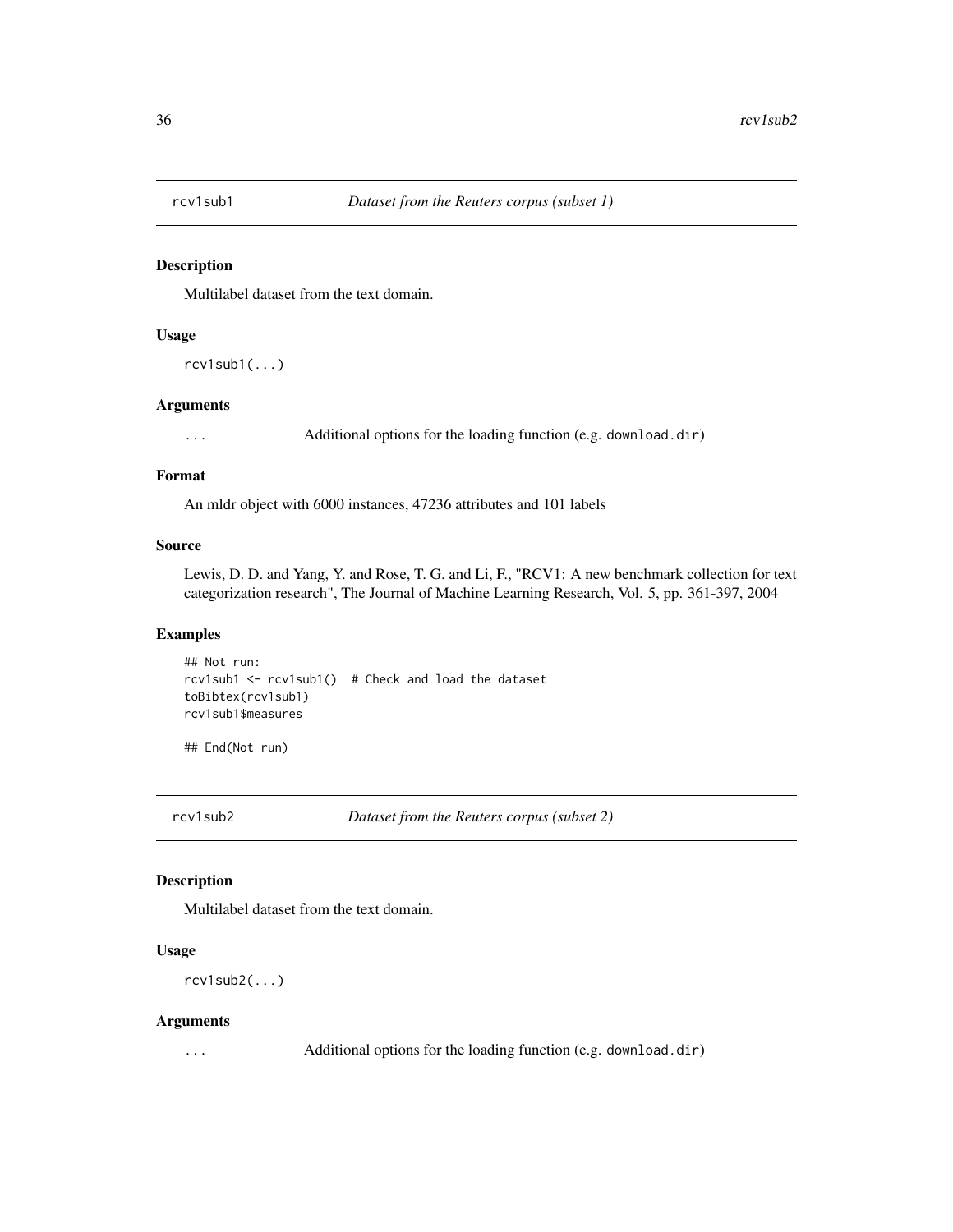#### <span id="page-36-0"></span> $rcv1sub3$   $37$

### Format

An mldr object with 6000 instances, 47236 attributes and 101 labels

#### Source

Lewis, D. D. and Yang, Y. and Rose, T. G. and Li, F., "RCV1: A new benchmark collection for text categorization research", The Journal of Machine Learning Research, Vol. 5, pp. 361-397, 2004

### Examples

```
## Not run:
rcv1sub2 <- rcv1sub2() # Check and load the dataset
toBibtex(rcv1sub2)
rcv1sub2$measures
```
## End(Not run)

rcv1sub3 *Dataset from the Reuters corpus (subset 3)*

### Description

Multilabel dataset from the text domain.

#### Usage

rcv1sub3(...)

### Arguments

... Additional options for the loading function (e.g. download.dir)

### Format

An mldr object with 6000 instances, 47236 attributes and 101 labels

#### Source

Lewis, D. D. and Yang, Y. and Rose, T. G. and Li, F., "RCV1: A new benchmark collection for text categorization research", The Journal of Machine Learning Research, Vol. 5, pp. 361-397, 2004

### Examples

```
## Not run:
rcv1sub3 <- rcv1sub3() # Check and load the dataset
toBibtex(rcv1sub3)
rcv1sub3$measures
```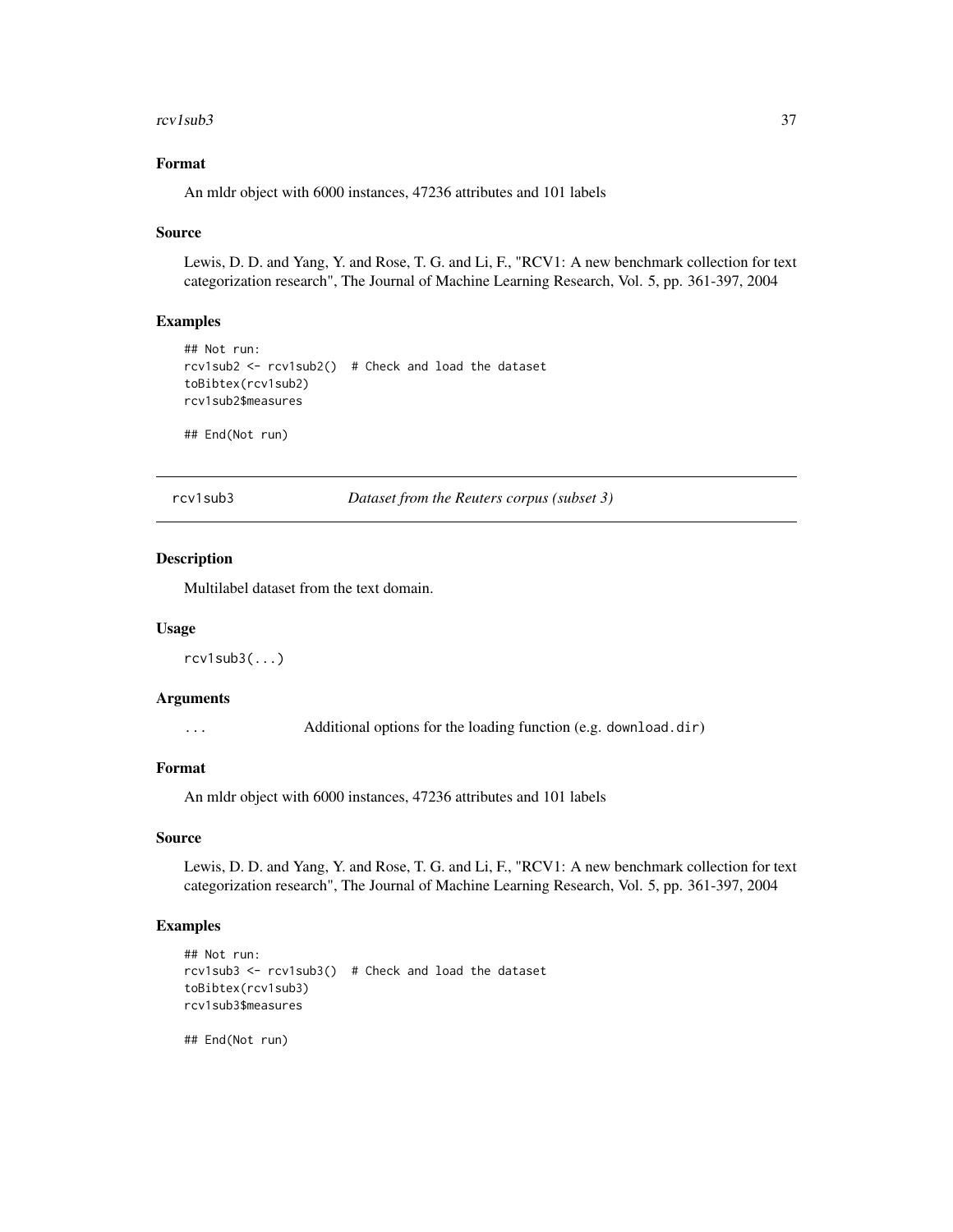<span id="page-37-0"></span>

Multilabel dataset from the text domain.

#### Usage

rcv1sub4(...)

#### Arguments

... Additional options for the loading function (e.g. download.dir)

#### Format

An mldr object with 6000 instances, 47229 attributes and 101 labels

#### Source

Lewis, D. D. and Yang, Y. and Rose, T. G. and Li, F., "RCV1: A new benchmark collection for text categorization research", The Journal of Machine Learning Research, Vol. 5, pp. 361-397, 2004

### Examples

```
## Not run:
rcv1sub4 <- rcv1sub4() # Check and load the dataset
toBibtex(rcv1sub4)
rcv1sub4$measures
```
## End(Not run)

rcv1sub5 *Dataset from the Reuters corpus (subset 5)*

### Description

Multilabel dataset from the text domain.

### Usage

rcv1sub5(...)

#### Arguments

... Additional options for the loading function (e.g. download.dir)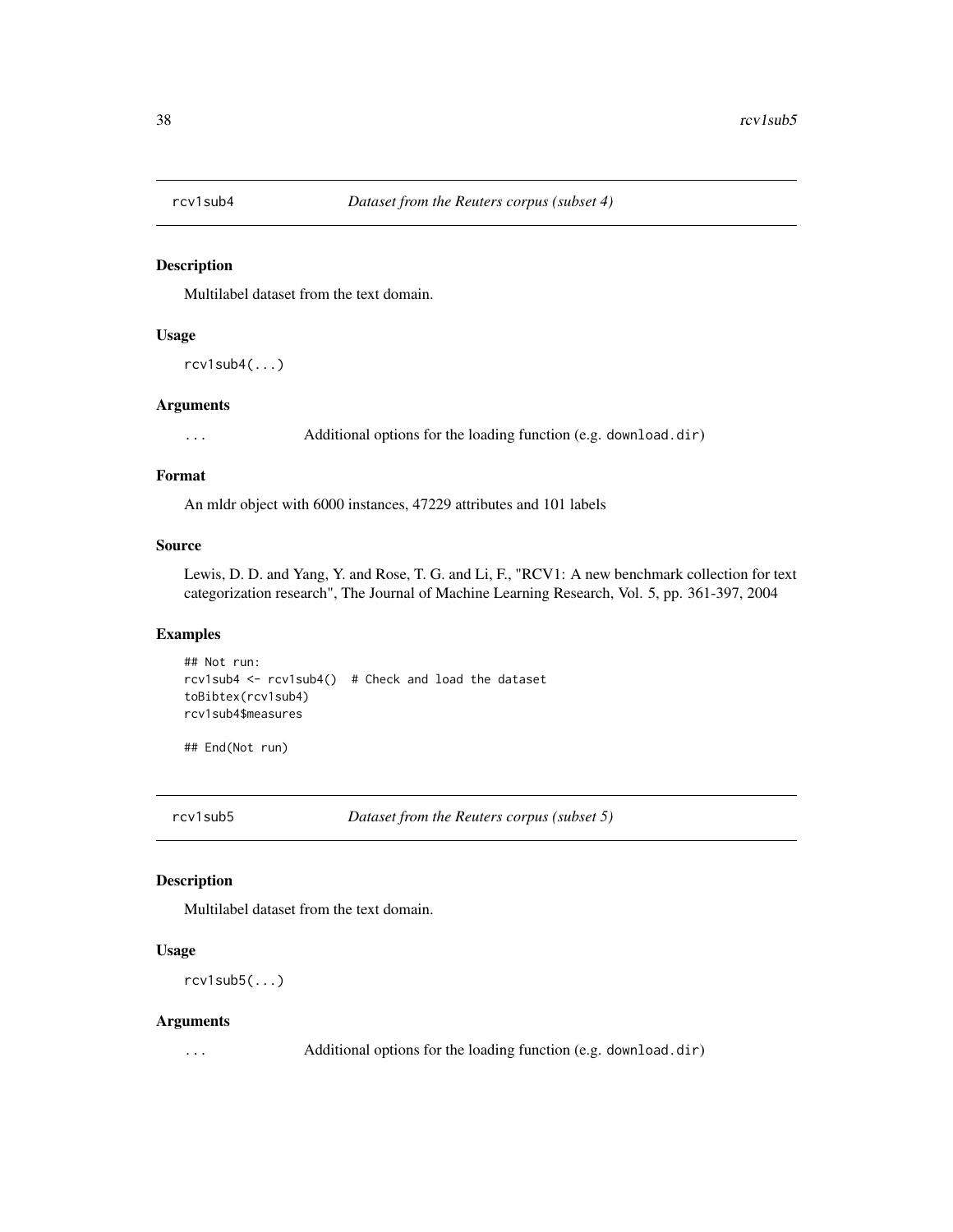#### <span id="page-38-0"></span>reutersk500 39

### Format

An mldr object with 6000 instances, 47235 attributes and 101 labels

#### Source

Lewis, D. D. and Yang, Y. and Rose, T. G. and Li, F., "RCV1: A new benchmark collection for text categorization research", The Journal of Machine Learning Research, Vol. 5, pp. 361-397, 2004

### Examples

```
## Not run:
rcv1sub5 <- rcv1sub5() # Check and load the dataset
toBibtex(rcv1sub5)
rcv1sub5$measures
```
## End(Not run)

| reutersk500 | Dataset from the Reuters Corpus with the 500 most relevant features |
|-------------|---------------------------------------------------------------------|
|             | selected                                                            |

### Description

Multilabel dataset from the text domain.

#### Usage

```
reutersk500(...)
```
#### Arguments

... Additional options for the loading function (e.g. download.dir)

### Format

An mldr object with 6000 instances, 500 attributes and 103 labels

### Source

Read, Jesse, "Scalable multi-label classification", University of Waikato, 2010

### Examples

```
## Not run:
reutersk500 <- reutersk500() # Check and load the dataset
toBibtex(reutersk500)
reutersk500$measures
```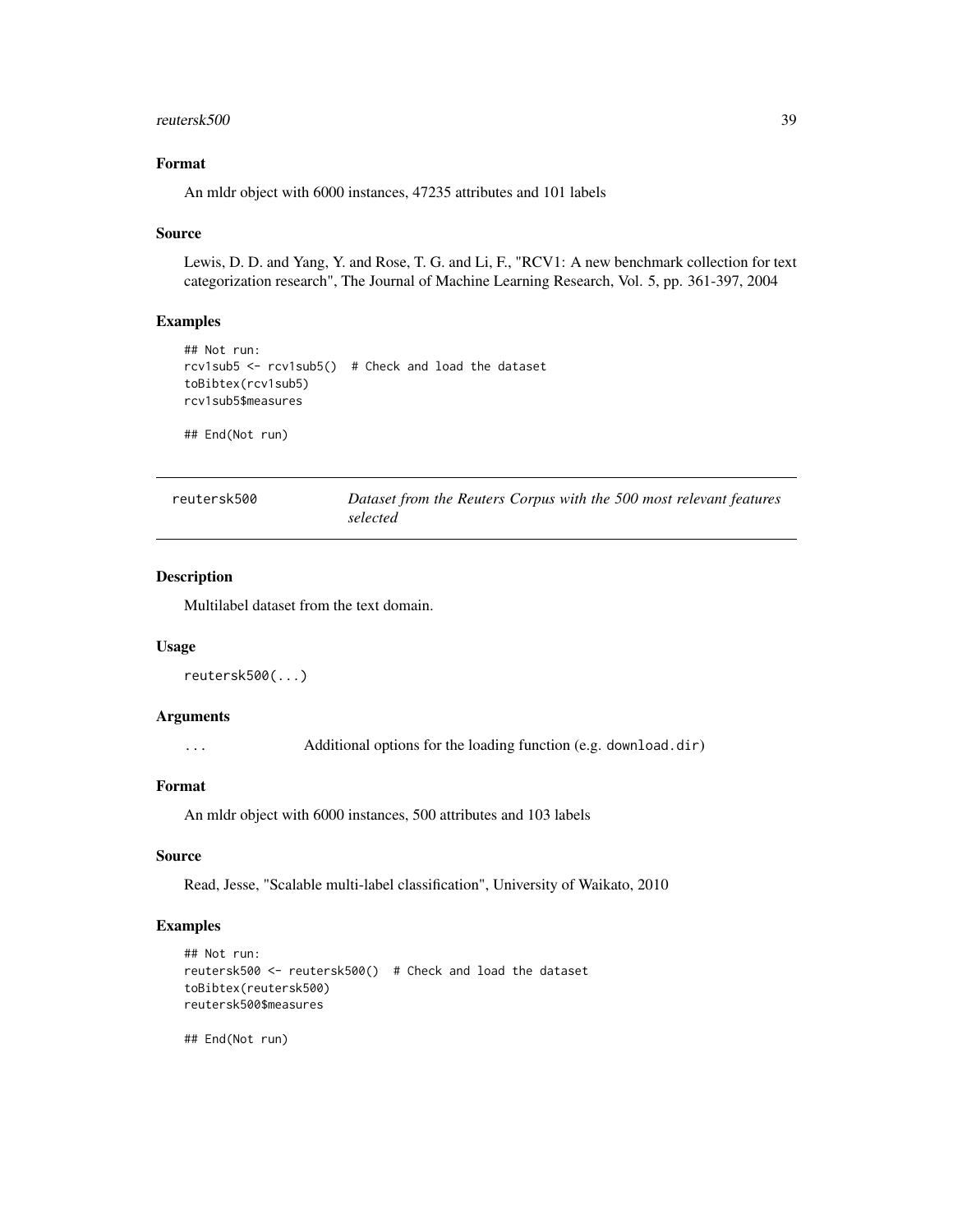<span id="page-39-0"></span>

Multilabel dataset from the image domain.

#### Usage

scene(...)

#### Arguments

... Additional options for the loading function (e.g. download.dir)

#### Format

An mldr object with 2407 instances, 294 attributes and 6 labels

#### Source

Boutell, M. and Luo, J. and Shen, X. and Brown, C., "Learning multi-label scene classification", Pattern Recognition, (9)37, pp. 1757–1771, 2004

### Examples

## Not run: scene <- scene() toBibtex(scene) scene\$measures

## End(Not run)

slashdot *Dataset generated from slashdot.org site entries*

### Description

Multilabel dataset from the text domain.

### Usage

slashdot

### Format

An mldr object with 3782 instances, 1079 attributes and 22 labels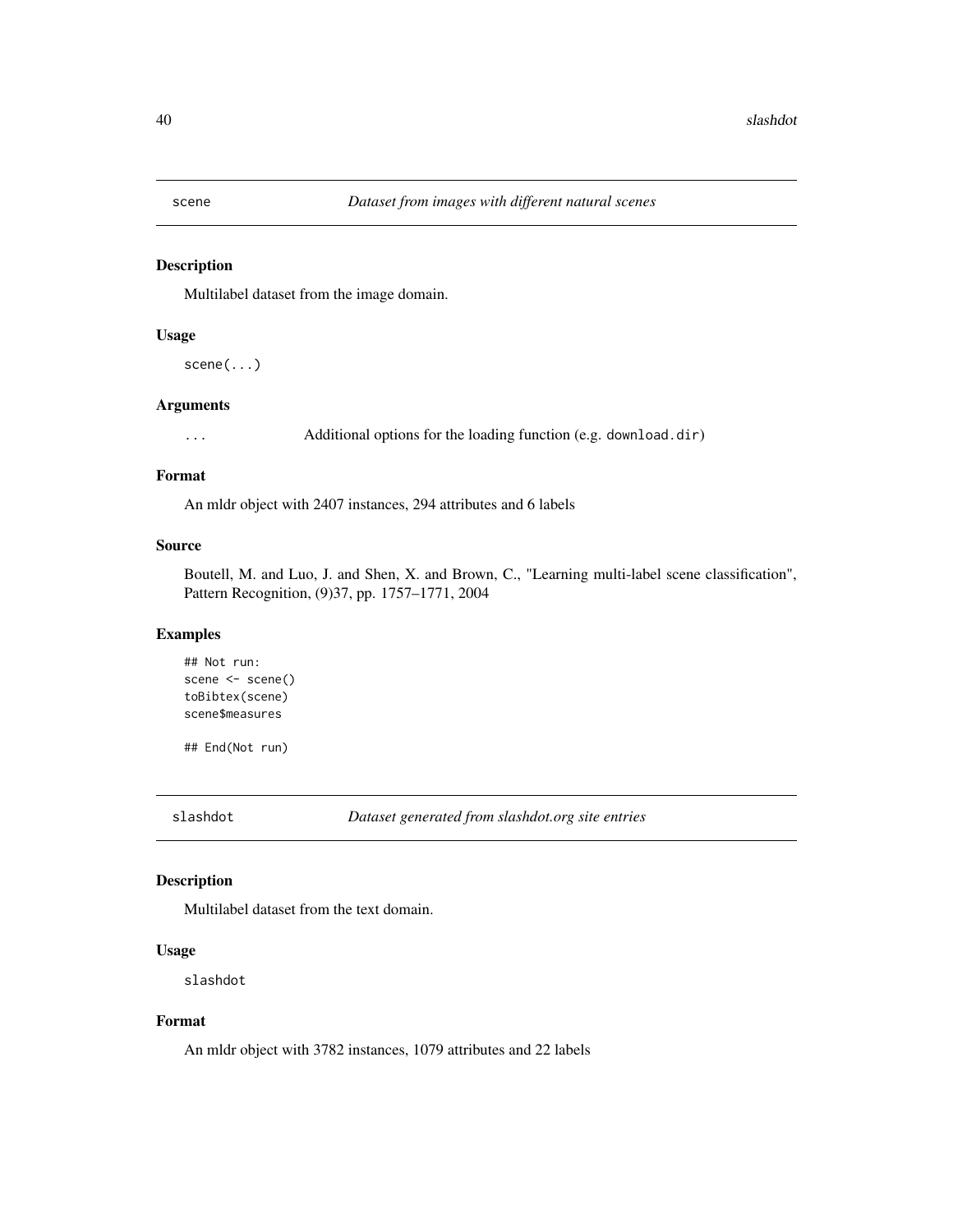#### <span id="page-40-0"></span>sparsity and the set of the set of the set of the set of the set of the set of the set of the set of the set of the set of the set of the set of the set of the set of the set of the set of the set of the set of the set of

### Source

Read, J. and Pfahringer, B. and Holmes, G. and Frank, E., "Classifier chains for multi-label classification", Machine Learning, (3)85, pp. 333–359, 2011

### Examples

```
## Not run:
toBibtex(slashdot)
slashdot$measures
```
## End(Not run)

sparsity *Calculate the sparsity level of the dataset*

### Description

This function calculates the ratio of zero-valued elements over the total of elements. It is useful to decide whether to export in a dense or sparse format.

#### Usage

sparsity(mld)

#### Arguments

mld An "mldr" object

### Examples

```
library(mldr.datasets)
sparsity(emotions)
```
stackex\_chemistry *Dataset from the Stack Exchange's chemistry forum*

### Description

Multilabel dataset from the text domain.

### Usage

```
stackex_chemistry(...)
```
#### Arguments

... Additional options for the loading function (e.g. download.dir)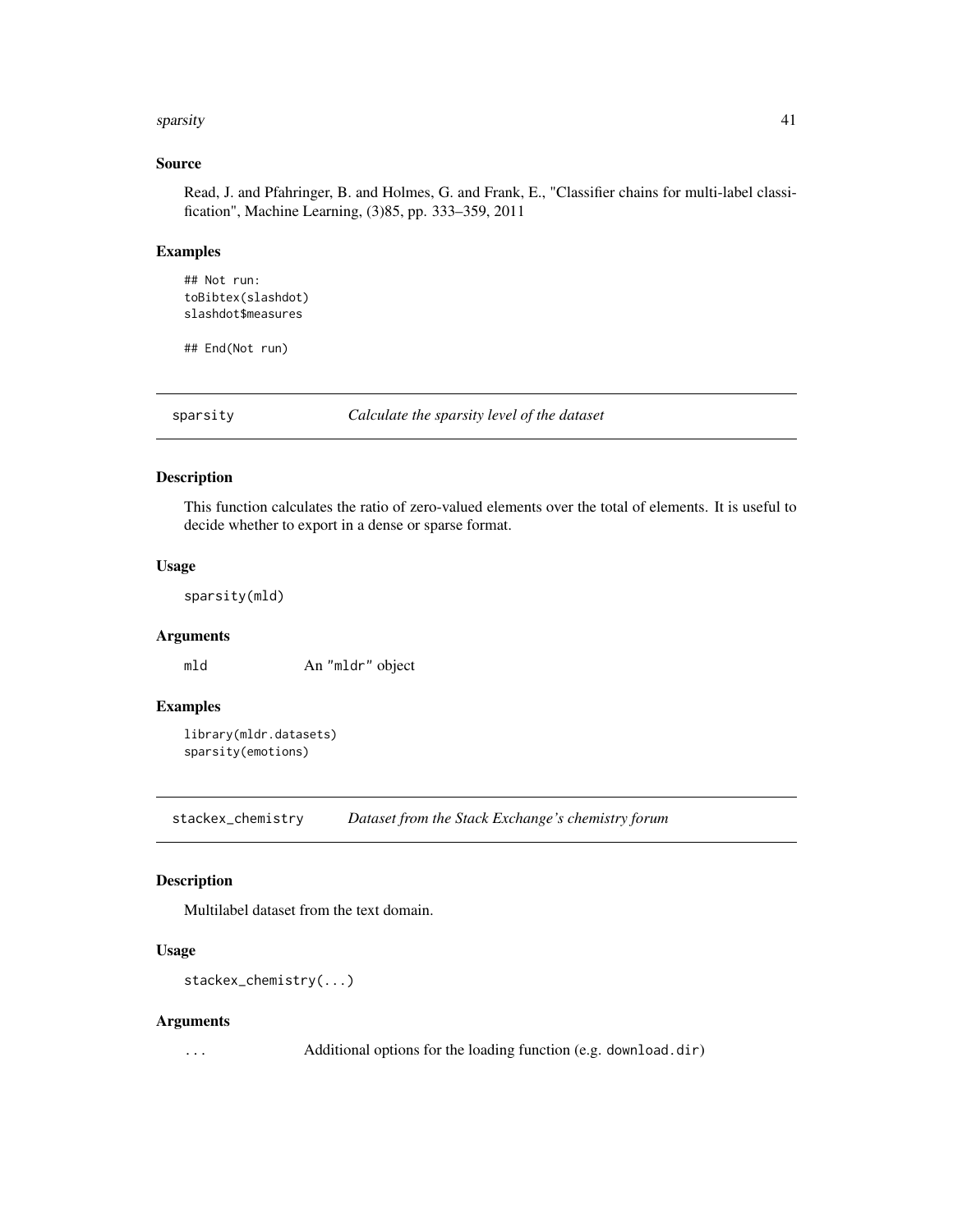#### <span id="page-41-0"></span>Format

An mldr object with 6961 instances, 540 attributes and 175 labels

#### Source

Charte, Francisco and Rivera, Antonio J. and del Jesus, Maria J. and Herrera, Francisco, "QUINTA: A question tagging assistant to improve the answering ratio in electronic forums", in EUROCON 2015 - International Conference on Computer as a Tool (EUROCON), IEEE, pp. 1-6, 2015

#### Examples

```
## Not run:
stackex_chemistry <- stackex_chemistry() # Check and load the dataset
toBibtex(stackex_chemistry)
stackex_chemistry$measures
```
## End(Not run)

stackex\_chess *Dataset from the Stack Exchange's chess forum*

#### Description

Multilabel dataset from the text domain.

#### Usage

stackex\_chess

#### Format

An mldr object with 1675 instances, 585 attributes and 227 labels

#### Source

Charte, Francisco and Rivera, Antonio J. and del Jesus, Maria J. and Herrera, Francisco, "QUINTA: A question tagging assistant to improve the answering ratio in electronic forums", in EUROCON 2015 - International Conference on Computer as a Tool (EUROCON), IEEE, pp. 1-6, 2015

#### Examples

```
## Not run:
toBibtex(stackex_chess)
stackex_chess$measures
```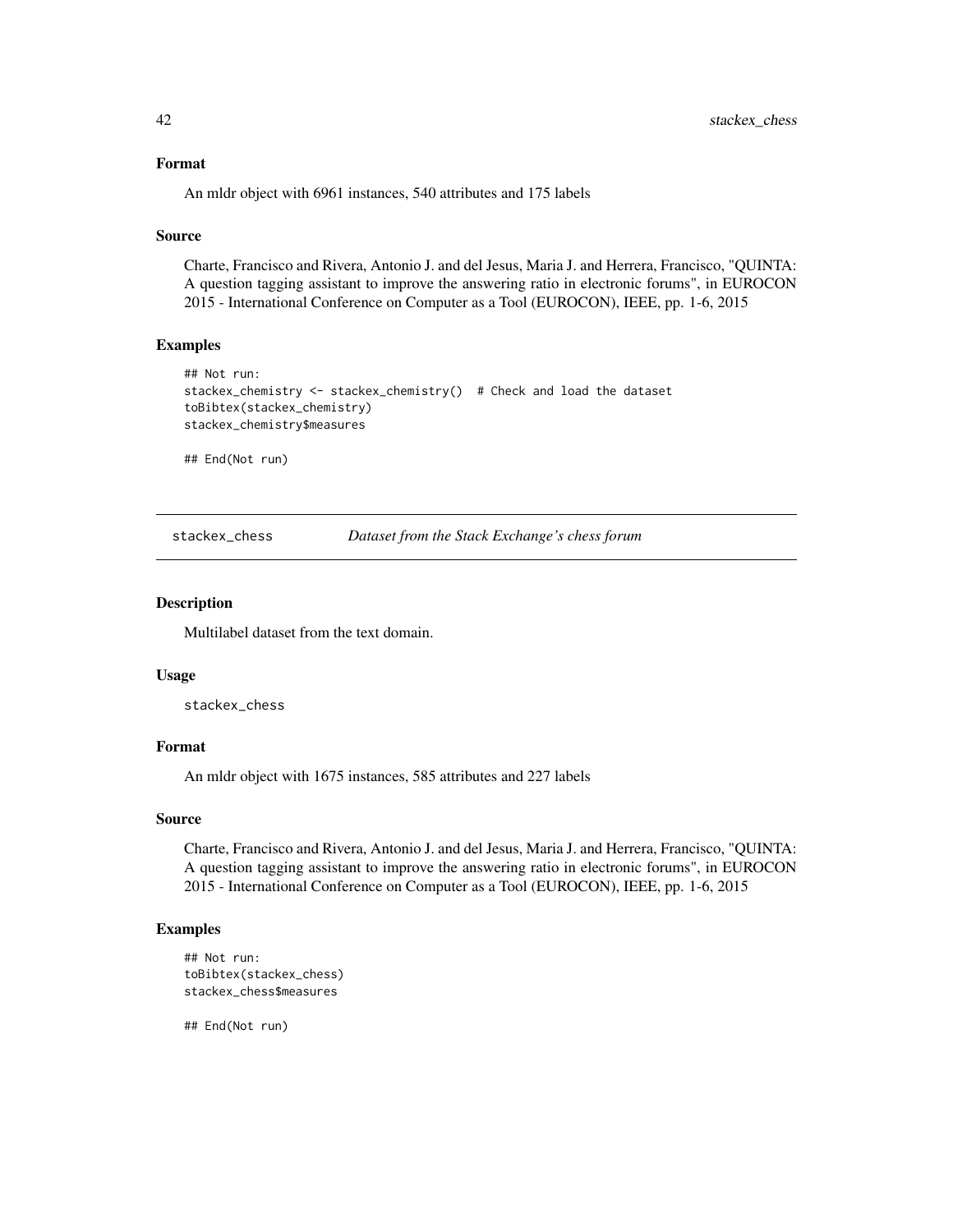<span id="page-42-0"></span>

Multilabel dataset from the text domain.

#### Usage

```
stackex_coffee(...)
```
#### Arguments

... Additional options for the loading function (e.g. download.dir)

### Format

An mldr object with 225 instances, 1763 attributes and 123 labels

#### Source

Charte, Francisco and Rivera, Antonio J. and del Jesus, Maria J. and Herrera, Francisco, "QUINTA: A question tagging assistant to improve the answering ratio in electronic forums", in EUROCON 2015 - International Conference on Computer as a Tool (EUROCON), IEEE, pp. 1-6, 2015

#### Examples

```
## Not run:
stackex_coffee <- stackex_coffee()
toBibtex(stackex_coffee)
stackex_coffee$measures
```
## End(Not run)

stackex\_cooking *Dataset from the Stack Exchange's cooking forum*

### Description

Multilabel dataset from the text domain.

#### Usage

stackex\_cooking(...)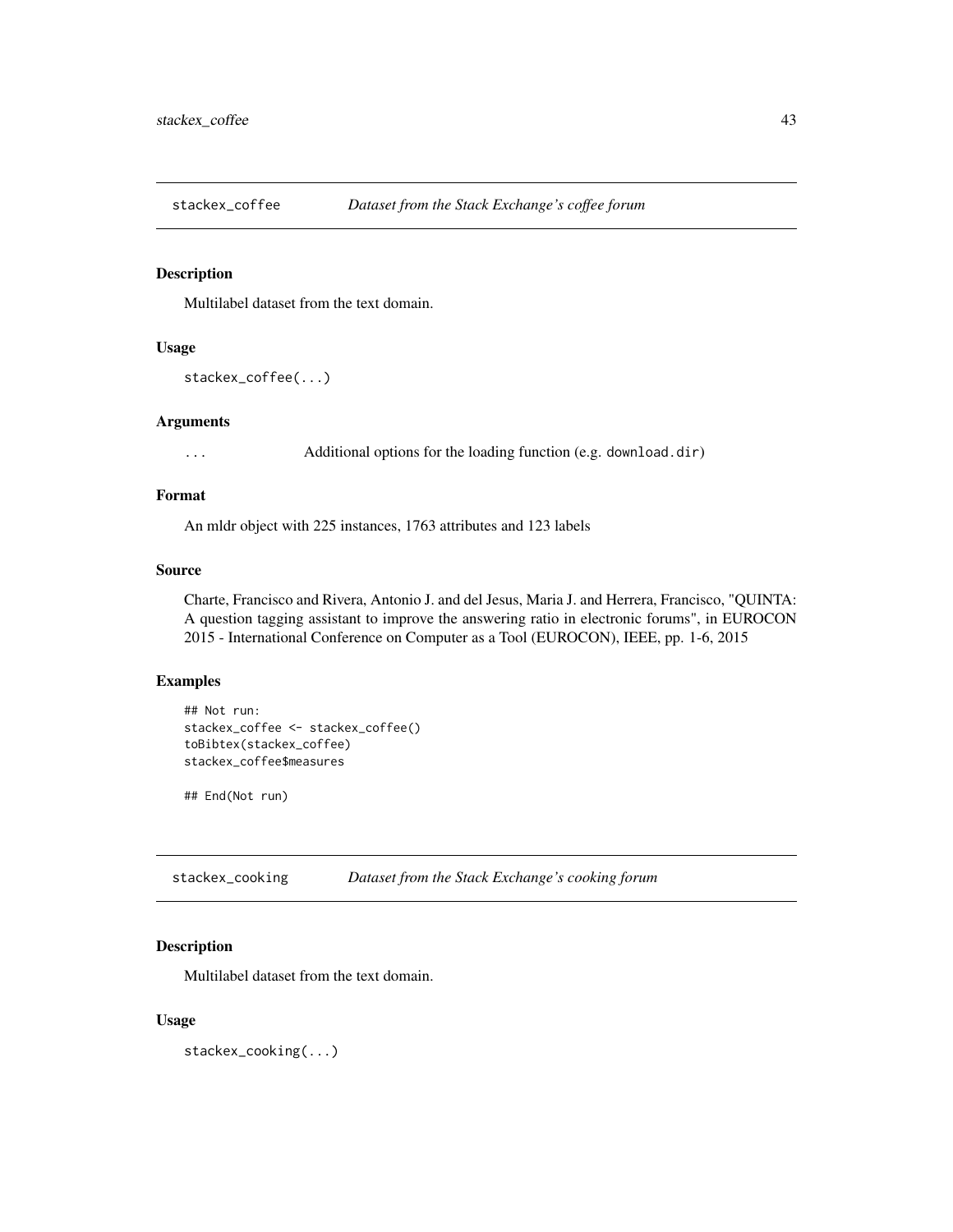#### <span id="page-43-0"></span>Arguments

... Additional options for the loading function (e.g. download.dir)

### Format

An mldr object with 10491 instances, 577 attributes and 400 labels

#### Source

Charte, Francisco and Rivera, Antonio J. and del Jesus, Maria J. and Herrera, Francisco, "QUINTA: A question tagging assistant to improve the answering ratio in electronic forums", in EUROCON 2015 - International Conference on Computer as a Tool (EUROCON), IEEE, pp. 1-6, 2015

#### Examples

```
## Not run:
stackex_cooking <- stackex_cooking() # Check and load the dataset
toBibtex(stackex_cooking)
stackex_cooking$measures
```
## End(Not run)

stackex\_cs *Dataset from the Stack Exchange's computer science forum*

#### Description

Multilabel dataset from the text domain.

### Usage

stackex\_cs(...)

#### Arguments

... Additional options for the loading function (e.g. download.dir)

#### Format

An mldr object with 9270 instances, 635 attributes and 274 labels

### Source

Charte, Francisco and Rivera, Antonio J. and del Jesus, Maria J. and Herrera, Francisco, "QUINTA: A question tagging assistant to improve the answering ratio in electronic forums", in EUROCON 2015 - International Conference on Computer as a Tool (EUROCON), IEEE, pp. 1-6, 2015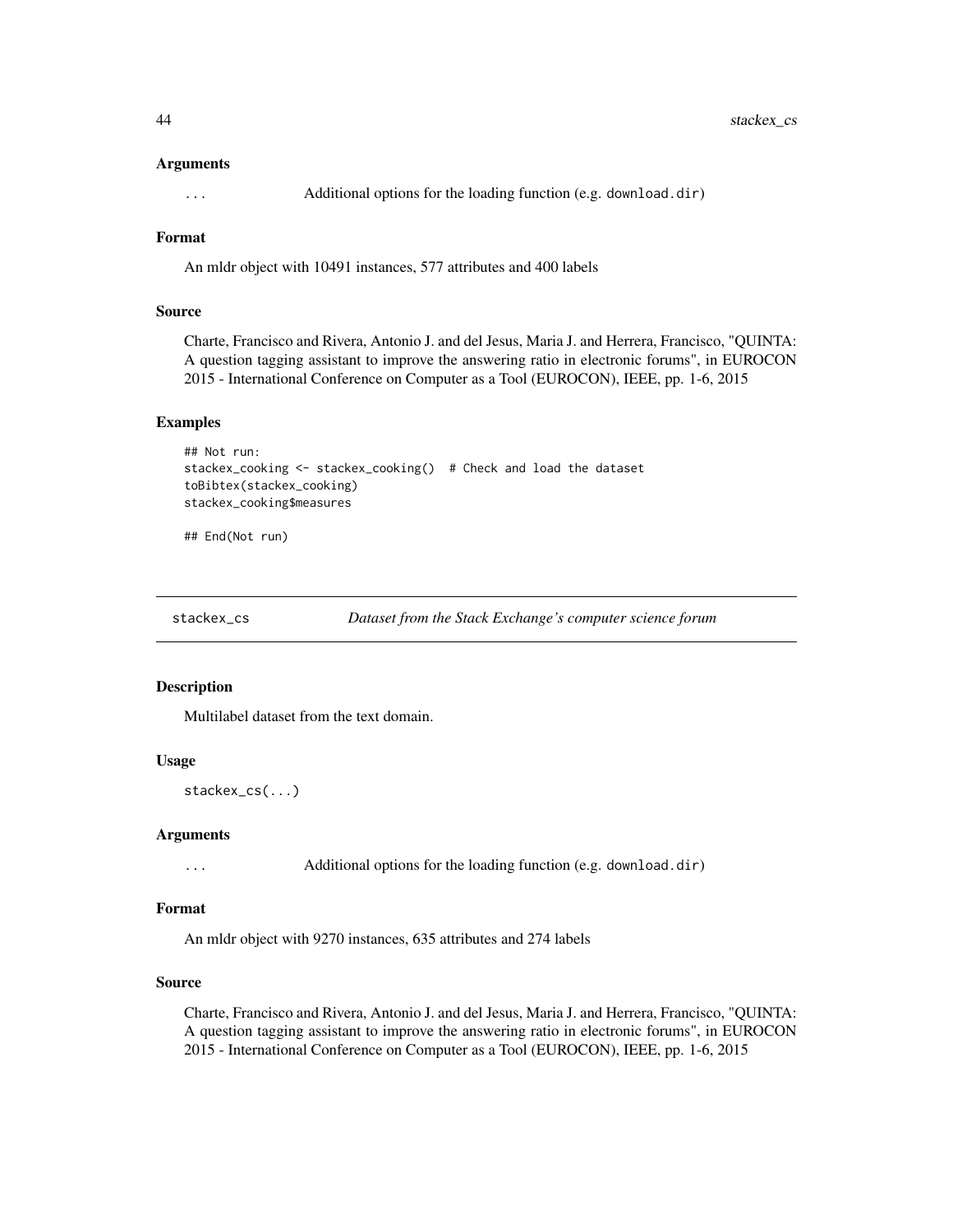### <span id="page-44-0"></span>stackex\_philosophy 45

#### Examples

```
## Not run:
stackex_cs <- stackex_cs() # Check and load the dataset
toBibtex(stackex_cs)
stackex_cs$measures
## End(Not run)
```
stackex\_philosophy *Dataset from the Stack Exchange's philosophy forum*

### Description

Multilabel dataset from the text domain.

### Usage

```
stackex_philosophy(...)
```
#### Arguments

... Additional options for the loading function (e.g. download.dir)

#### Format

An mldr object with 3971 instances, 842 attributes and 233 labels

### Source

Charte, Francisco and Rivera, Antonio J. and del Jesus, Maria J. and Herrera, Francisco, "QUINTA: A question tagging assistant to improve the answering ratio in electronic forums", in EUROCON 2015 - International Conference on Computer as a Tool (EUROCON), IEEE, pp. 1-6, 2015

#### Examples

```
## Not run:
stackex_philosophy <- stackex_philosophy() # Check and load the dataset
toBibtex(stackex_philosophy)
stackex_philosophy$measures
```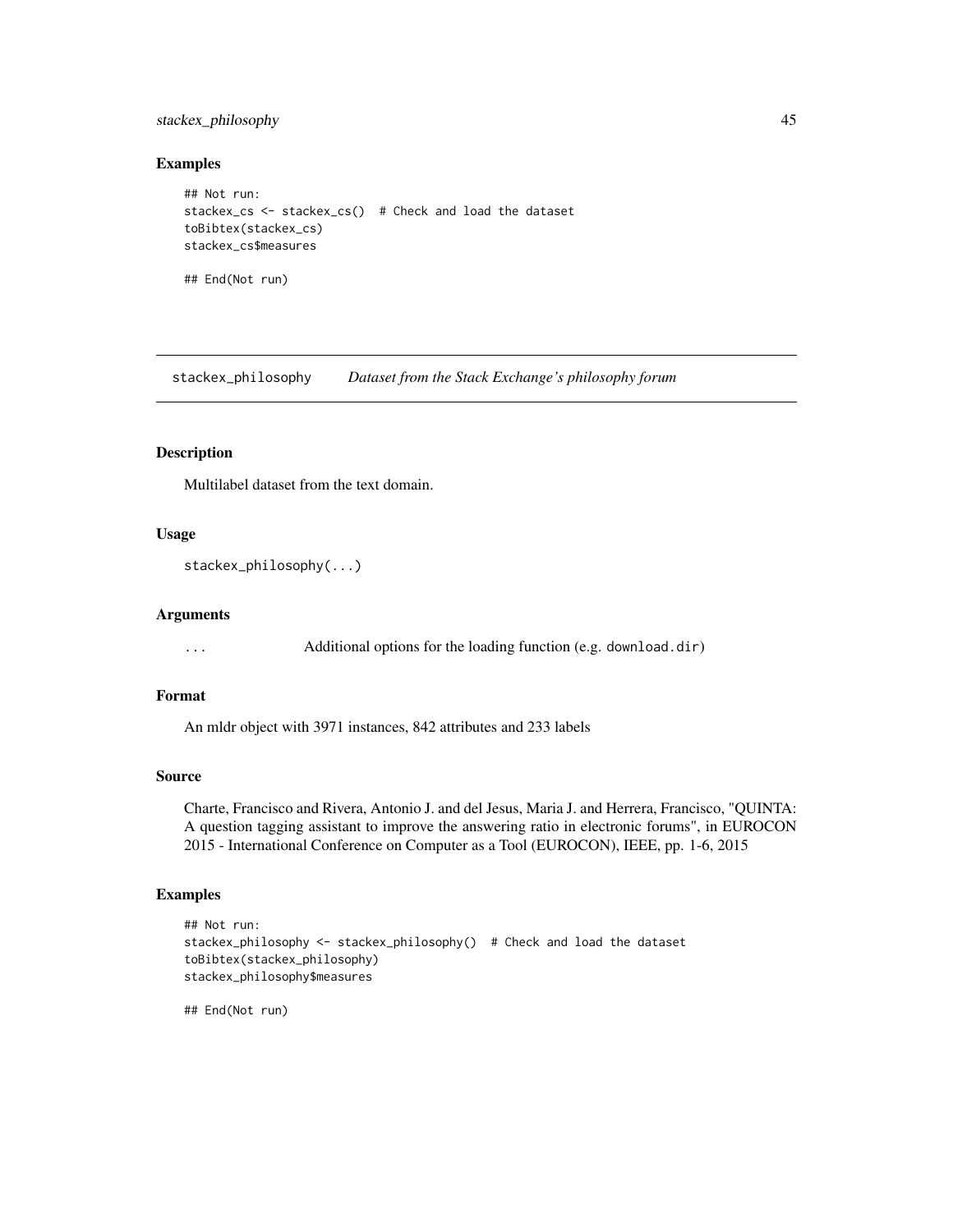<span id="page-45-0"></span>Stratified partitioning

Implementation of the algorithm defined in: Charte, F., Rivera, A., del Jesus, M. J., & Herrera, F. (2016, April). On the impact of dataset complexity and sampling strategy in multilabel classifiers performance. In International Conference on Hybrid Artificial Intelligence Systems (pp. 500-511). Springer, Cham.

### Usage

```
stratified.holdout(mld, p = 60, seed = 10, get.indices = FALSE)
```
#### Arguments

| mld         | The meter object to be partitioned                                                                                                                                                            |
|-------------|-----------------------------------------------------------------------------------------------------------------------------------------------------------------------------------------------|
| р           | The percentage of instances to be selected for the training partition                                                                                                                         |
| seed        | The seed to initialize the random number generator. By default is 10. Change it<br>if you want to obtain partitions containing different samples, for instance to use<br>a $2x5$ fcv strategy |
| get.indices | A logical value indicating whether to return lists of indices or lists of "mldr"<br>objects                                                                                                   |

### Value

An mldr.folds object. This is a list containing k elements, one for each fold. Each element is made up of two mldr objects, called train and test

### Examples

```
## Not run:
library(mldr.datasets)
library(mldr)
parts.emotions <- stratified.holdout(emotions, p = 70)
summary(parts.emotions$train)
summary(parts.emotions$test)
```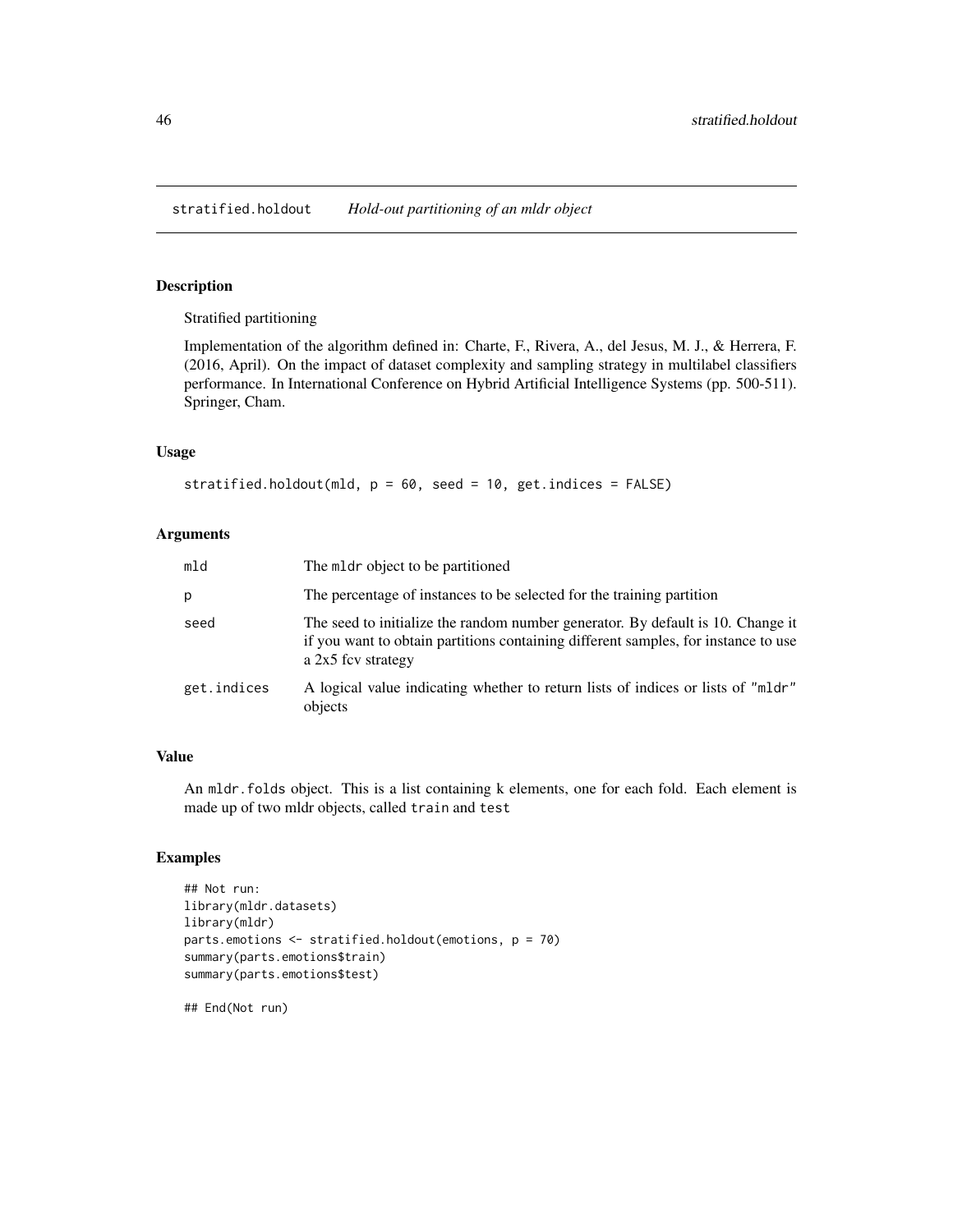<span id="page-46-0"></span>This method partitions the given dataset into k folds using a stratified strategy, providing training and test partitions for each fold.

Implementation of the algorithm defined in: Charte, F., Rivera, A., del Jesus, M. J., & Herrera, F. (2016, April). On the impact of dataset complexity and sampling strategy in multilabel classifiers performance. In International Conference on Hybrid Artificial Intelligence Systems (pp. 500-511). Springer, Cham.

### Usage

```
stratified.kfolds(mld, k = 5, seed = 10, get.indices = FALSE)
```
#### **Arguments**

| mld         | The meter object to be partitioned                                                                                                                                                          |
|-------------|---------------------------------------------------------------------------------------------------------------------------------------------------------------------------------------------|
| k           | The number of folds to be generated. By default is 5                                                                                                                                        |
| seed        | The seed to initialize the random number generator. By default is 10. Change it<br>if you want to obtain partitions containing different samples, for instance to use<br>a 2x5 fcv strategy |
| get.indices | A logical value indicating whether to return lists of indices or lists of "mldr"<br>objects                                                                                                 |

### Value

An mldr.folds object. This is a list containing k elements, one for each fold. Each element is made up of two mldr objects, called train and test

### Examples

```
## Not run:
library(mldr.datasets)
library(mldr)
folds.emotions <- stratified.kfolds(emotions)
summary(folds.emotions[[1]]$train)
summary(folds.emotions[[1]]$test)
```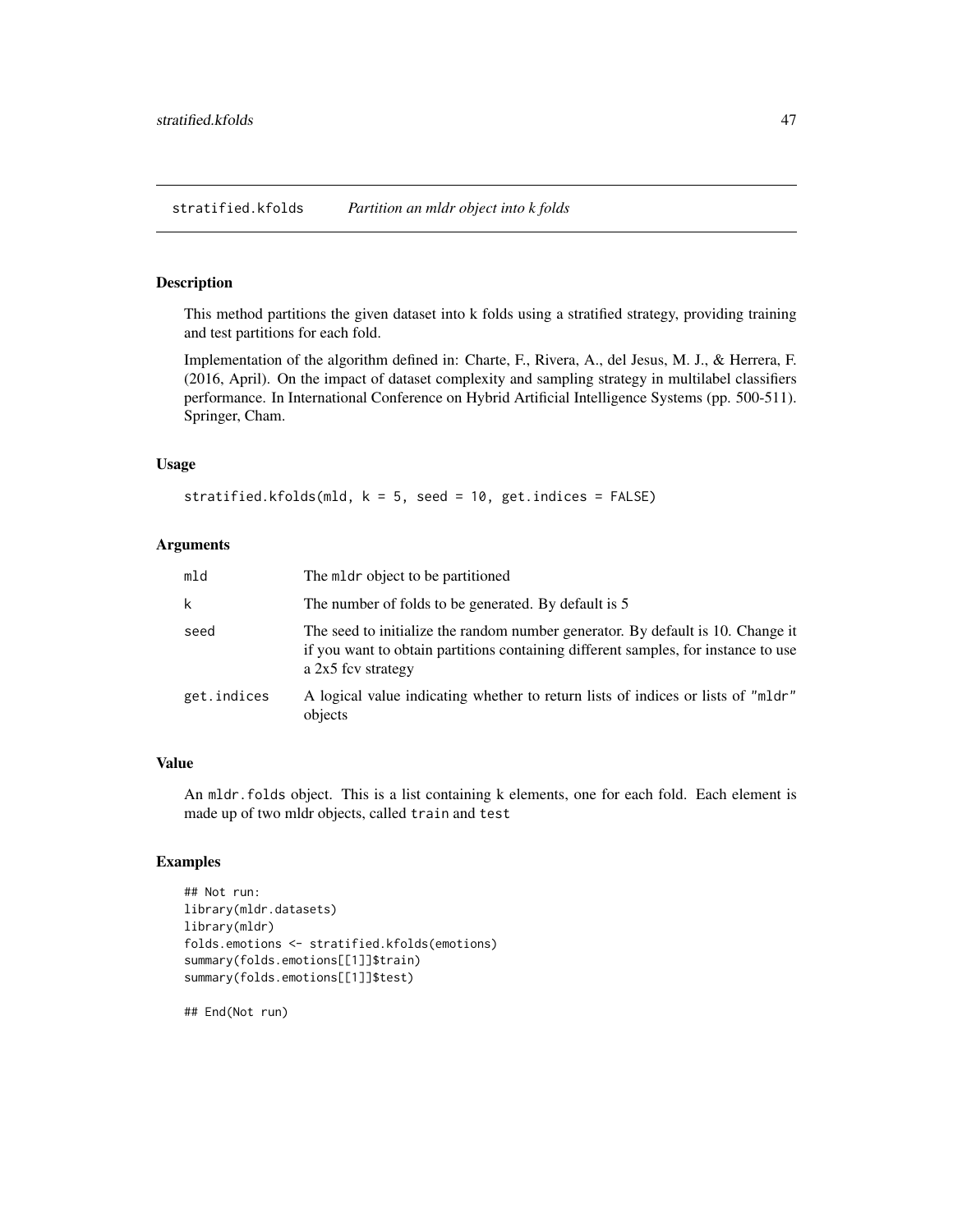<span id="page-47-0"></span>stratified.partitions *Generic partitioning of an mldr object*

### Description

Stratified partitioning

Generalization of the algorithm defined in: Charte, F., Rivera, A., del Jesus, M. J., & Herrera, F. (2016, April). On the impact of dataset complexity and sampling strategy in multilabel classifiers performance. In International Conference on Hybrid Artificial Intelligence Systems (pp. 500-511). Springer, Cham.

### Usage

stratified.partitions(mld, is.cv = FALSE, r, seed = 10, get.indices = FALSE)

### Arguments

| mld         | The meter object to be partitioned                                                                                                                                                          |
|-------------|---------------------------------------------------------------------------------------------------------------------------------------------------------------------------------------------|
| is.cv       | Option to enable treatment of partitions as cross-validation test folds                                                                                                                     |
| r           | A vector of percentages of instances to be selected for each partition                                                                                                                      |
| seed        | The seed to initialize the random number generator. By default is 10. Change it<br>if you want to obtain partitions containing different samples, for instance to use<br>a 2x5 fcv strategy |
| get.indices | A logical value indicating whether to return lists of indices or lists of "mldr"<br>objects                                                                                                 |

#### Value

An mldr.folds object. This is a list containing k elements, one for each fold. Each element is made up of two mldr objects, called train and test

### Examples

```
## Not run:
library(mldr.datasets)
library(mldr)
parts.emotions <- stratified.partitions(emotions, r = c(35, 25, 40))
summary(parts.emotions[[2]])
```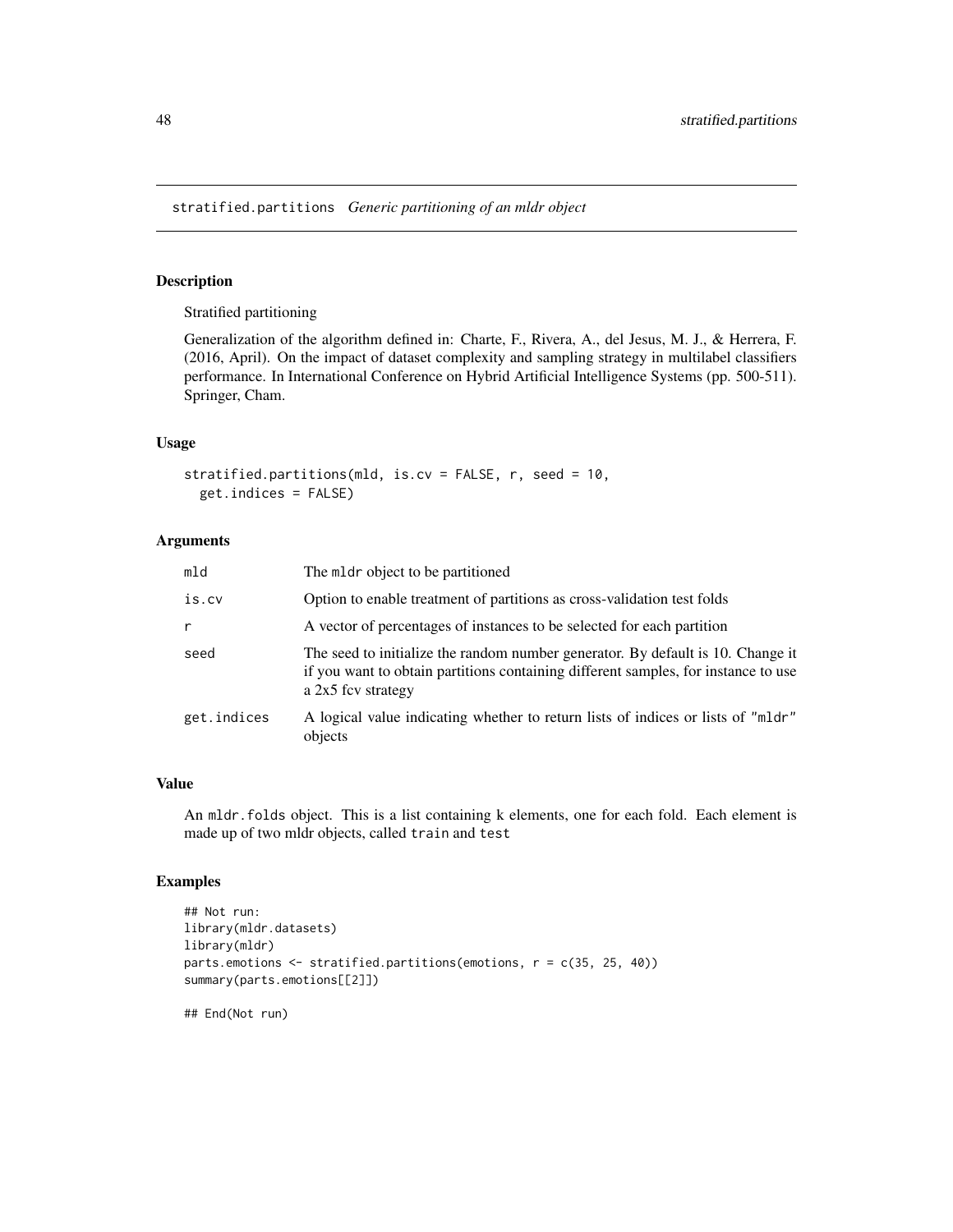<span id="page-48-0"></span>

Multilabel dataset from the text domain.

### Usage

tmc2007(...)

### Arguments

... Additional options for the loading function (e.g. download.dir)

### Format

An mldr object with 28596 instances, 49060 attributes and 22 labels

#### Source

Srivastava, A. N. and Zane-Ulman, B., "Discovering recurring anomalies in text reports regarding complex space systems", Aerospace Conference, pp. 3853-3862, 2005

### Examples

```
## Not run:
tmc2007 <- tmc2007() # Check and load the dataset
toBibtex(tmc2007)
tmc2007$measures
```
## End(Not run)

| tmc2007 500 | Dataset from airplanes failures reports (500 most relevant features |
|-------------|---------------------------------------------------------------------|
|             | extracted)                                                          |

### Description

Multilabel dataset from the text domain.

### Usage

tmc2007\_500(...)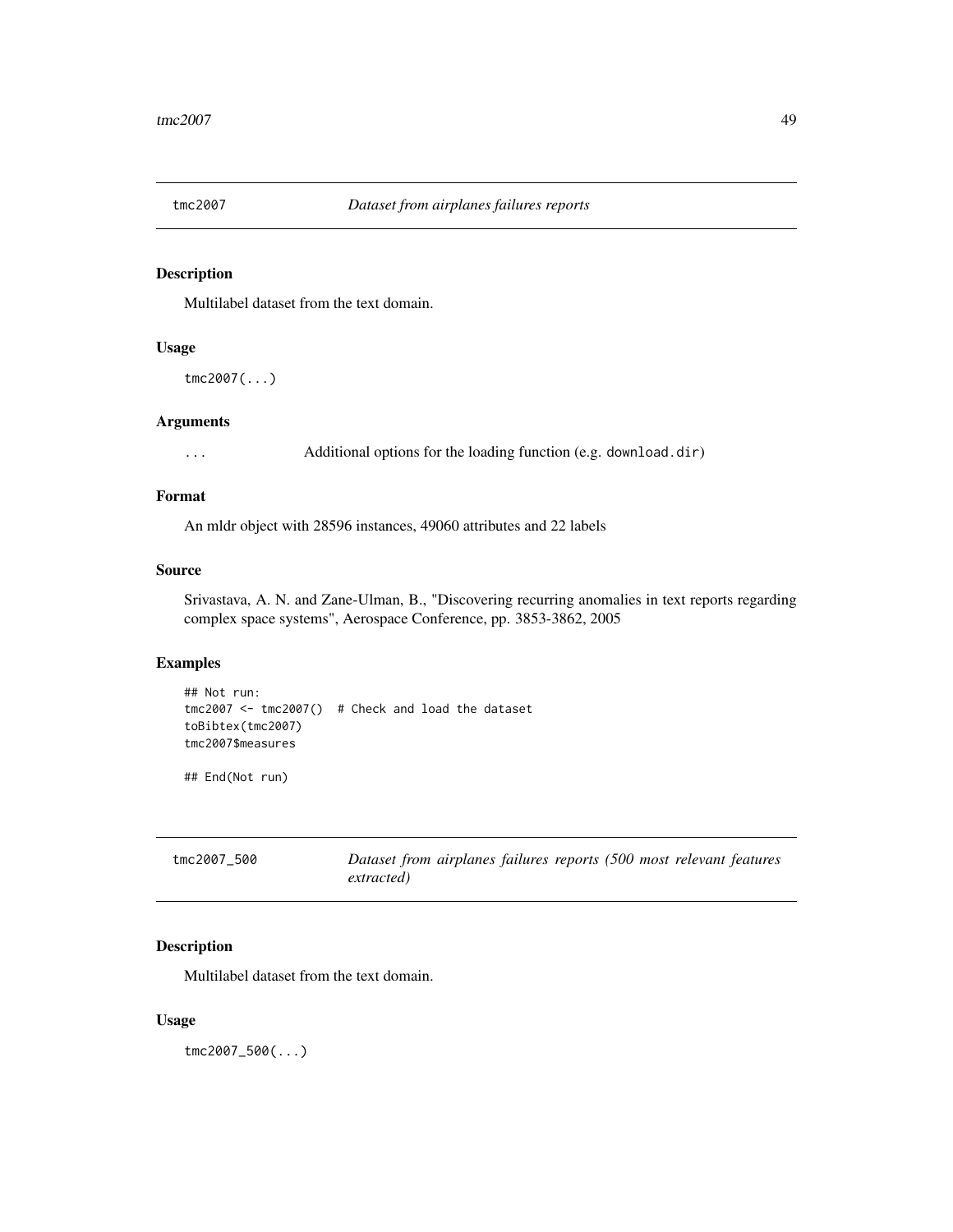#### <span id="page-49-0"></span>Arguments

... Additional options for the loading function (e.g. download.dir)

### Format

An mldr object with 28596 instances, 500 attributes and 22 labels

### Source

Srivastava, A. N. and Zane-Ulman, B., "Discovering recurring anomalies in text reports regarding complex space systems", Aerospace Conference, pp. 3853-3862, 2005

#### Examples

```
## Not run:
tmc2007_500 <- tmc2007_500() # Check and load the dataset
toBibtex(tmc2007_500)
tmc2007_500$measures
```
## End(Not run)

toBibtex.mldr *BibTeX entry associated to an mldr object*

#### Description

Gets the content of the bibtex member of the mldr object and returns it

#### Usage

```
## S3 method for class 'mldr'
toBibtex(object, ...)
```
### Arguments

| object   | The midr object whose BibTeX entry is needed                                              |
|----------|-------------------------------------------------------------------------------------------|
| $\cdots$ | Additional parameters from the generic to Bibtex function not used by to Bib-<br>tex.mldr |

#### Value

A string with the BibTeX entry

### Examples

```
## Not run:
library(mldr.datasets)
cat(toBibtex(emotions))
```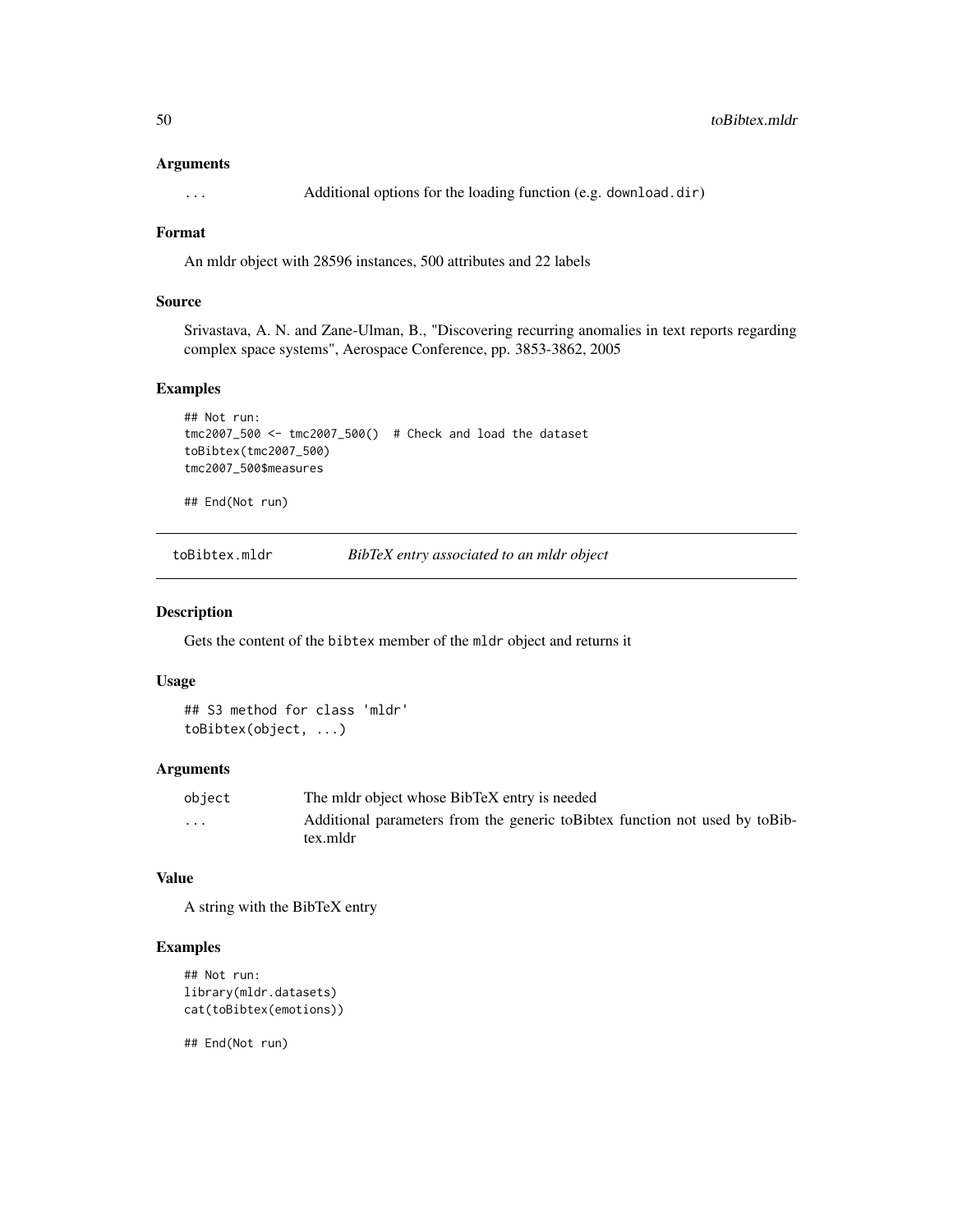<span id="page-50-0"></span>

Writes one or more files in the specified formats with the content of the mldr or mldr.folds given as parameter

### Usage

```
write.mldr(mld, format = c("MULAN", "MEKA"), sparse = FALSE,
  basename = ifelse(!is.null(mld$name) && nchar(mld$name) > 0,
  regmatches(mld$name, regexpr("(\\w)+", mld$name)), "unnamed_mldr"), ...)
```
#### Arguments

| mld      | The mldr/mldr. folds object to be exported                                                                                     |
|----------|--------------------------------------------------------------------------------------------------------------------------------|
| format   | A vector of strings stating the desired file formats. It can contain the values<br>'MULAN', 'MEKA', 'KEEL', 'CSV' and 'LIBSVM' |
| sparse   | Boolean value indicating if sparse representation has to be used for ARFF-based<br>file formats                                |
| basename | Base name for the files. 'unnamed_mldr' is used by default                                                                     |
| .        | Additional options for the exporting functions (e.g. chunk_size, the number of<br>instances to write at a time)                |

### Examples

```
## Not run:
library(mldr.datasets)
write.mldr(emotions, format = c('CSV', 'KEEL'))
```
## End(Not run)

yahoo\_arts *Dataset generated from the Yahoo! web site index (arts category)*

### Description

Multilabel dataset from the text domain.

## Usage

yahoo\_arts(...)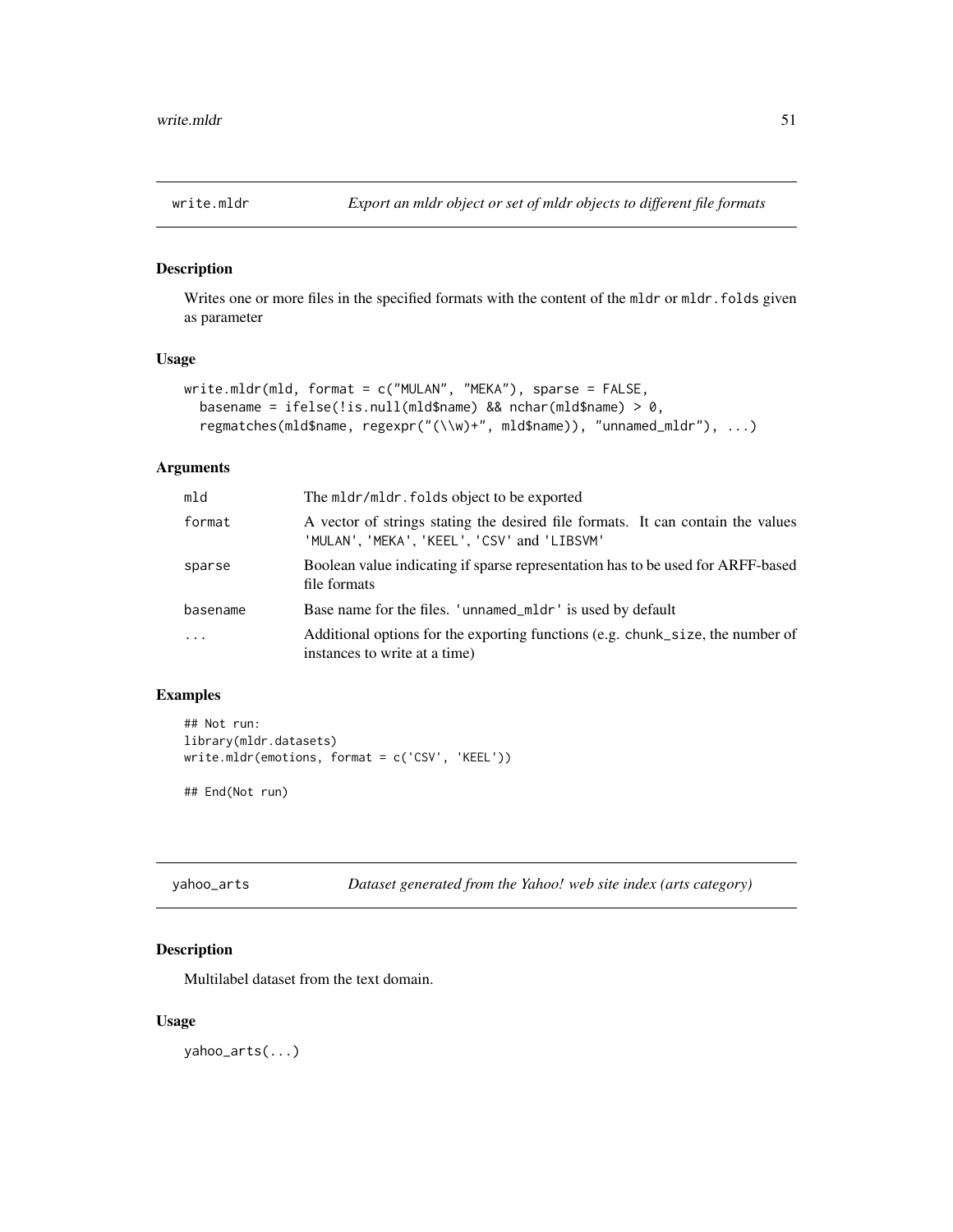#### <span id="page-51-0"></span>Arguments

... Additional options for the loading function (e.g. download.dir)

### Format

An mldr object with 7484 instances, 23146 attributes and 26 labels

### Source

Ueda, N. and Saito, K., "Parametric mixture models for multi-labeled text", Advances in neural information processing systems, pp. 721–728, 2002

#### Examples

```
## Not run:
yahoo_arts <- yahoo_arts() # Check and load the dataset
toBibtex(yahoo_arts)
yahoo_arts$measures
```
## End(Not run)

yahoo\_business *Dataset generated from the Yahoo! web site index (business category)*

### Description

Multilabel dataset from the text domain.

### Usage

```
yahoo_business(...)
```
#### Arguments

... Additional options for the loading function (e.g. download.dir)

### Format

An mldr object with 11214 instances, 21924 attributes and 30 labels

#### Source

Ueda, N. and Saito, K., "Parametric mixture models for multi-labeled text", Advances in neural information processing systems, pp. 721–728, 2002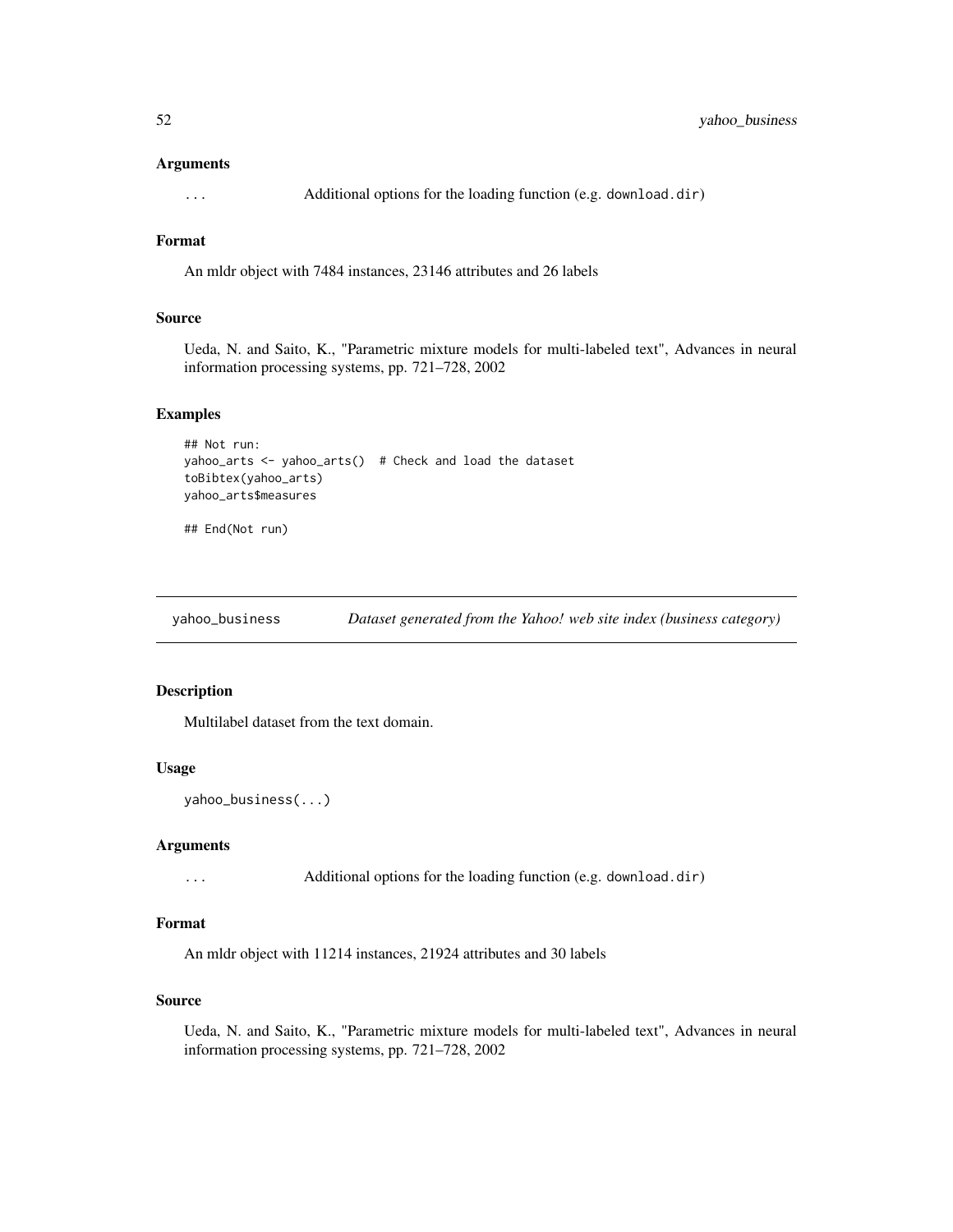### <span id="page-52-0"></span>yahoo\_computers 53

#### Examples

```
## Not run:
yahoo_business <- yahoo_business() # Check and load the dataset
toBibtex(yahoo_business)
yahoo_business$measures
## End(Not run)
```

| yahoo_computers | Dataset generated from the Yahoo! web site index (computers cate- |  |
|-----------------|-------------------------------------------------------------------|--|
|                 | gory)                                                             |  |

### Description

Multilabel dataset from the text domain.

#### Usage

```
yahoo_computers(...)
```
### Arguments

... Additional options for the loading function (e.g. download.dir)

### Format

An mldr object with 12444 instances, 34096 attributes and 33 labels

### Source

Ueda, N. and Saito, K., "Parametric mixture models for multi-labeled text", Advances in neural information processing systems, pp. 721–728, 2002

### Examples

```
## Not run:
yahoo_computers <- yahoo_computers() # Check and load the dataset
toBibtex(yahoo_computers)
yahoo_computers$measures
```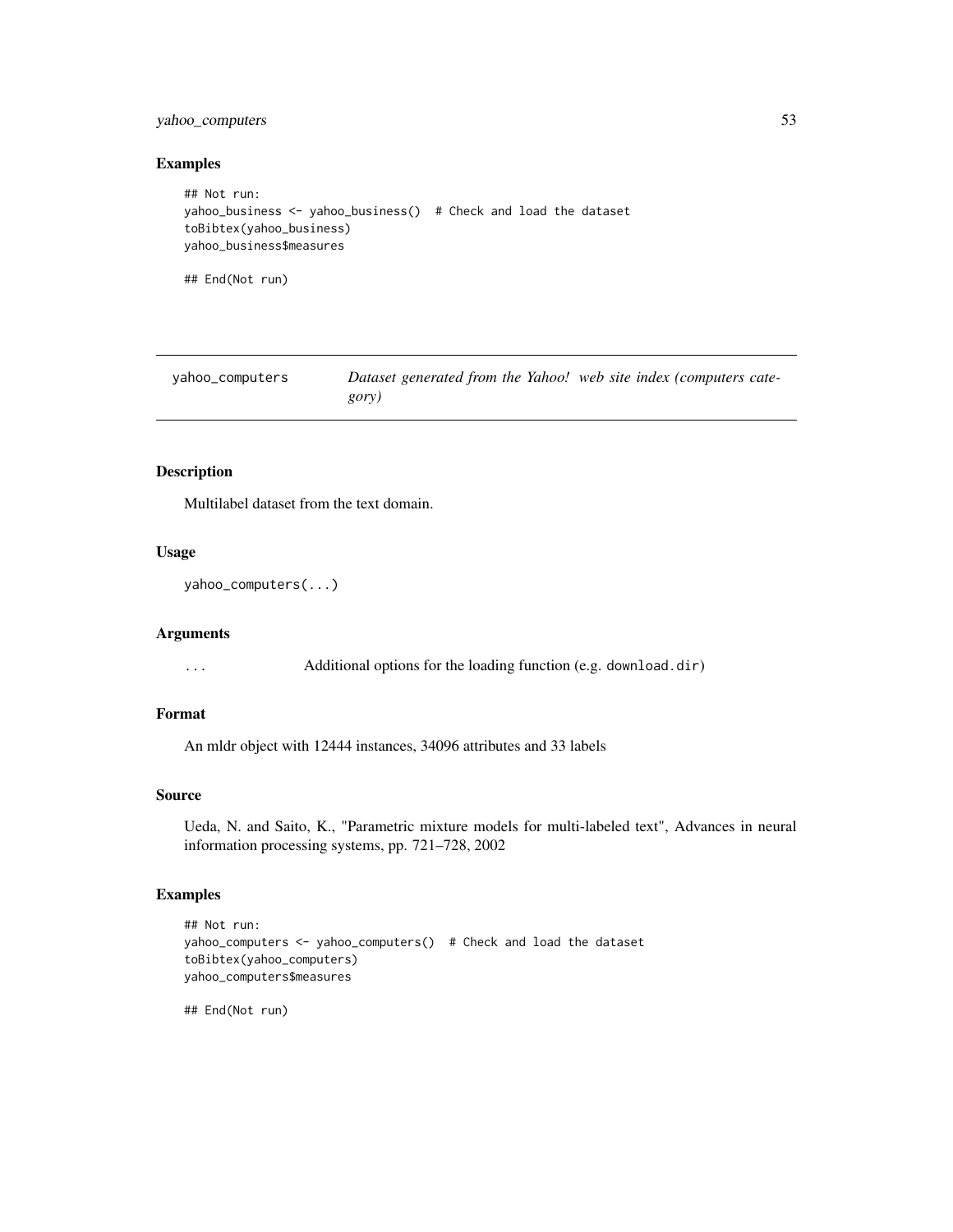<span id="page-53-0"></span>

Multilabel dataset from the text domain.

#### Usage

```
yahoo_education(...)
```
#### Arguments

... Additional options for the loading function (e.g. download.dir)

#### Format

An mldr object with 12030 instances, 27534 attributes and 33 labels

#### Source

Ueda, N. and Saito, K., "Parametric mixture models for multi-labeled text", Advances in neural information processing systems, pp. 721–728, 2002

### Examples

```
## Not run:
yahoo_education <- yahoo_education() # Check and load the dataset
toBibtex(yahoo_education)
yahoo_education$measures
```
## End(Not run)

yahoo\_entertainment *Dataset generated from the Yahoo! web site index (arts entertainment)*

### Description

Multilabel dataset from the text domain.

### Usage

```
yahoo_entertainment(...)
```
#### Arguments

... Additional options for the loading function (e.g. download.dir)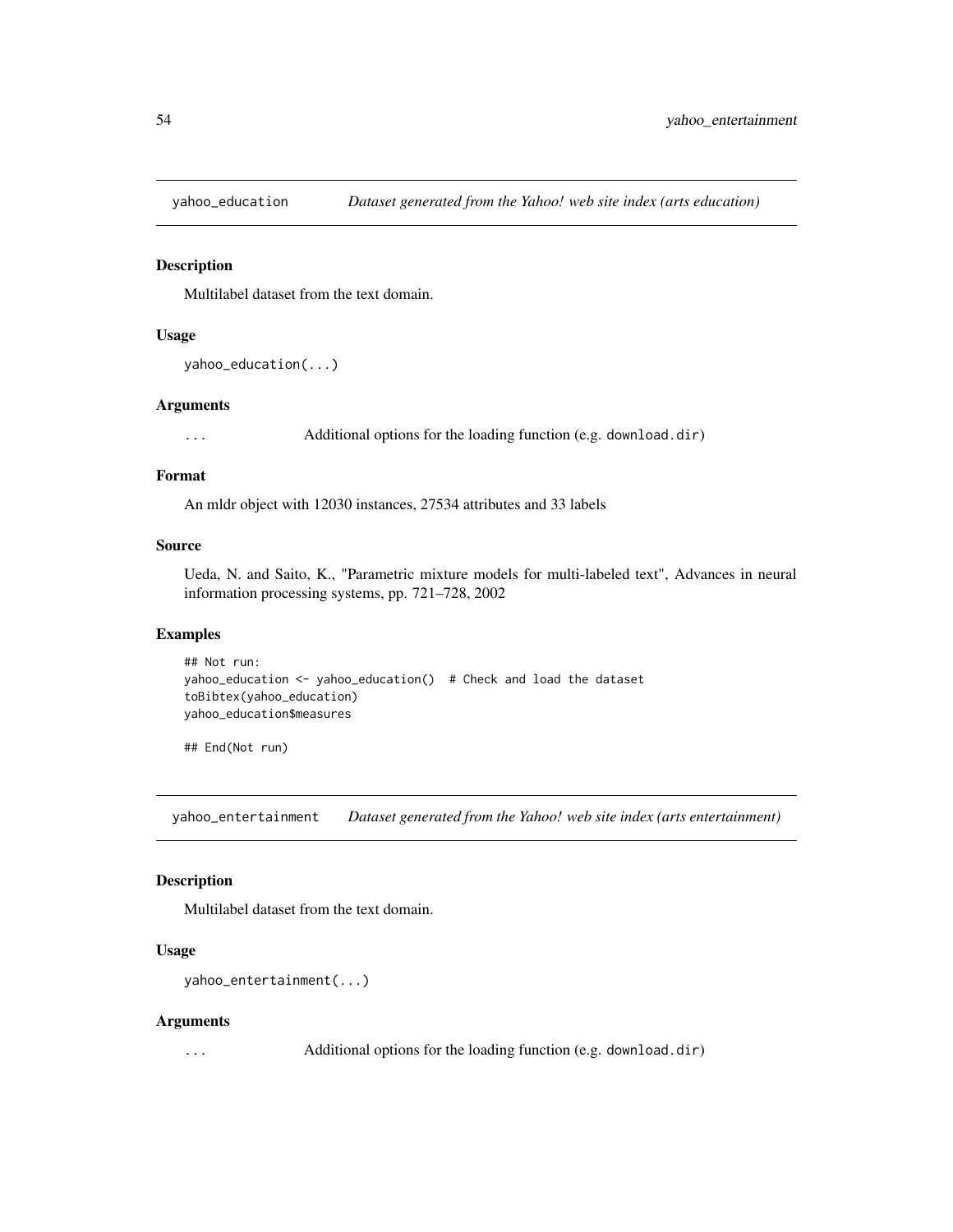### <span id="page-54-0"></span>yahoo\_health 55

### Format

An mldr object with 12730 instances, 32001 attributes and 21 labels

#### Source

Ueda, N. and Saito, K., "Parametric mixture models for multi-labeled text", Advances in neural information processing systems, pp. 721–728, 2002

#### Examples

```
## Not run:
yahoo_entertainment <- yahoo_entertainment() # Check and load the dataset
toBibtex(yahoo_entertainment)
yahoo_entertainment$measures
```
## End(Not run)

yahoo\_health *Dataset generated from the Yahoo! web site index (health category)*

#### Description

Multilabel dataset from the text domain.

#### Usage

```
yahoo_health(...)
```
### Arguments

... Additional options for the loading function (e.g. download.dir)

### Format

An mldr object with 8205 instances, 30605 attributes and 32 labels

#### Source

Ueda, N. and Saito, K., "Parametric mixture models for multi-labeled text", Advances in neural information processing systems, pp. 721–728, 2002

### Examples

```
## Not run:
yahoo_health <- yahoo_health() # Check and load the dataset
toBibtex(yahoo_health)
yahoo_health$measures
```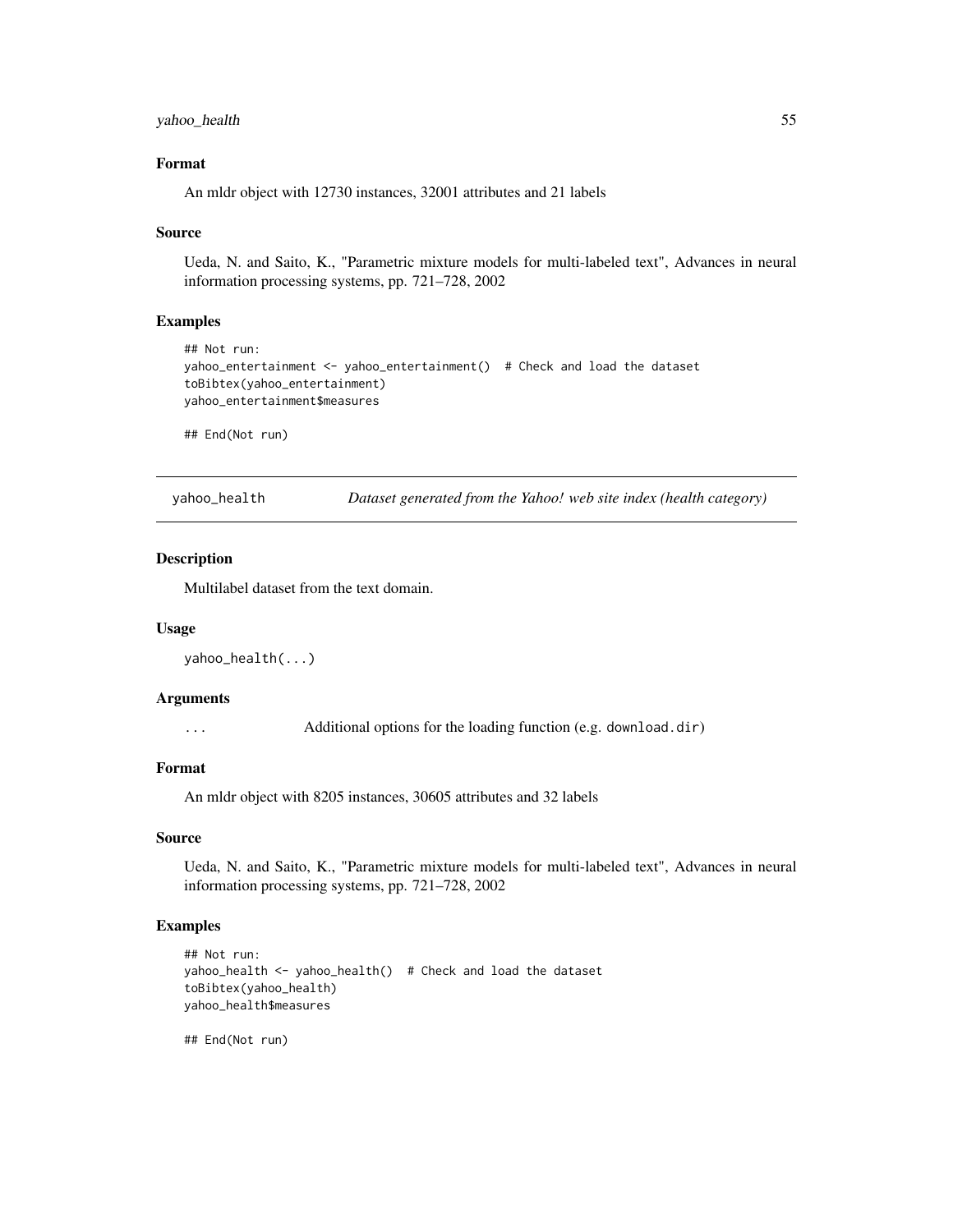<span id="page-55-0"></span>

Multilabel dataset from the text domain.

#### Usage

```
yahoo_recreation(...)
```
### Arguments

... Additional options for the loading function (e.g. download.dir)

### Format

An mldr object with 12828 instances, 30324 attributes and 22 labels

### Source

Ueda, N. and Saito, K., "Parametric mixture models for multi-labeled text", Advances in neural information processing systems, pp. 721–728, 2002

#### Examples

```
## Not run:
yahoo_recreation <- yahoo_recreation() # Check and load the dataset
toBibtex(yahoo_recreation)
yahoo_recreation$measures
```
## End(Not run)

yahoo\_reference *Dataset generated from the Yahoo! web site index (reference category)*

### Description

Multilabel dataset from the text domain.

### Usage

yahoo\_reference(...)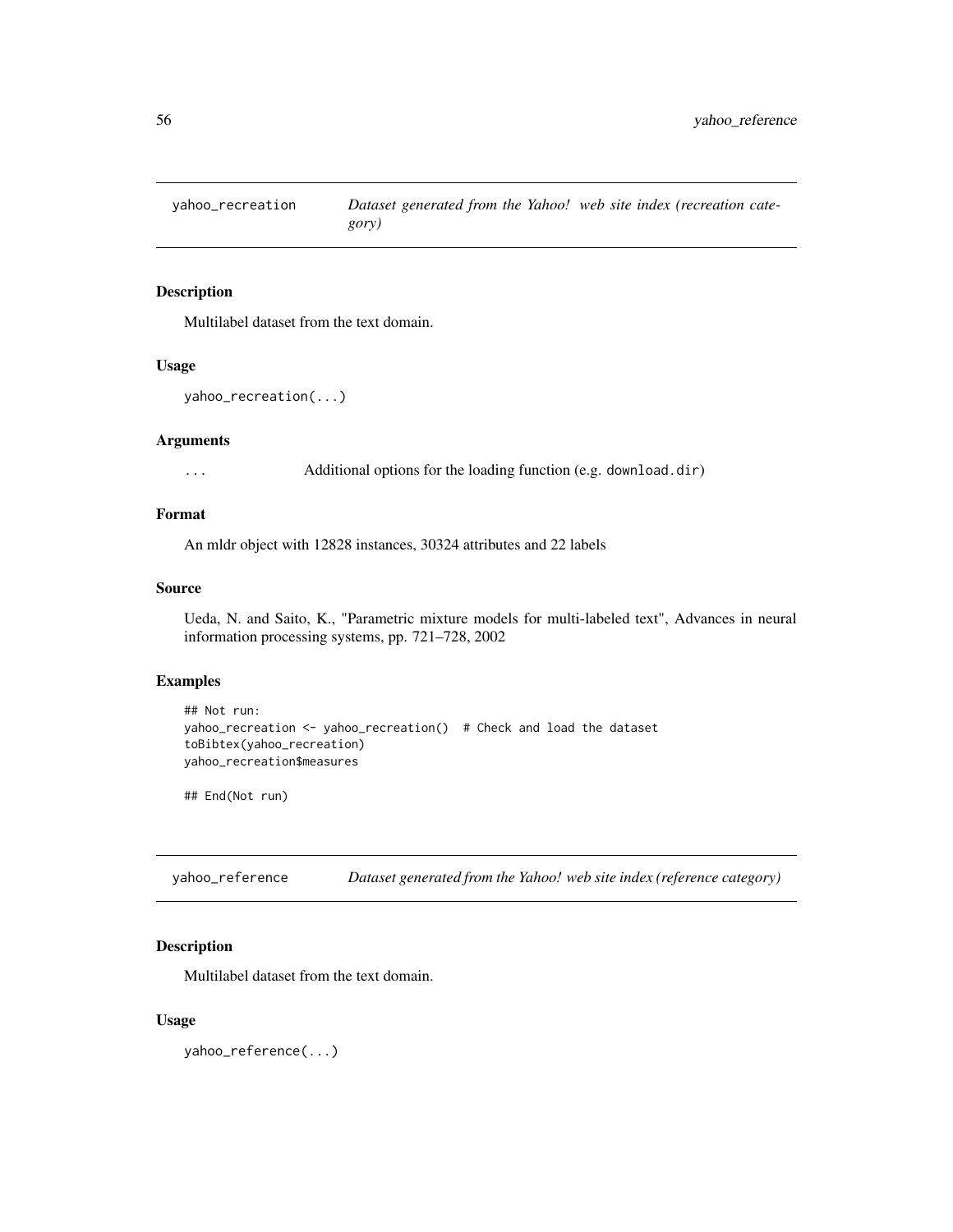### <span id="page-56-0"></span>yahoo\_science 57

#### Arguments

... Additional options for the loading function (e.g. download.dir)

### Format

An mldr object with 8027 instances, 39679 attributes and 33 labels

### Source

Ueda, N. and Saito, K., "Parametric mixture models for multi-labeled text", Advances in neural information processing systems, pp. 721–728, 2002

#### Examples

```
## Not run:
yahoo_reference <- yahoo_reference() # Check and load the dataset
toBibtex(yahoo_reference)
yahoo_reference$measures
```
## End(Not run)

yahoo\_science *Dataset generated from the Yahoo! web site index (science category)*

### Description

Multilabel dataset from the text domain.

### Usage

```
yahoo_science(...)
```
#### Arguments

... Additional options for the loading function (e.g. download.dir)

### Format

An mldr object with 6428 instances, 37187 attributes and 40 labels

#### Source

Ueda, N. and Saito, K., "Parametric mixture models for multi-labeled text", Advances in neural information processing systems, pp. 721–728, 2002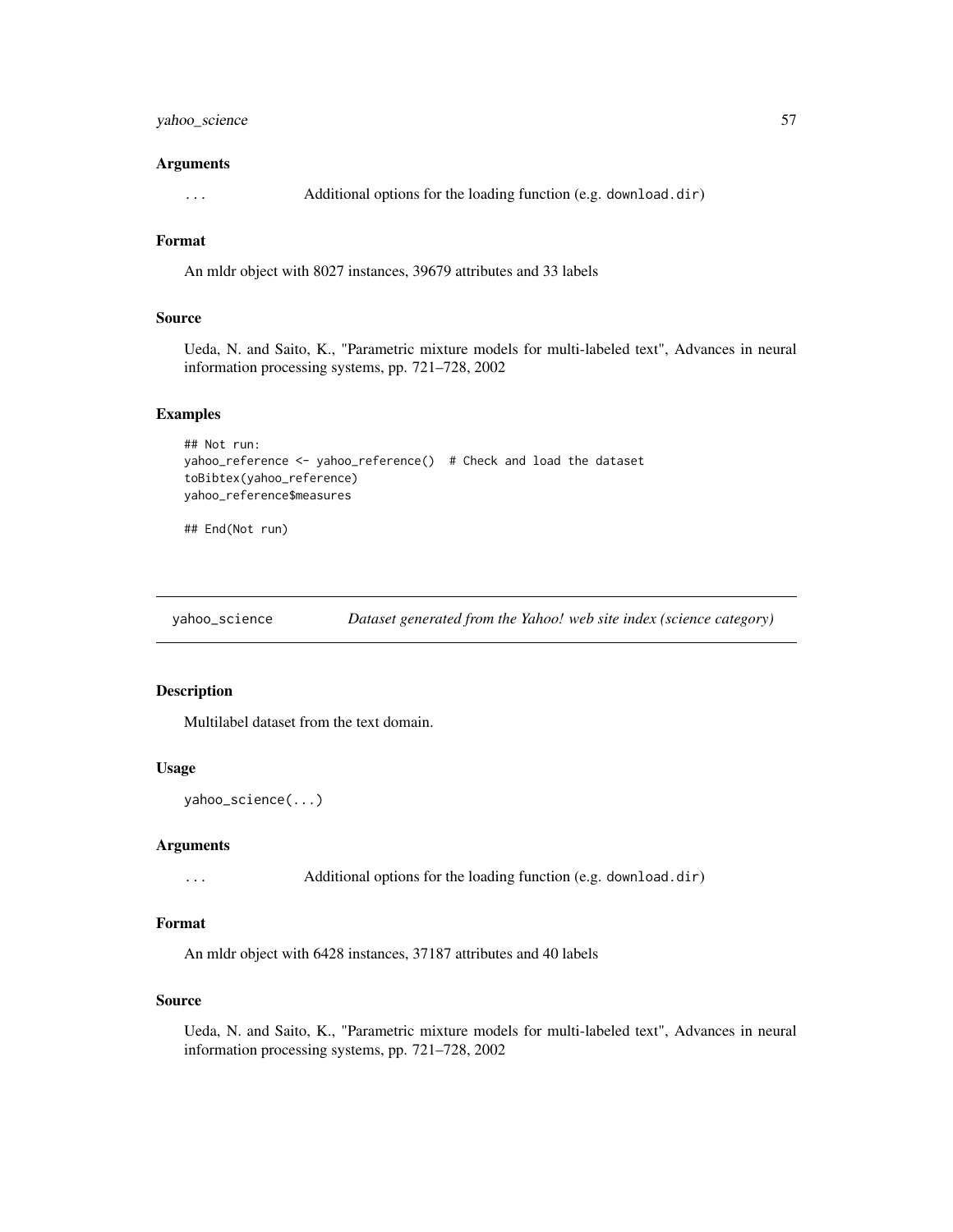### Examples

```
## Not run:
yahoo_science <- yahoo_science() # Check and load the dataset
toBibtex(yahoo_science)
yahoo_science$measures
## End(Not run)
```
yahoo\_social *Dataset generated from the Yahoo! web site index (social category)*

### Description

Multilabel dataset from the text domain.

### Usage

```
yahoo_social(...)
```
### Arguments

... Additional options for the loading function (e.g. download.dir)

### Format

An mldr object with 12111 instances, 52350 attributes and 39 labels

### Source

Ueda, N. and Saito, K., "Parametric mixture models for multi-labeled text", Advances in neural information processing systems, pp. 721–728, 2002

### Examples

```
## Not run:
yahoo_social <- yahoo_social() # Check and load the dataset
toBibtex(yahoo_social)
yahoo_social$measures
```
<span id="page-57-0"></span>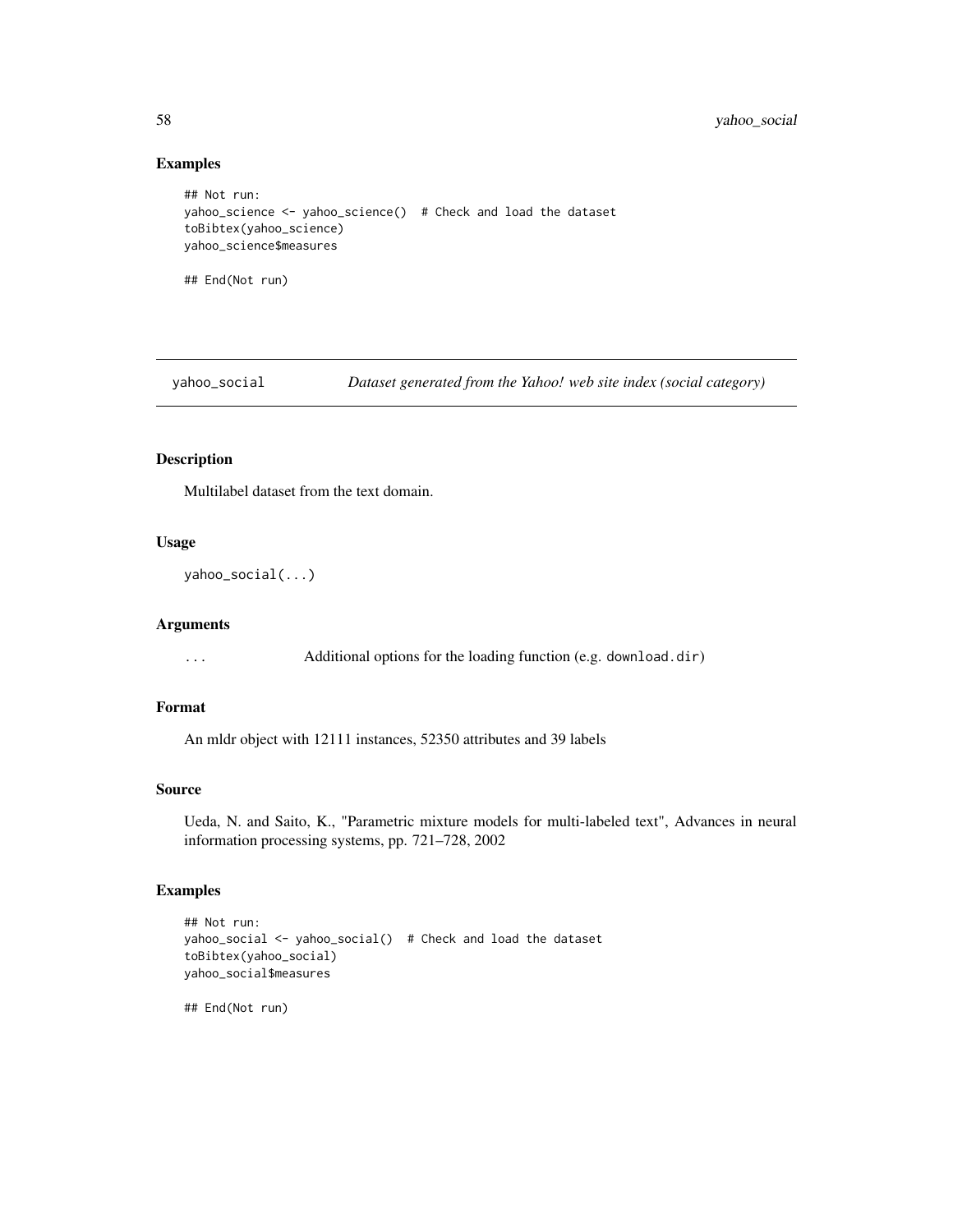<span id="page-58-0"></span>

Multilabel dataset from the text domain.

#### Usage

```
yahoo_society(...)
```
#### Arguments

... Additional options for the loading function (e.g. download.dir)

#### Format

An mldr object with 14512 instances, 31802 attributes and 27 labels

#### Source

Ueda, N. and Saito, K., "Parametric mixture models for multi-labeled text", Advances in neural information processing systems, pp. 721–728, 2002

### Examples

```
## Not run:
yahoo_society <- yahoo_society() # Check and load the dataset
toBibtex(yahoo_society)
yahoo_society$measures
```
## End(Not run)

yeast *Dataset with protein profiles and their categories*

### Description

Multilabel dataset from the biology domain.

### Usage

yeast(...)

#### Arguments

... Additional options for the loading function (e.g. download.dir)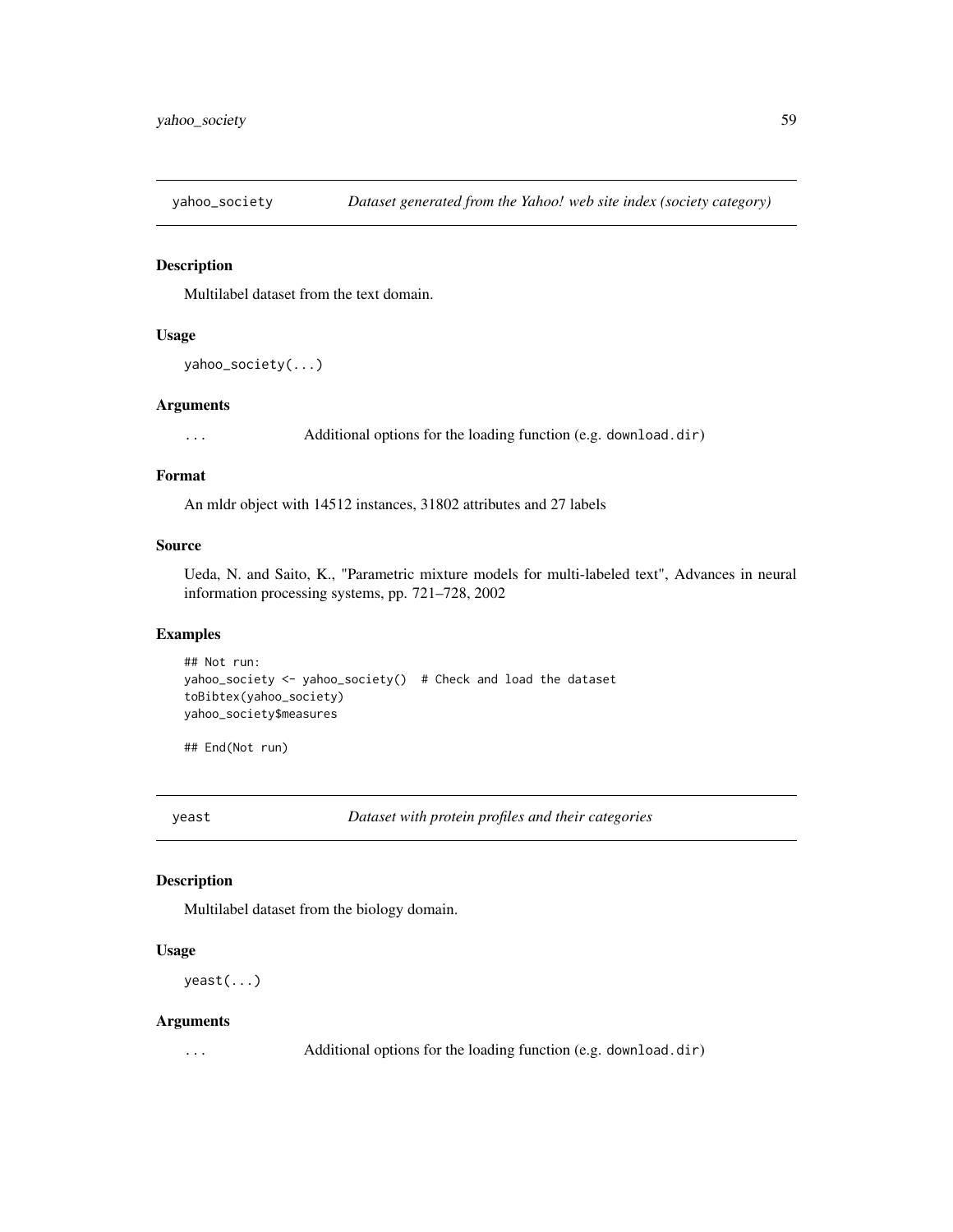## Format

An mldr object with 2417 instances, 103 attributes and 14 labels

### Source

Elisseeff, A. and Weston, J., "A Kernel Method for Multi-Labelled Classification", Advances in Neural Information Processing Systems, Vol. 14, pp. 681–687, 2001

### Examples

```
## Not run:
yeast <- yeast() # Check and load the dataset
toBibtex(yeast)
yeast$measures
```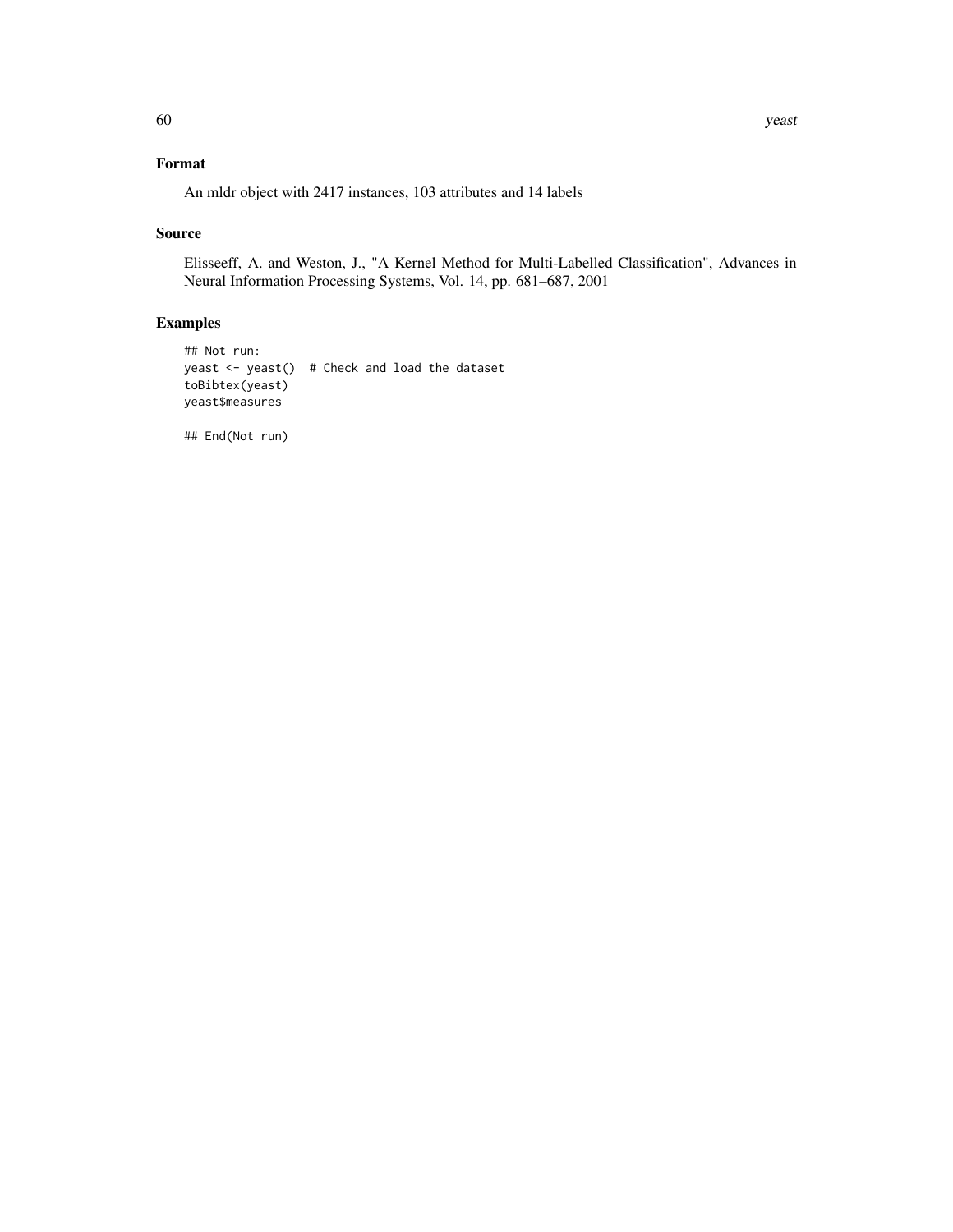# <span id="page-60-0"></span>Index

```
∗Topic datasets
     birds
,
4
     cal500
,
6
     emotions
, 16
     flags
, 22
     genbase
, 23
     langlog
, 28
     medical
, 29
     ng20
, 30
     40
     stackex_chess
, 42
available.mldrs
,
3
bibtex
,
4
birds
,
4
bookmarks
,
5
cal500
,
6
check_n_load.mldr
,
6
corel16k001
,
7
corel16k002
,
8
corel16k003
,
8
corel16k004
,
9
corel16k005
, 10
corel16k006
, 11
corel16k007
, 11
corel16k008
, 12
corel16k009
, 13
corel16k010
, 14
corel5k
, 14
delicious
, 15
density
, 16
emotions
, 16
enron
, 17
eurlexdc_test
, 18
eurlexdc_tra
, 18
eurlexev_test
, 19
20
```

```
eurlexsm_test
, 21
eurlexsm_tra
, 21
flags
, 22
genbase
, 23
get.mldr
, 23
imdb
, 24
25
iterative.stratification.kfolds
, 26
iterative.stratification.partitions
,
       27
28
<code>mediamill</code>,28medical
, 29
mldrs
, 30
ng20
, 30
nuswide_BoW
, 31
nuswide_VLAD
, 31
ohsumed
, 32
33
34
random.partitions
, 35
rcv1sub1
, 36
rcv1sub2
, 36
rcv1sub3
, 37
rcv1sub4
, 38
rcv1sub5
, 38
reutersk500
, 39
40
40
sparsity
, 41
stackex_chemistry
, 41
stackex_chess
, 42
```